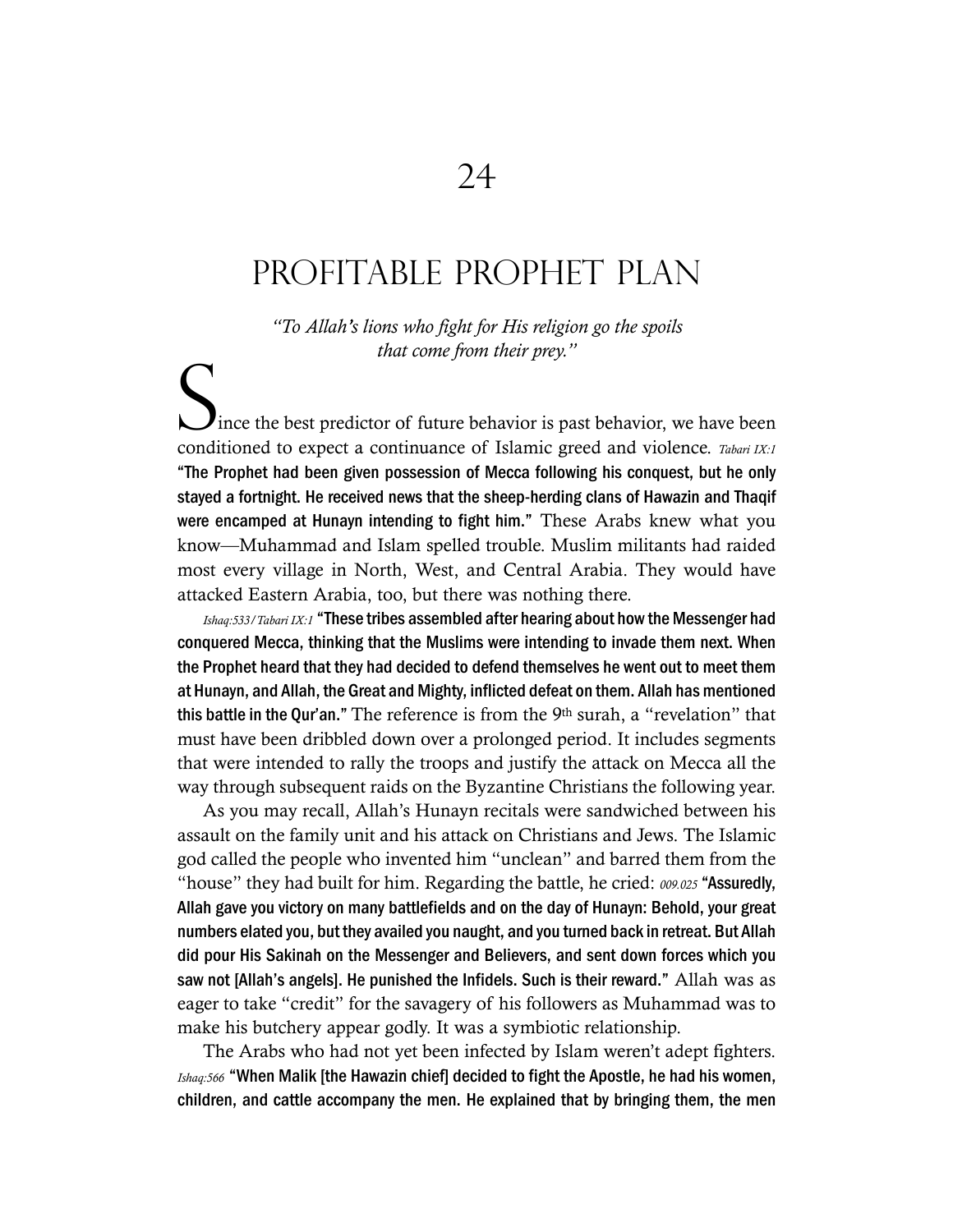would have to fight to defend them."

There are some interesting sidebars here. First, Malik, whom the Muslims describe as "the chief sheep tender," *Tabari IX:6* "sent out spies to obtain intelligence. But they came back with their joints dislocated. When he asked what had happened, they said, 'We saw white men on black horses. Before we could resist, we were struck as you see us now." Tying men's arms behind their backs and hanging them from meat hooks to dislocate their shoulders is still a preferred form of Islamic torture.

Second, Muhammad also sent out spies. His "mingled amongst the crowds gathering information," much like they do in Europe and America today. *Ishaq:567* "When the spies had learned Malik's plans they returned and informed the Prophet. Muhammad in turn informed Umar [the second Caliph], who called the Prophet a liar." Horrified, the Islamic spy said: "Umar, you may accuse me of lying, but you have denied the truth for a long time." The fact that Umar became Caliph proves you don't have to *believe* Islam to benefit from it. Muslim leaders play their subjects like a maestro conducts an orchestra, or more correctly, like a con plays his mark.

Third, the Muslims were overly fixated on booty. The spoils had been divided before the battle was waged. *Tabari IX:3* "Since the Hawazin and Thaqif had marched with their women, children, and flocks, Allah granted them as booty to His Messenger, who divided the spoils among those Quraysh who had recently embraced Islam."

I want to thank Muhammad and his companions for making this so easy. They have, once again, validated my theory. The motivation for Islam was sex, power, and money. Having conquered the Meccans, acquired the Ka'aba Inc., and compelled the pledge of allegiance, it was time to demonstrate Islam. With 2,000 Quraysh in tow, Muhammad raided two tribes. He divided their wealth, enslaved their children, and offered their women as a spoil—as a godly bribe. And by giving preference to the Meccans, he made them mercenaries. While the prophet didn't yet control their minds or hearts, he held sway over their wallets. Tyrants throughout time—political, corporate, and religious—have ruled in like manner.

While marching to attack the Arab tribes, Muhammad conned some pagans out of their armor and swords. *Ishaq:567* "Lend us your weapons so that we may fight our enemy." Then Bakr said, *Tabari IX:7* "Today we will not be overpowered on account of small numbers." But arrogance soon led to disaster. *Tabari IX:8* "The Messenger marched with 2,000 Meccans and 10,000 of his Companions who had come with him to facilitate the conquest of Mecca. Thus there were 12,000 in all. Muhammad left Abd Shams in charge of Mecca." Muhammad liberated Mecca the same way Stalin liberated Eastern Europe. As they marched toward their prey, the great Sulami said: *Ishaq:568* "This year the ghoul has smitten people in the midst of their tents as the ghoul has many forms…. All wild ass is inedible. The Hawazin tribe is diseased so I think that Allah's Apostle will attack them in the morning."

The next Hadith reports: *Tabari IX:8/Ishaq:569* "We descended through a sloping valley at the twilight of daybreak. But the enemy had gotten there before us and we were waylaid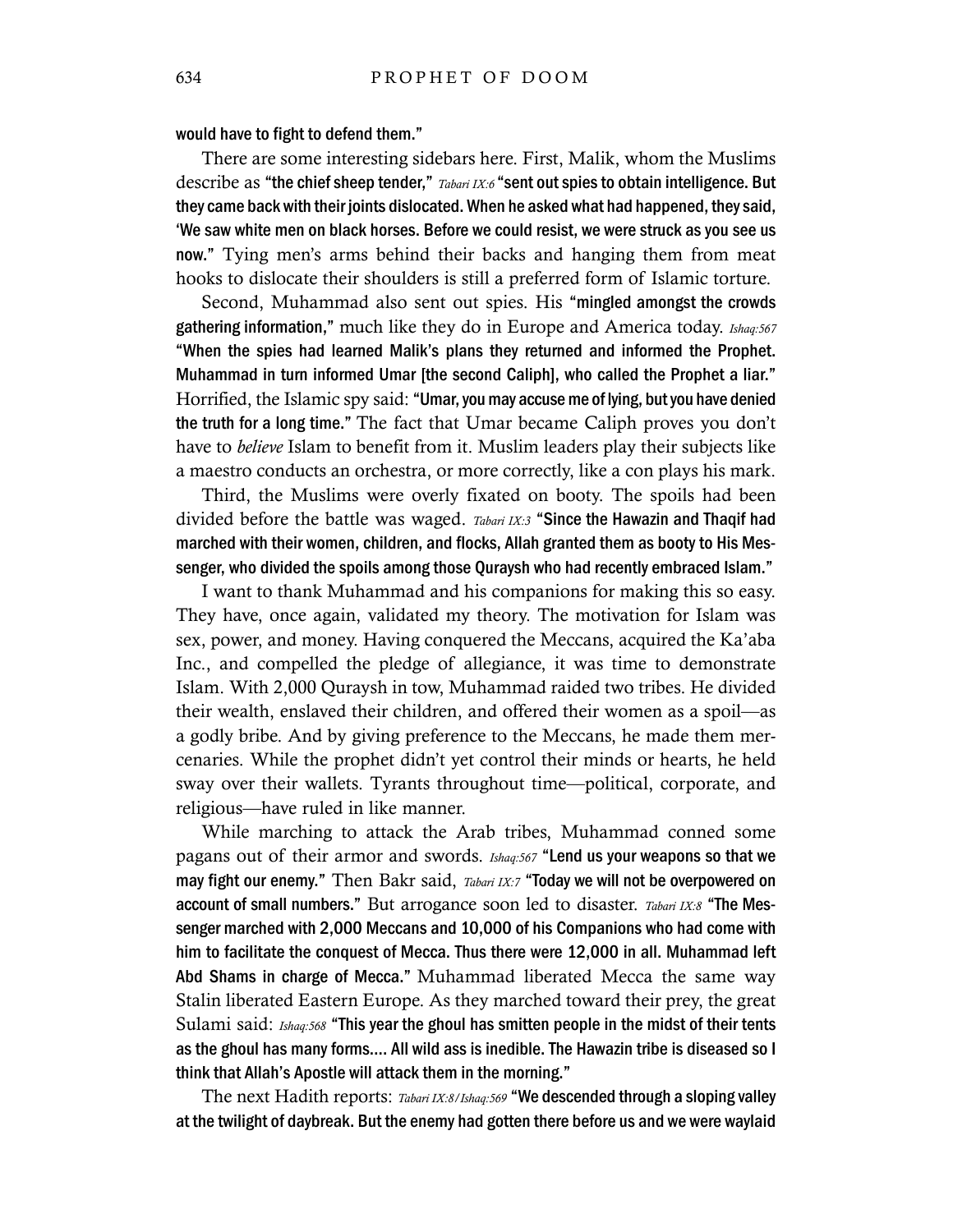by them in a narrow pass. They had collected themselves and they were fully prepared. By Allah, we were terrified! As we descended, their squadrons made their first assaults on us as if they were one man. Our people were routed and fled, no one turning to look back. Allah's Apostle withdrew and cried, 'Where are you going? Come to me. I am Allah's Apostle! I am Muhammad, son of Abdallah!' It was of no avail. The camels just bumped into one another as the Muslims ran away." Pathetic, isn't it? "Allah's Apostle withdrew and cried, 'Where are you going? Come to me. I am Allah's Apostle!'"

Muhammad's militants were under no illusions. They were out for easy booty, not some religious crusade. They were pirates because stealing was easier than working. They didn't believe Muhammad was an apostle any more than I do. They just ignored him—sage advice, if I do say so myself.

It got so bad…*Tabari IX:8* "When the polytheists overwhelmed the Muslims, the Prophet got off his mount and started reciting verses in the rajaz meter: 'I am the Prophet, it is no lie, I am the son of Abd Muttalib!'" The first line was pathetic. The second was a confession. Abd Muttalib had been the last in Qusayy's line to control all aspects of the Ka'aba Inc. Muhammad was using the scam to establish his authority.

Next we learn that the *previous* prophet's command to "love your neighbor as yourself," didn't apply to this peculiar order of religious stalwarts. *Tabari IX:10/ Ishaq:569* "When the Muslims fled, the uncouth and rude fellows from Mecca who were with us saw that we were in total disarray. Some of them spoke in a manner that disclosed the hatred they harbored against us. Abu Sufyan [the Meccan chief turned Muslim warrior] had divining arrows with him but another Muslim said, 'Sorcery is useless today.' Sufyan replied, 'Shut up! May Allah smash your mouth!'" This episode is alarming. First, we discover, the gambling game of divining arrows that had saved Abd Allah, Muhammad's father, was Satanic. Second, witchcraft was routinely practiced around the Ka'aba. And third, these Meccan Muslims, who had lived next to the Black Stone for decades, knew that Allah was useless. So now they feared that things were so bad that almighty Satan couldn't even rescue them.

Things continued to spiral out of control. *Tabari IX:11/Ishaq:574* "When Muhammad saw his men confused and in disarray, he repeated: 'Where are you going, men?' But not even one of them paid heed to his cries, so he went to the biggest man with the strongest voice and had him shout out to rally the troops." The first Muslims were confused. Neither they, nor their prophet, knew where they were going.

Ultimately, fewer than one percent of the 12,000 fighters responded to the Prophet's plea. *Ishaq:574* "Finally a hundred were gathered around the Prophet. They confronted the enemy, and fought." But their battle cries weren't for Muhammad, Allah, or even Islam. "The first cry was, 'Help the Ansar!' And then, 'For the Khazraj!' Looking down at the mêlée as they were fighting, the Prophet said, 'Now the oven is hot.'"

According to Islamic Tradition, which as we know is a precisely accurate and unbiased account (the narrator intoned with tongue planted firmly in cheek): *Tabari IX:12* "Ali came upon them from behind, hamstrung their camels and they fell on their rumps. He struck the enemy with such blows he cut off feet and shanks. The men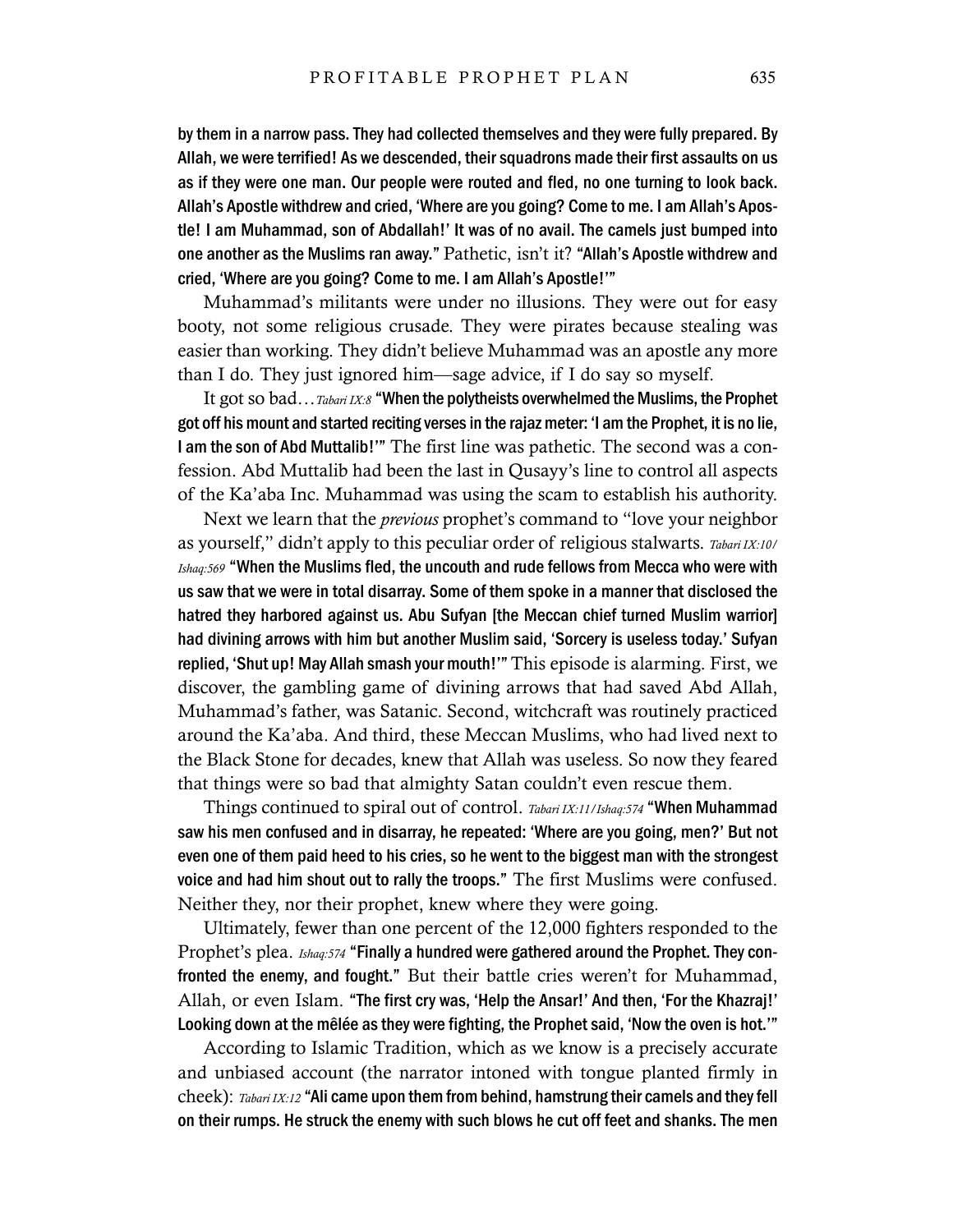fought, and by Allah, when those [Muslims] who had run away returned, they found only prisoners already handcuffed with the Apostle." That means that a force fierce enough to make 12,000 men flee was conquered, bound, and slain by 100.

*Ishaq:570* "The Messenger turned to Abu Sufyan, who stood fast fighting that day. He had become an excellent Muslim after embracing Islam." That means it doesn't take much Islam to turn men violent. But it's worse than that. An hour earlier, this "excellent Muslim" was practicing "sorcery."

*Tabari IX:13* "Muhammad turned to see Umm, a pregnant woman, who said, 'O Messenger! Kill those [Muslims] who flee from you as you kill those who fight you, for they deserve death. Here is my dagger. If any come near me I will rip them up and slit open their belly with it.'" She had listened to the Qur'an recitals and knew that Allah hated peaceful Muslims who retreated in battle. But Allah loved a good thief…"Abu Talhah alone took the spoils of twenty men whom he had killed."

This is such a charming religion. And we know it is a religion because there are killer angels. If Islam were a political doctrine they would be murderous comrades. *Tabari IX:14/Ishaq:572* "While the men were still fighting I saw a black striped garment descending from the sky until it dropped between us and the enemy. I gazed, and lo, it was a mass of black ants strewn everywhere, which filled the valley. I had no doubt that they were angels and that the enemy would be routed." And that would make either Allah or the Muslim a liar, for Allah said:"He sent down forces which you saw not."

One of Muhammad's marauders boasted about how blood and booty had motivated the first Muslims: *Ishaq:571* "I went up to a man and struck off his hand, and he throttled me with the other. He would have killed me if the loss of blood had not weakened him. He fell, and I killed him while he was down. But I was too occupied with fighting to pay any more attention to him. So one of the Meccan Muslims passed by and stripped him. Then when the fighting was over and we had finished with the enemy, the Apostle said that anyone who had killed a foe could have his spoil. I told the Apostle that I had killed a man who was worth stripping but had been too busy killing others at the time to notice who had spoiled him." So Abu Bakr scolded the Muslim who had *wrongly* stolen the mutilated man's clothes: "To Allah's lions who fight for His religion go the spoils that come from their prey. Return the booty to the man who killed him.' The Apostle confirmed Abu Bakr's words. So I was given the property of the man whom I had killed. I sold it and bought a small palm grove with the money. It was the first property I ever owned." Sometimes I don't know if I should scream or just give up. The degree to which Islam's poison corrupts men is hard to fathom. Saving mankind from this "religion" will not be easy.

Old hatreds die hard. *Ishaq:572* "When the Apostle learned that one of the Meccans had died in the battle, he said, 'Allah curse him!' He used to hate the Quraysh." All the while…*Tabari IX:15* "One of the Ansari who was plundering the slain came upon a Thaqif boy. He discovered that he was an uncircumcised Christian. He uncovered others and then yelled out at the top of his voice, 'Allah knows that the Thaqif are uncircumcised." Muslims had killed and robbed their first Christians.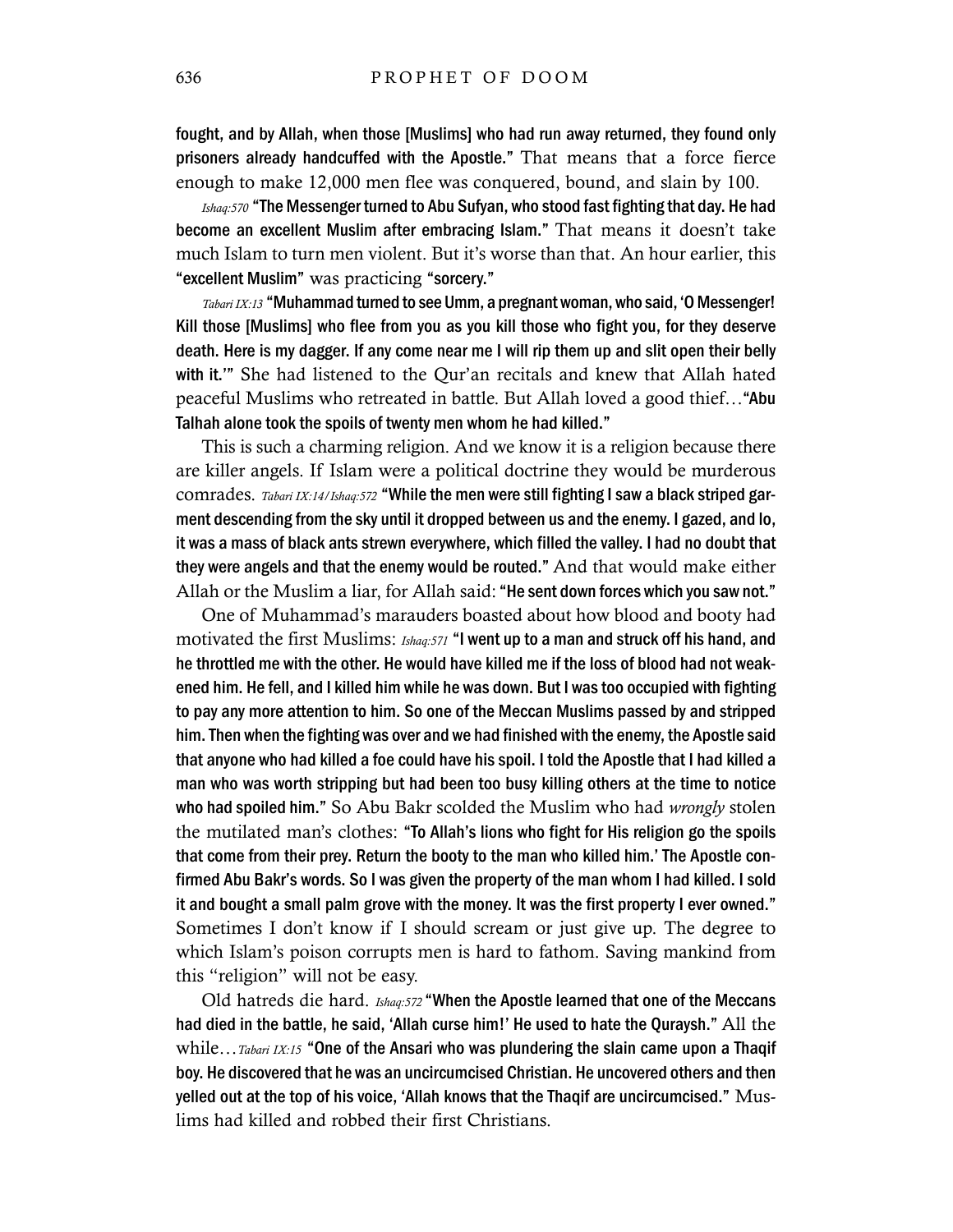This wouldn't be Islam without a sonnet to commemorate the occasion. *Ishaq:572* "Muhammad is the man, an Apostle of my Lord who errs not, neither does he sin. Any who would rival him in goodness must fail. Evil was the state of our enemy so they lost the day. Fortunes change and we came upon them like lions from the thickets. The armies of Allah came openly, flying at them in rage, so they could not get away. We destroyed them and forced them to surrender. In the former days there was no battle like this; their blood flowed freely. We slew them and left them in the dust. Those who escaped were choked with terror. A multitude of them were slain. This is Allah's war in which those who do not accept Islam will have no helper. War destroyed the tribe and fate the clan." With each word, Islam grew more violent and repulsive.

Muhammad's disciples said that their warlord "errs not, neither does he sin," that "none could rival him in goodness." Deceit, sin, and evil have been redefined: it isn't a sin to fight, kill, terrorize, bear false witness, covet, or steal. And that's why the Qur'an and Hadith boast about such things.

The second half of Abbas' poem—turned Islamic Tradition—is frightening. It explains what happens to people who are victimized by Islam. The Muslims were the aggressors as they "came upon them like lions." They were an "army" not missionaries. "Rage" consumed them. The first Muslims were "destructive." They "forced surrender." And we know that it was Islam that had done this to them because "in the former days there were no battles like this." Death was the result: "blood flowed freely." Killing meant nothing to the Muslims as they "left them in the dust." The first Muslims were vicious terrorists: "those who escaped were choked with terror. A multitude were slain." And all this death and destruction was perpetrated in the name of their despicable spirit: "This is Allah's war."

A second poem recited this day was no less harsh. *Ishaq:574* "In faith I do not fear the army of fate. [Islam is fatalistic because Manat was the goddess of fate.] He gave us the blood of their best men to drink when we led our army against them. We were a great army with a pungent smell. And we attack continuously, wherever our enemy is found." Even the most brutal, violent, and ungodly regimes to prowl our planet would have been repulsed by a god who "gave us the blood of their best men to drink." You'd think such "scripture" would prompt a response from those who claim that today's bloodthirsty Islamic terrorists have "corrupted their religion."

Next we find the apostle in a heroic moment. *Ishaq:576* "One of our Companions told us that the Apostle walked past a woman whom Khalid [the perfect Islamic terrorist] had killed. He sent word to Khalid and forbade him to kill more children, women, and slaves." It's hard to sell a corpse into slavery. And this Bukhari Hadith contradicts the moral message: *Bukhari:V4B52N256* "The Prophet passed by and was asked whether it was permissible to attack infidels at night with the probability of exposing their women and children to danger. The Prophet replied, 'Their women and children are from them.'"

While they were out being religious, Allah's cavalry elected to terrorize the good folks of Nakhlah, Awtas, and Sa'd. But they began the fun by capturing and assassinating Bijad first. *Ishaq:576* "Allah's Apostle said, 'If you get hold of Bijad,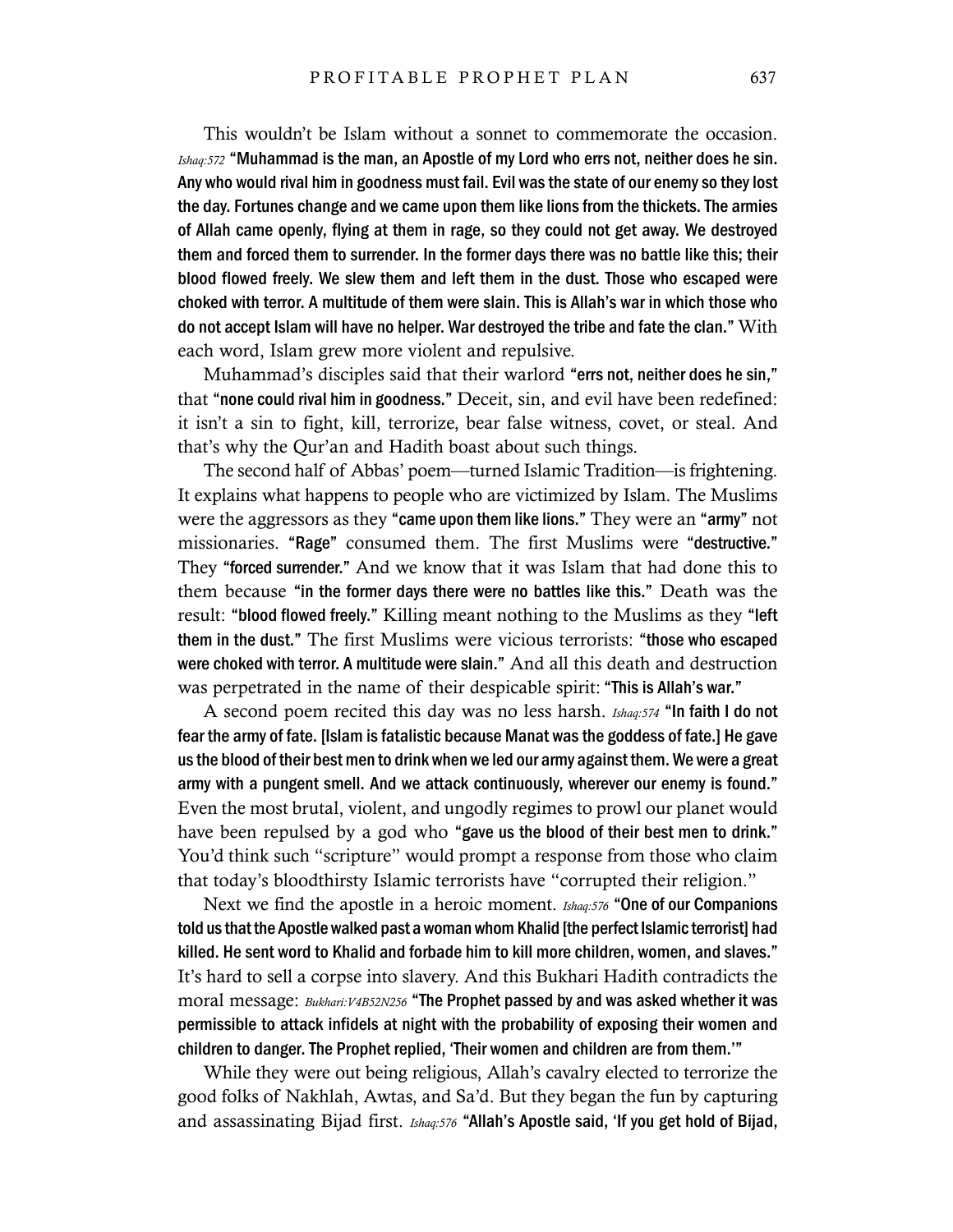don't let him escape for he has done something evil.'" *Tabari IX:18* "While fighting the Banu Sa'd, Muslim horsemen seized Bijad. They herded his family around him like cattle, and they treated them roughly." All the while, *Tabari IX:20* "The captives of Hunayn, along with their possessions, were brought to the Messenger. He ordered that their captives, animals, and their possessions be taken to Ji'ranah and held there in custody."

To commemorate their captivity, a Muslim gloated: *Ishaq:576* "Allah and His servant overwhelmed every coward. Allah honored us and made our religion victorious. We were glorified in the worship of the Compassionate God who destroyed them all. He humiliated them in the worship of Satan. By what our Apostle recites from the Book and by our swift horses, I liked the punishment the infidels received. Killing them was sweeter than drink. We galloped among them panting for the spoil. With our loud-voiced army, the Apostle's squadron advanced into the fray." This stuff makes *Mein Kampf* seem mild.

Another Muslim sang: *Ishaq:578* "Crushing the heads of the infidels and splitting their skulls with sharp swords, we continually thrust and cut at the enemy. Blood gushed from their deep wounds as the battle wore them down. We conquered bearing the Prophet's fluttering standard [war banner]. Our cavalry was submerged in rising dust, and our spears quivered, but by us the Prophet gained victory."

Not to be outdone, another of Muhammad's Companions recited some very illuminating lines: *Ishaq:580* "Allah's religion is the religion of Muhammad. We are satisfied with it. It contains guidance and laws. By it he set our affairs right." I agree with the first Muslims: "Allah's religion is the religion of Muhammad."

Still incriminating themselves: *Ishaq:580* "Our strong warriors obey his orders to the letter. By us Allah's religion is undeniably strong." Islam was not spread by word of mouth, by reason, or by the kind deeds it inspired. Islam was propagated by the sword. "You would think when our horses gallop with bits in their mouths that the sounds of demons are among them." Wherever Muslim militants are found, loudmouthed demons are close at hand. "The day we trod down the unbelievers there was no deviation or turning from the Apostle's order. During the battle the people heard our exhortations to fight and the smashing of skulls by swords that sent heads flying. We severed necks with a warrior's blow. Often we have left the slain cut to pieces and a widow crying alas over her mutilated husband. 'Tis Allah, not man we seek to please." Just when you thought Islam couldn't get any worse, it spews ever more vitriolic violence in your face. From Sira to Sunnah to Surah, Islam is putrid.

Abbas also composed the following lines. I want you to appreciate the nature of those who, along with Muhammad, invented Islam. While Ibn Ishaq recorded a dozen pages of poetry from this day, I have tried to sift through the rubble to bring you the lines that best illuminate the mentality of the first Muslims. *Ishaq:580* "We helped Allah's Apostle, angry on his account, with a thousand warriors. We carried his flag on the end of our lances. We were his helpers, protecting his banner in deadly combat. We dyed it with blood, for that was its color. We were the Prophet's right arm in Islam. We were his bodyguards before other troops served him. We helped him against his opponents. Allah richly rewarded that fine Prophet Muhammad."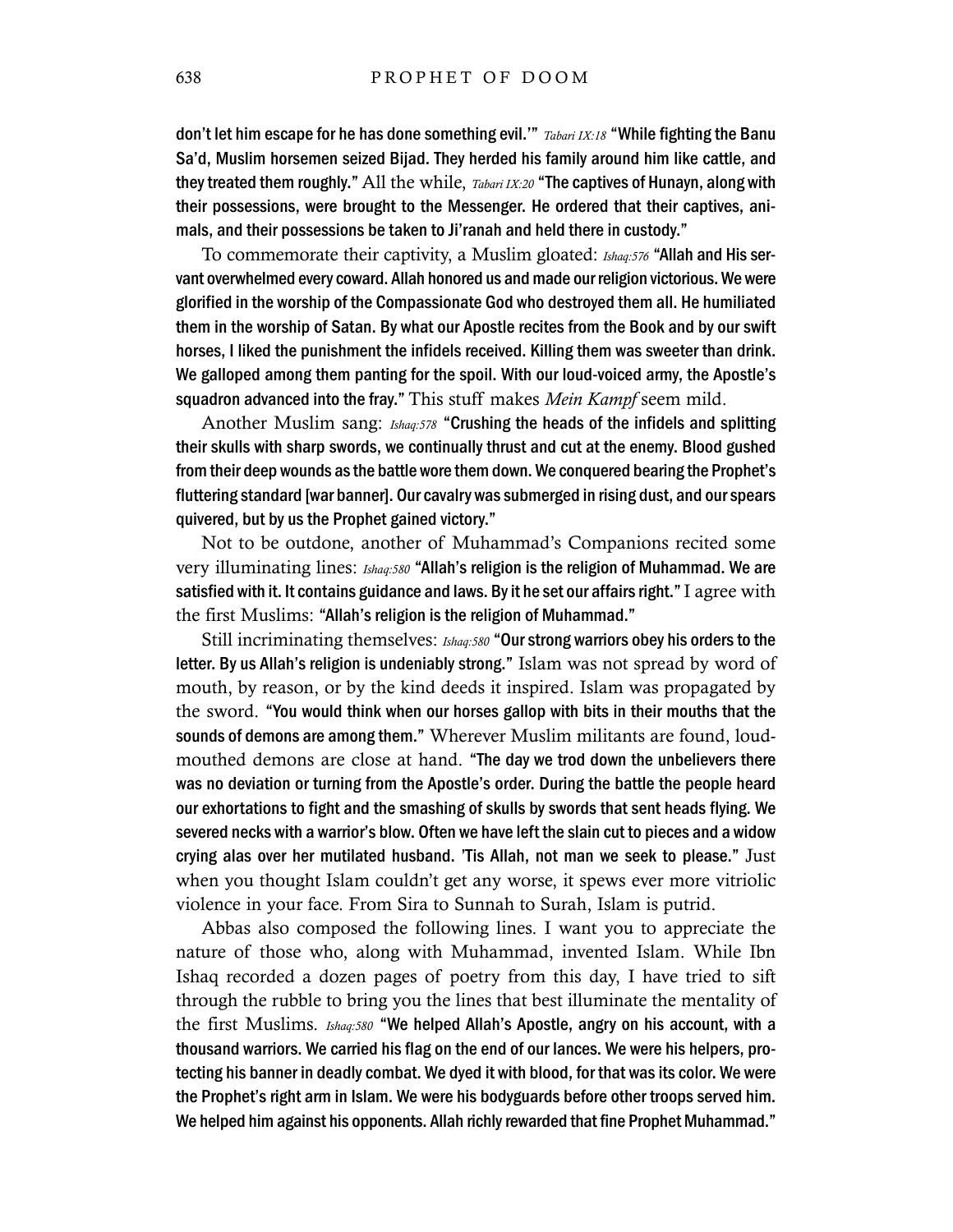Islam immortalized one of its best: the woman killing, child abusing, genocidal, tax-collecting Khalid. *Ishaq:583* "Since you have made Khalid chief of the army and promoted him, he has become a chief indeed, leading an army guided by Allah. Firmly clad in mail, warriors with lances leveled, we are a strong force not unlike a rushing torrent. We smite the wicked while we swear an oath to Muhammad…fighting in the quest of booty." *Ishaq:586* "Red blood flowed because of our rage." No matter the translation, no matter the interpretation, these men were as bad as their religion.

Attacking, killing, enslaving, plundering, and terrorizing the Hawazin, Thaqif, Nakhlah, Awtas, and Sa'd villages was insufficient. *Tabari IX:20* "The Messenger and his companions went directly to Ta'if." This was the town between Mecca and Yathrib whose "rabble" had "mocked and stoned the prophet" following the Quraysh Bargain and Satanic Verses. "Muhammad encamped there for a fortnight, waging war. The townsfolk fought the Muslims from behind the fort. None came out in the open. All of the surrounding people surrendered and sent their delegations to the Prophet. After besieging Ta'if for twenty days, Muhammad left and halted at Ji'ranah where the captives of Hunayn were held with their women and children. It is alleged that those captives taken numbered six thousand with women and children." Since only a hundred Muslims fought, overcoming sixty to one odds is a little farfetched. But there is an important line in the opening Hadith on the siege of Ta'if. The first Muslims had been so vicious that "all of the surrounding people surrendered."

*Tabari IX:21* "Delegations of Hawazin came to the Prophet and embraced Islam. Therefore, he set their women and children free and decided to make the lesser pilgrimage from Ji'ranah." Freedom had never been part of this man's vocabulary. "Embracing Islam" was tantamount to surrender, bowing in submission to Muhammad's authority and will. So what's up? Simple economics: there were only four towns within walking distance with enough money to buy slaves: Mecca, Yathrib, Khaybar, and Ta'if. One had been invaded, two conquered, and the forth was under siege. There simply wasn't a market. Slaves need to be sheltered, fed, and watered. They are a liability to a profiteer who has no means to trade them for money.

Released of his burden, the prophet refocused his rage on Ta'if. After all, this had been the town whose leaders had once said, "If god needed a messenger, he would have chosen somebody better than you." The Hadith reports: *Tabari IX:22* "Muhammad ordered that Ta'if's walled gardens should be torn down and destroyed." Ten years later our boy was still hot under the collar.

But his grudge match was little more than an irritant. *Ishaq:589* "The Muslims were unable to get through the city wall, for the inhabitants had shut the gate." This is as lame as the Meccans being stumped by the trench surrounding Medina. *Tabari IX:22* "The Prophet continued to besiege the town, fighting them bitterly. Both sides shot arrows at each other until one day the wall of Ta'if was stormed. A number of Muhammad's companions went under a testudo [a Roman style siege engine with a roof] and tried to breach it but they were showered with scraps of hot iron. They came out from under their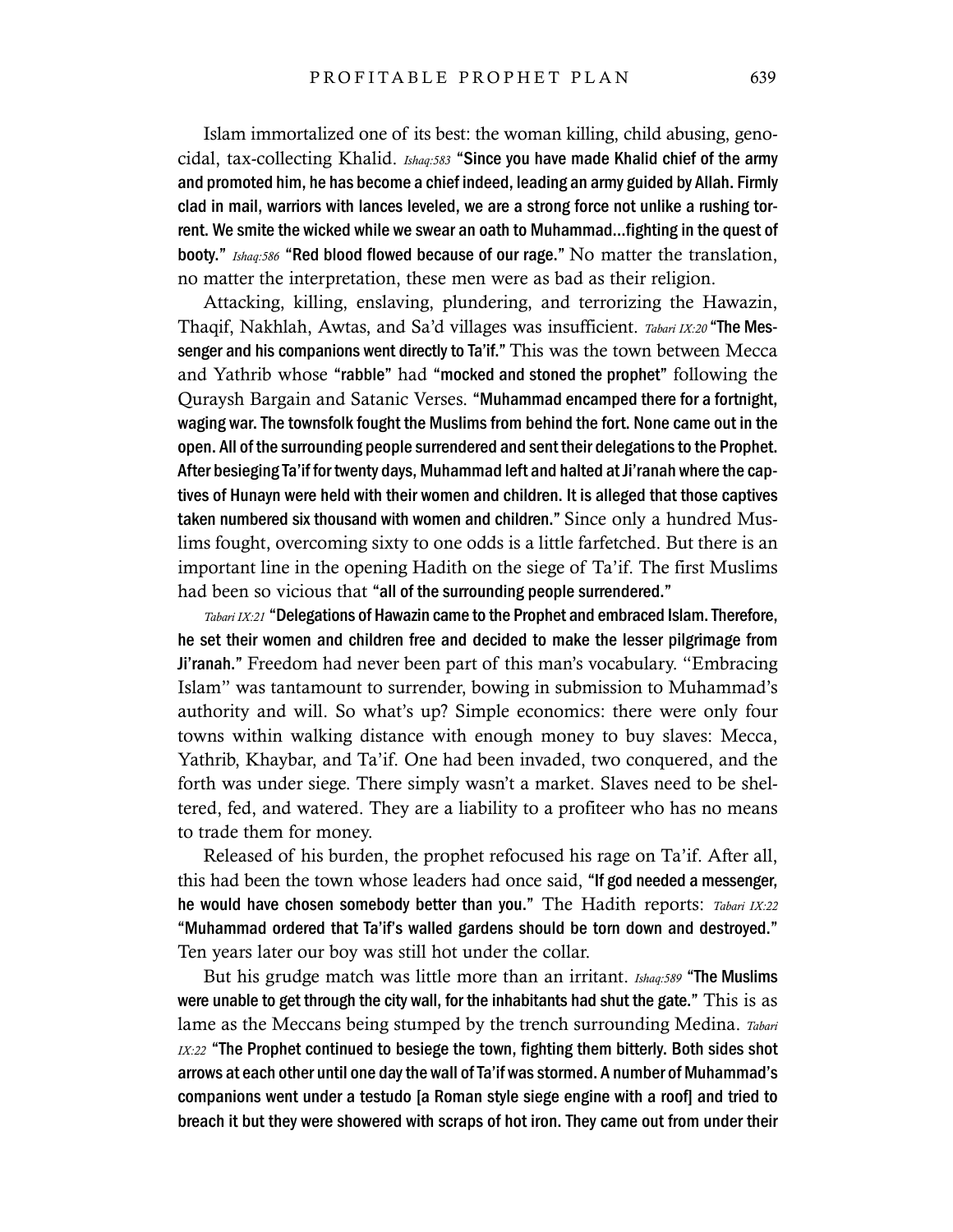testudo and the Thaqif shot them." Ever mean spirited, "Muhammad then ordered that their vineyards should be cut down."

But all was not war and destruction. The prophet had but two of his twodozen wives, concubines, and sex slaves with him on the campaign and was now longing for some variety. So…*Tabari IX:24/Ishaq:590* "Muhammad told Bakr, 'I saw in a dream that I was given a large bowl filled with butter. A cock pecked at it and spilt it.' 'O Messenger of Allah, I don't think that you will attain what you desire today.'" Wouldn't you just love to turn Sigmund Freud loose on that one?

Anyway, that was it. The Muslim militants packed up their camels and headed home, grumbling all the way. *Tabari IX:25* "By Allah, I did not come to fight for nothing. I wanted a victory over Ta'if so that I might obtain a slave girl from them and make her pregnant." Lovely.

On the way back home…*Ishaq:587* "Ka'b ibn Malik reacted to the Apostle's decision. He said, 'We put an end to doubt at Khaybar. But we gave our swords a rest. If our swords could have spoken, their blades would have said, "Give us Daus or Thaqif. We will tear off the roofs in Wajj. We will make homes desolate. Our cavalry will come upon you leaving behind a tangled mass. When we assault a town they sound a cry of alarm but our sharp cutting swords flash like lightning. By them we bring death to those who struggle against us. Flowing blood was mingled with saffron the morn the forces met. They were taken by surprise and we surrounded their walls with our troops. Our leader, the Prophet, was firm, pure of heart, steadfast, continent, straightforward, full of wisdom, knowledge, and clemency. He was not frivolous nor light minded. We obey our Prophet and we obey a Lord who is the Compassionate [the Ar-Rahman]. We make you partners in peace and war. If you refuse we will fight you doggedly.""" The sword of Islam has spoken.

Ka'b continued with these words: *Ishaq:587* "Our onslaught will not be a weak faltering affair. We shall fight as long as we live. We will fight until you turn to Islam, humbly seeking refuge. We will fight not caring whom we meet. We will fight whether we destroy ancient holdings or newly gotten gains. We have cut off every opponent's nose and ears with our fine swords. We have driven them violently before us at the command of Allah and Islam. We will fight until our religion is established. And we will plunder them, for they must suffer disgrace." Nothing more need be said.

This next poem begins as a fairytale; it ends as a nightmare. *Ishaq:588* "Shaddad said this about the Apostle's raid on Ta'if: 'Don't help Al-Lat [ one of Allah's pagan daughters] for Allah is about to destroy her. How can one who cannot help herself be helped? She was burned in black smoke and caught fire. Those who fight before her stone are outcasts. When the Apostle descends on your land none of your people will be left when he leaves."

Under the heading, "The Division of Booty Captured at Hunayn and Conciliation Gifts Given to Gain Men's Hearts," we find that the disgruntled mercenaries needed to be appeased. *Ishaq:592* "The Apostle held a large number of captives. There were 6,000 women and children prisoners. He had captured so many sheep and camels they could not be counted." But since there was no market for the slaves, Muhammad asked his mercenaries to free those he had previously divvied up. *Tabari IX:28* "The Banu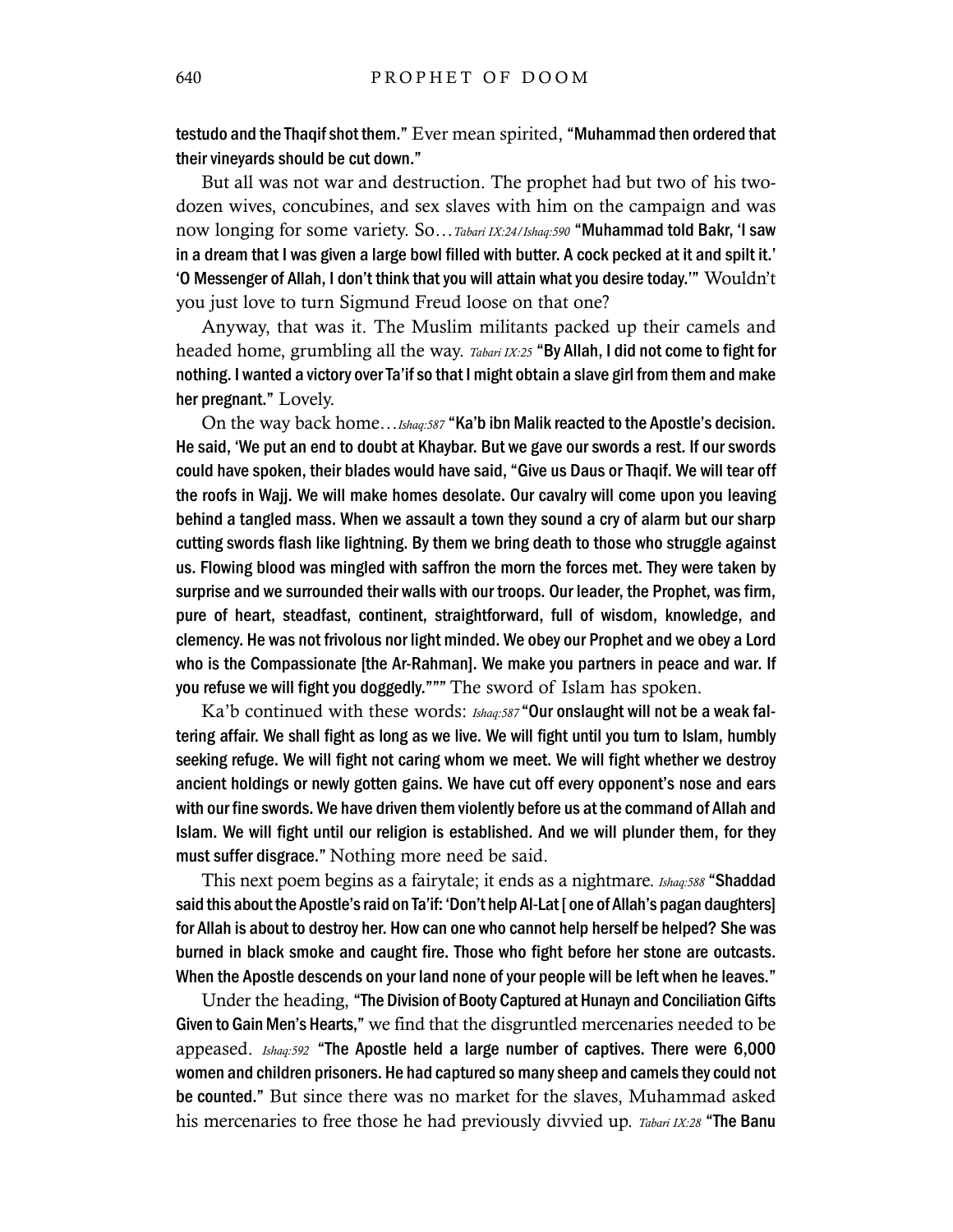Tamim were concerned. They did not want to give up their share. So Muhammad said, 'He who holds a share of these captives shall get six camels for every slave from the next booty we take.' [They were postponing gratification; it was so mature of them.] So the Muslims returned the women and children captives."

But not every Mujahidun was so mature. The prophet was always an exception to his own rules. *Ishaq:593* "From the captives of Hunayn, Allah's Messenger gave [his son-in-law] Ali a slave girl called Baytab and he gave [future Caliph] Uthman a slave girl called Zaynab and [future Caliph] Umar another." As the brain trust of Islam, these fellows knew that there were no babes in paradise, so they got all the fornication they could handle right here on earth.

Umar palmed off his prize on his son Abdallah who scurried off to the Ka'aba to pay tribute to the idol for whom he had been named. He said, "I will take her when I return." But alas, the Islamic dictator said, "Let her go, for her mouth is cold, her breasts are flat. You did not take her as a virgin in her prime nor even full-figured in her middle age!" Even religious rapists have their standards.

Still bickering, the Muslims who had followed the prophet into battle yelled, *Tabari IX:31/Ishaq:594* "'Muhammad, divide the spoil and booty of camels and cattle among us.' They forced the Prophet up against a tree, and his robe was torn from him. Muhammad cried, 'Give me back my robe. If there had been more sheep I would have given you some. You have not found me to be niggardly, cowardly or false." Yes they had; which is why they had so little regard for him. We were just told: *Tabari IX:26* "He had captured so many sheep and camels they could not be counted." It is little wonder Muhammad prayed: *Bukhari:V4B52N143* "O Allah! I seek refuge with you from distress and sorrow, from helplessness and laziness, from miserliness and cowardice, from being heavily in debt and from being overcome by men."

Let's think about this for a moment. Muhammad had led 12,000 armed militants against a tribe of sheepherders. They had slaughtered the men, stolen their property, and taken 6,000 women and children captive. It came time to pay the pirates their usual share from the spoil and he reneges. He changed the rules and promised to pay them later, out of a future raid. The first Muslims became angry, ganged up on their prophet, forced him up against a tree, and tore off his robe. In response, he lied to them.

Then, to memorialize the event, the warlord of the world's fastest growing religion proclaimed that he was distressed, sorrowful, helpless, and lazy. He confessed to being a coward. Then he said that he was miserly—a death sentence if you're a pirate. No matter how many people he enslaved or how much property he stole, he was so irresponsible, he was always broke. And while that's really bad, how can a man of god be "overcome by men?"

As bad as this affair was for Islam's credibility, Muslim apologists cannot wish it away, for Bukhari documents it too: *Bukhari:V4B53N376* "While Allah's Apostle was on his way back from Hunayn, the Bedouins started begging for things so aggressively that they forced him to go under a Samura tree where his outer garment was snatched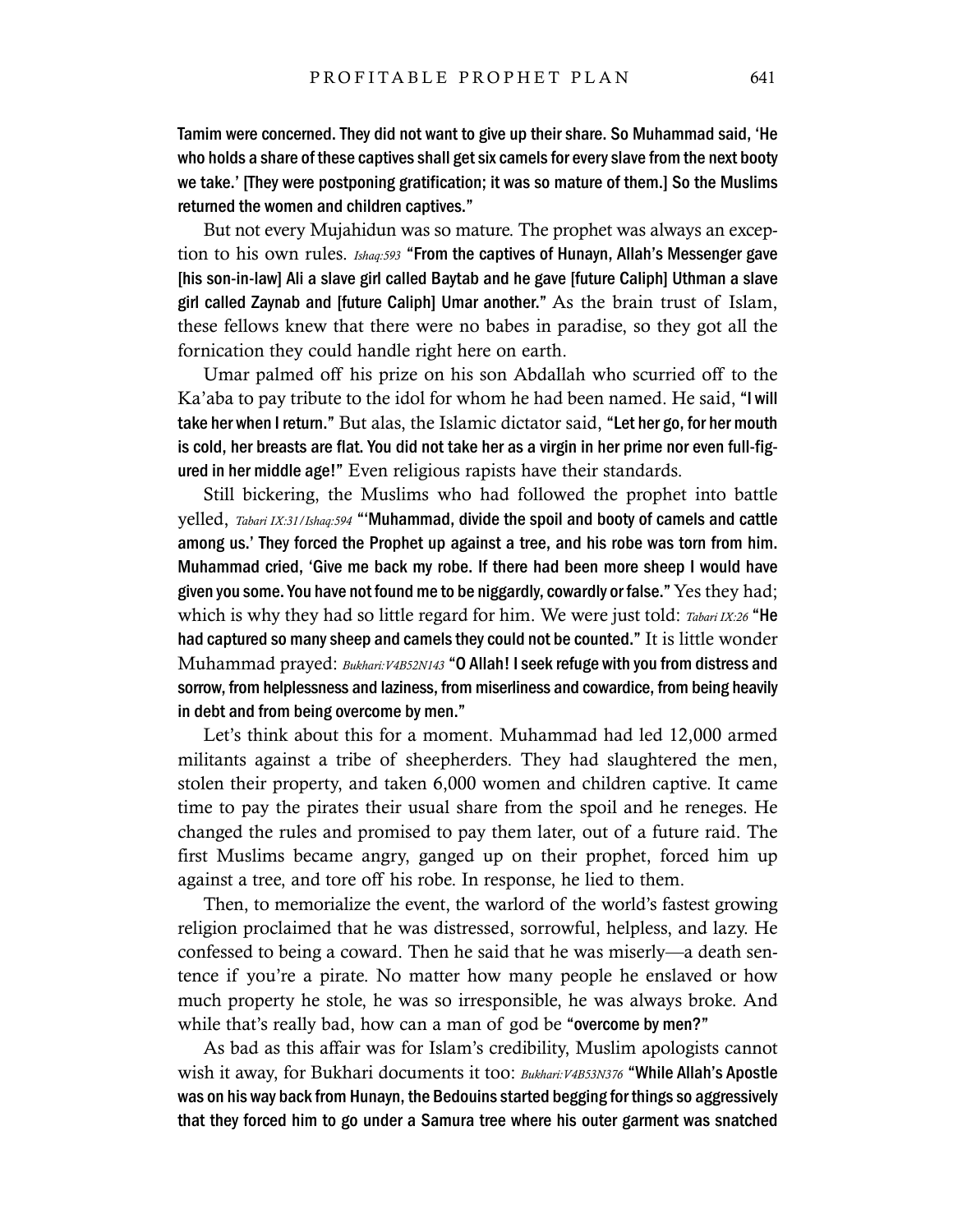away. On that, Allah's Apostle stood up [in his undies] and said, 'Return my clothes. If I had as many camels as these trees, I would have distributed them amongst you; and you will not find me a miser, liar or coward.'" In what appears to be a related incident, we learn: *Bukhari:V4B53N377* "While I was walking with the Prophet he was wearing a Najrani outer garment with a thick hem. A Bedouin came upon him and pulled his garment so violently that I could see the imprint of the hem on his shoulder caused by the violence of his pull. The Bedouin said, 'Give me something from Allah's Fortune which you have.' The Prophet turned, smiled, and ordered that a gift should be given."

Returning to the historical and biographical accounts, we find Muhammad lying to his troops and contradicting his prayer. *Tabari IX:31/Ishaq:594* "'You have not found me miserly, cowardly, or a liar.' Then he walked over to his camel and took a hair from its hump. Holding it aloft in his fingers he said, 'Men, I do not have anything of your booty, not even as much as this hair. Just filth. And that filth is what is being given to you. [How perceptive. Islam is filth.] So, bring back my cloak, for dishonesty will be a shame, a flame, and a doom to you.'" Since even his own Sunnah proves he was lying through his teeth, Muhammad must be enjoying the shame of the flame.

This wrangling over stolen money continued for a number of pages. Muhammad had lost control; he was "overcome by men." Ever more desperate to buy loyalty, he doled out some of the booty his goons had stolen. But there never seemed to be enough. *Ishaq:594* "The Apostle gave gifts to those whose hearts were to be won over, notably the chiefs of the army, to win them and through them the people." Point, game, set, match. That about wraps it up. Muhammad used stolen property to bribe men. He, like every tyrant who has ever lived, began by greasing the palms of his generals. With the military leadership sufficiently corrupted and induced, there was nothing the people could do. Their fate was sealed. And little has changed in 1400 years. (As an interesting aside, the first and largest bribe listed was paid to the former Meccan chief, occultist, and excellent Muslim, Abu Sufyan.)

But that did not keep the troops from grumbling. The first Muslims weren't very happy with their warlord. *Tabari IX:34/Ishaq:595* "Khuwaysirah came and stood by the Prophet as he was giving gifts to the people and said, 'Muhammad, I have seen what you have done today.' 'Well, what did you see?' He said, 'I don't think you have been fair.' Allah's Messenger became angry. 'Woe to you! If justice is not to be found with me, then with whom is it to be found?'" Might I suggest any of ten billion other choices? "Umar [who got his sex toy] said, 'Muhammad, allow me to kill him.'" *Ishaq:595* "The Apostle said, 'Get him away from me and cut off his tongue.""

Bukhari reported the naked truth about the nature of fundamental Islam: *Bukhari:V4B53N373* "Allah's Apostle got property and war prisoners and gave them to some people to the exclusion of others. The latter seemed to be displeased by that. The Prophet said, 'I give to some people, lest they should deviate from Islam or lose patience.' Amr bin Taghlib said, 'The statement of Allah's Apostle is dearer to me than red camels.'" *Bukhari:V4B53N374* "The Prophet said, 'I give to the Quraysh so that they will desire Islam, for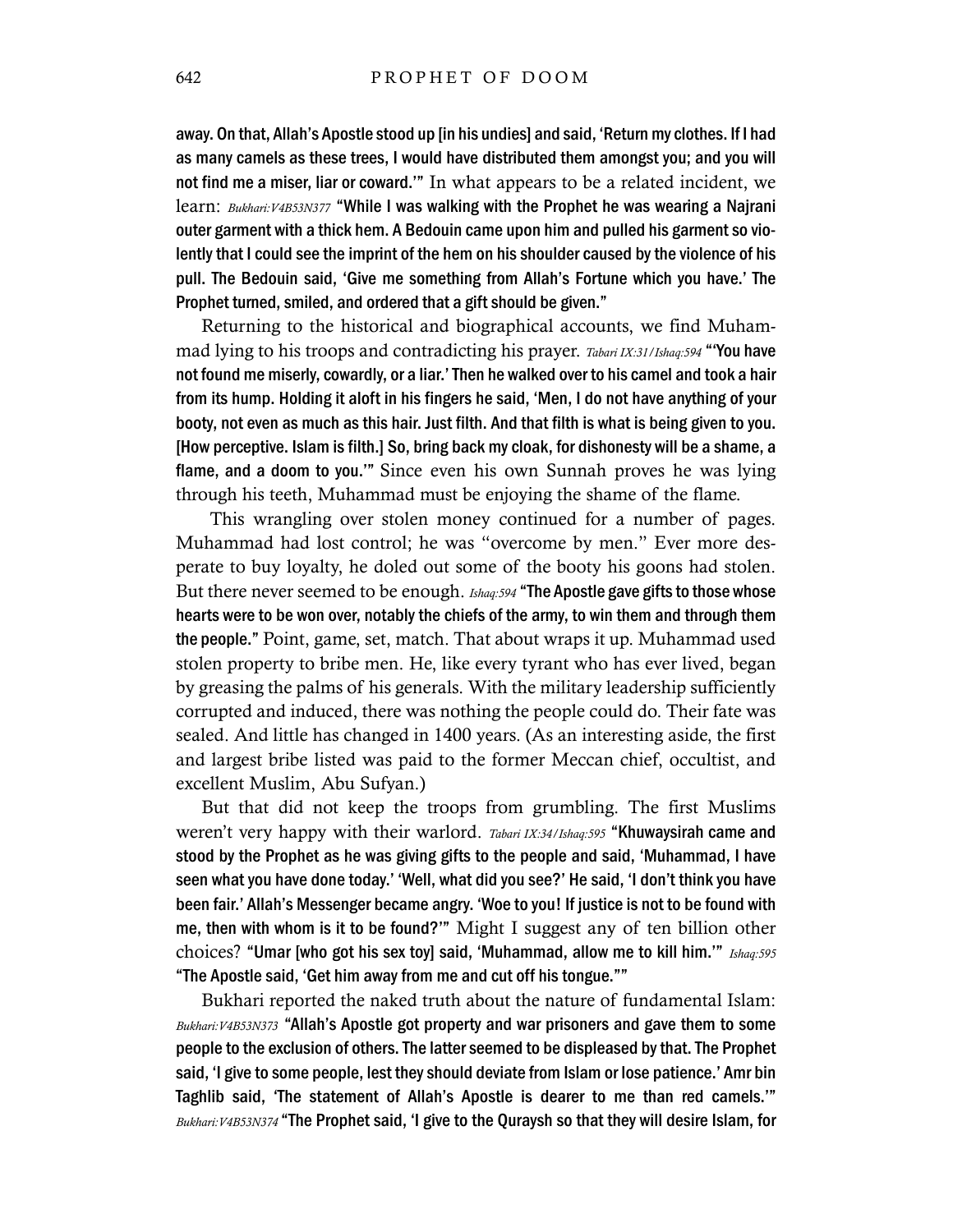they are nearer to their life of Ignorance and it is not strong in their hearts.'" The term the mafia uses to describe this situation is "made." A "made man" is someone who has participated in a criminal act like kidnap for ransom or murder for money. Made men continue to embrace the organization to keep the money coming and to keep from being incarcerated for their crime.

Another Bukhari Hadith confirms that the first Muslims were nothing more than bloodthirsty pirates. It also demonstrates that there was no appreciable difference between the Hadiths collected by Ishaq, Tabari, or Bukhari. *Bukhari:V4B53N375* "When Allah favored His Apostle with the properties of the Hawazin tribe as Fai booty, he started giving to some of the Meccan men up to one-hundred camels each. Whereupon some Ansari said, 'May Allah forgive His Apostle! He is giving to the Quraysh and leaving us out, in spite of the fact that our swords are still dripping with the blood of the infidels.' When Muhammad was informed of what they had said, he called for the Ansar and gathered them in a leather tent. 'What is the statement which I have been informed, and that which you have said?' [He meant: "What did you say?"] The smart ones replied, 'O Allah's Apostle! The wise ones did not say anything, but the youngsters said, "May Allah forgive His Apostle; he enriches the Quraysh and leaves the Ansar poor, in spite of the fact that Ansar swords are still dribbling with the blood of the infidels."' The Prophet replied, 'I give them more because they are still close to the period of Infidelity and have just recently embraced Islam. You should be pleased to see them becoming rich.' The Ansar replied, 'Yes, O Allah's Apostle, we are satisfied.'" The moral of the story is: You have to bribe men to make them Muslims and then threaten them to keep them that way. *Bukhari:V4B53N411* "The Prophet said, 'Every betrayer will have a flag which will be fixed to him and displayed on the Day of Doom. This flag will show the betrayal he committed.'" In other words: "Mess with me and you'll go to hell."

This was an unpleasant time for Muhammad. He had bribed men to rob and plunder Arabs and Jews, but now the cupboard was bare. *Tabari IX:36/Ishaq:596* "'Prophet, this group of Ansar have a grudge against you for what you did with the booty and how you divided it among your own people.' After due praise and exaltation of Allah, he addressed them. 'Ansar, what is this talk I hear from you? What is the grudge you harbor in your hearts against me? Do you think ill of me? Did I not come to you when you were erring and needy, and then made rich by Allah?'" It was getting nastier by the moment. There simply wasn't enough plunder to go around. And heaven forbid a Muslim should soil his hands producing something of value.

The Ansar were not satisfied, and they turned the tables on the pirate king giving him a strong dose of reality. *Tabari IX:37/Ishaq:596* "You came to us discredited, when your message was rejected by the Quraysh, and we believed you. You were forsaken and deserted and we assisted you. You were a fugitive and we took you in, sheltering you. You were poor and in need, and we comforted you." It was all true—every word of it. Muhammad had been "discredited" because he had accepted the Quraysh Bargain. Tempted by sex, power, and money, he had made a deal with the Devil. He blasphemed his god, reciting Satanic Verses. His demonic message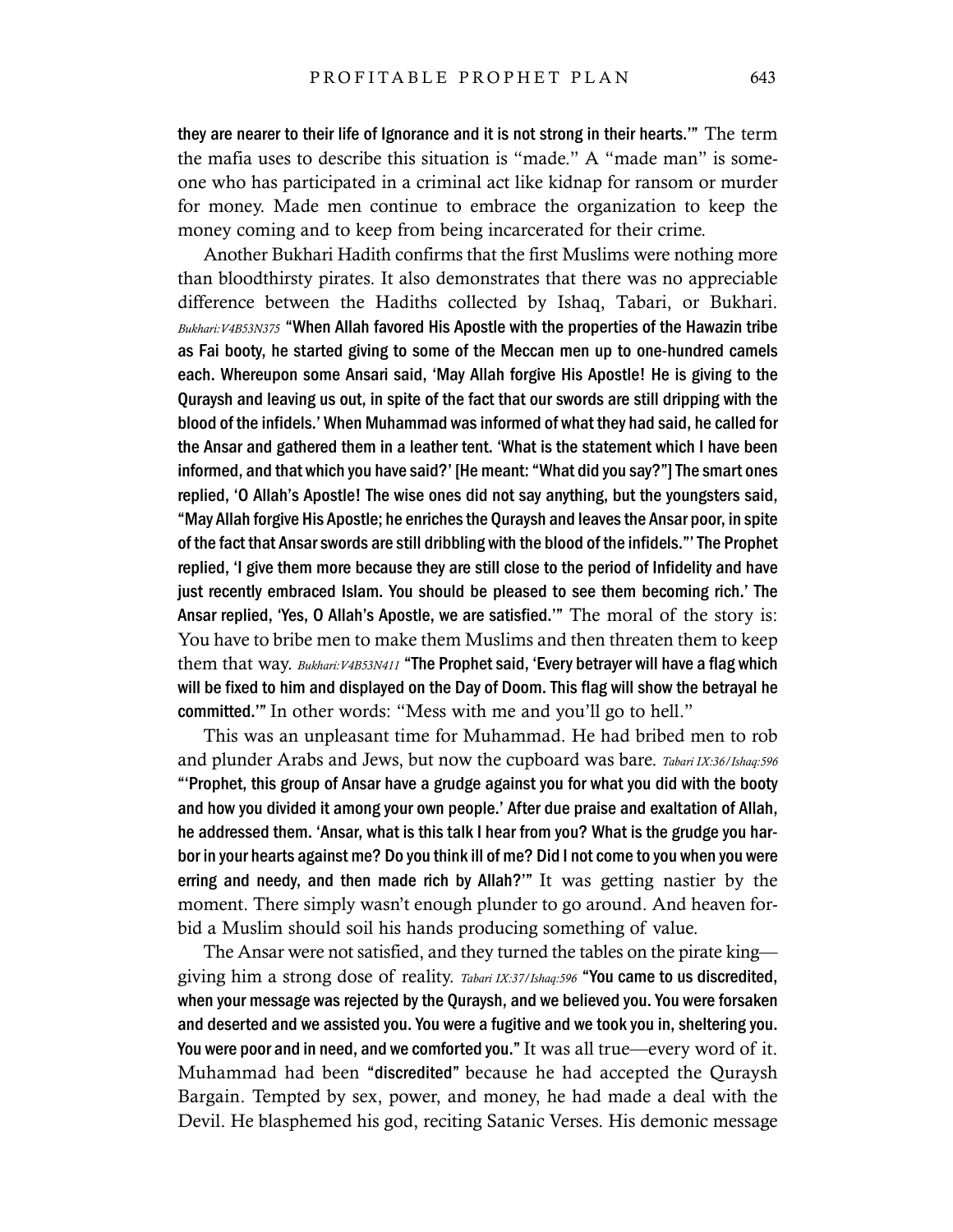had been "rejected" as delusional. The Quraysh knew that Muhammad was a demon possessed, lying charlatan, forging his scriptures by plagiarizing earlier lore. After telling the Quraysh that he was going to slaughter them, and after duping the Ansar to war against all mankind, Muhammad had become a "fugitive." He was run out of town in shame, "forsaken and deserted" by his own people—his family. He was as "poor" as his religion.

The Yathrib Arabs had foolishly comforted him, believed him, fought for him. Yet none of that fazed the prophet. *Tabari IX:37/Ishaq:596* "Do you hold a grudge against me and are you mentally disturbed because of the worldly things by which I conciliate a people and win them over so that they will embrace Islam and become Muslims?" Case closed. Proof doesn't get any better than this. This is a stunning confession. Muhammad said that he used stolen property to bribe militants so that they would become Muslims. That made the first Muslims mercenaries. They were seduced and lured into Islam just as the Devil had beguiled Muhammad. Islam's warlord bought support with booty. But alas, how can a pirate be a prophet? How can criminal behavior be religious? Stealing is illegal. Bribery is immoral. Venerating a man who advocates both makes one an accomplice. And trusting him with your soul is insane.

Caught between a rock and some hard people, Muhammad chose the rock. "Allah's Apostle left town to make a lesser pilgrimage and ordered that the rest of the booty be held back, although some of the spoil followed him." There's nothing more religious than storing your contraband safely before you rush off to visit your rock god. Then, confirming the new religion was regurgitated paganism: *Ishaq:597* "The people made the pilgrimage that year in the way the pagan Arabs used to do it."

With that two-line religious interlude over, it was time to return the focus to money. Now that Muhammad had admitted to being a lying miser without enough booty to go around, what do you suppose he did? He had already robbed everyone within camel ride, so more piracy wasn't going to work. *Tabari IX:38* "In this year, the Messenger sent Amr to collect the zakat tax from Jayfar and Amr, the clans of Julanda and Azd." And..."He collected the jizyah from the Zoroastrians [an occult religion derived from Babylonian paganism]." He taxed them all. It was Muhammad's version of The New Deal.

*Tabari IX:39* "In the same year the [sixty-year old] Prophet married Kilabiyyah. When she was given the choice between this world and the hereafter, and she preferred this world." That means she rejected Islam. What's more, this Hadith confirms Muhammad ignored the Qur'an's order not to befriend disbelievers.

The Tradition goes on to report: "Mariyah [a Coptic child-virgin sent as a gift and then turned into a concubine] gave birth to Ibrahim, The Messenger entrusted the infant to Umm. Mariyah told Salma, a bond-maid [sex slave] of the Messenger the good news. She told a Muslim who shared it with Muhammad who in turn gave him a slave as a gift. When Mariyah gave birth to her son, the Prophet's wives became jealous."

*Ishaq:597* "When the Apostle returned to Medina after his raid on Ta'if, word spread that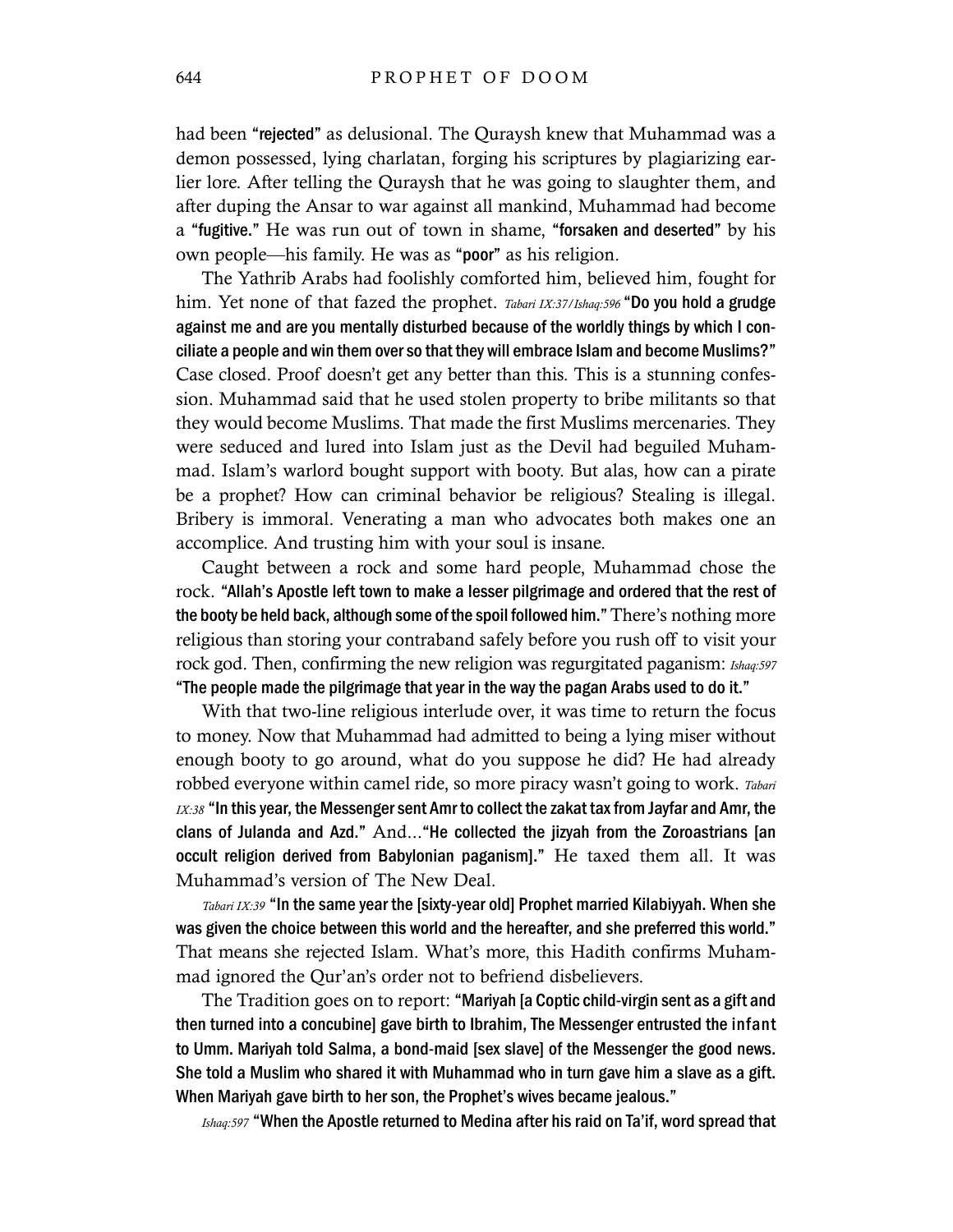he had killed some of the men who had satirized and insulted him. The poets who were left spread in all directions." You've got to give Muhammad credit for one thing, he knew how to control the press.

The next Hadith speaks of "short black men who used to retreat." They "excited anger against them." But then the pacifists became Muslims and turned violent. *Ishaq:601* "The best men launch spears as if they were swords. They peer forward unweariedly with eyes red as burning coals. They devote their lives to their Prophet. On the day of hand-to-hand fighting and cavalry attacks they purify themselves with the blood of infidels. They consider that an act of piety. Their habit is to act like lions. They are accustomed to hunting men." Good Muslims "purify themselves with the blood of infidels." You don't suppose that this was what the dark spirit of Islam meant when he said: "Allah is the best Baptizer?"

With this, the curtain came down (most blessedly) on the eighth year of the Islamic Era. We're twenty years into this scam and it remains as ugly as its first night, the one in which Muhammad first encountered his demon.

**☆ ☆ ☆ ◆ ☆** 

The next day was hotter than usual. It was April 20<sup>th</sup> 630 A.D. As the sun rose, men gathered to talk about their plight. *Tabari IX:42* "Amr said, 'We have been dealt a situation from which there is no escape. You have seen what Muhammad has done. Arabs have submitted to him and we do not have the strength to fight. You know that no herd is safe from him. And no one even dares go outside for fear of being terrorized." Islam had arrived and conquered. Anarchy was the result. It still is.

So Muhammad and his less-than-inspired band of thugs set out in search of unplundered territory. *Tabari IX:46* "In this year, the Messenger carried out a military expedition to Tabuk." Tabuk was a Christian settlement in Byzantine Syria. They had done nothing to earn Muhammad's wrath. They were simply a target the nearest untapped source of booty. *Ishaq:602* "The Apostle ordered Muslims to prepare for a military expedition so that he could raid the Byzantines." It would be the largest and best-equipped army Allah's Messenger would ever lead. Thirty thousand militants heeded the call to arms. Muhammad proclaimed: "The treasures of Caesar have been given to me by conquest."

*Tabari IX:48* "Muhammad wanted the people to be prepared so he informed them that his objective was the Byzantines. The Muslims disliked the idea because of their respect for their fighting ability." But Muhammad had invested much of his last and final surah to demeaning Christians and ordering Muslims to fight them, humiliate them, mutilate them, tax them, enslave them, and even crucify them. He couldn't let all of that wonderful godly inspiration go to waste.

The pirates, however, weren't inspired. They wanted easy booty, not war. *Tabari IX:49* "One of the hypocrites [a peaceful former Muslim], feeling an aversion to battle, being skeptical of the truth, and spreading false rumors about Muhammad, said that they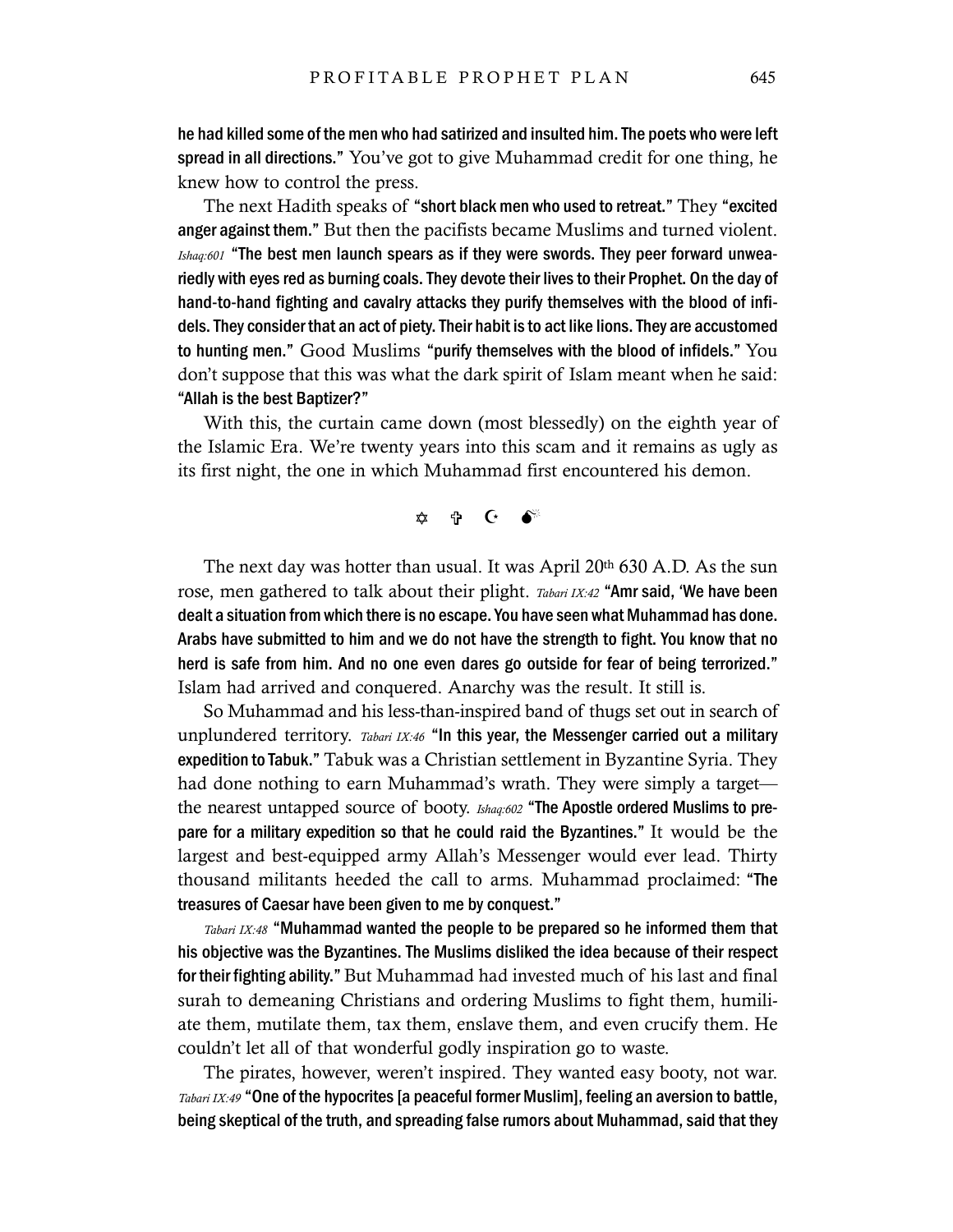should not go out in the heat. With regard to him, Allah revealed: 'They said, "Do not march out in the heat." Say, "The heat of hell is far more intense."'" The message was nasty: "Obey my order to fight and plunder or my god will roast you in hell."

*Tabari IX:49* "Muhammad urged the Muslims by way of a meeting to help cover the expenses of Allah's Cause. The men provided mounts in anticipation of Allah's reward." Once again, we see that neither preaching, evangelism, nor salvation entered the picture. These men weren't off on a religious crusade. "Allah's Cause" was armed robbery. And frankly, such behavior would be inexcusable even if it only happened once in the presence of the prophet or during the formation Islam. But Muhammad's militants were in a rut. They had fought for no other reason.

If we were to remove immoral, illegal, hateful, and violent verses from the Hadith and Qur'an, all we'd have left would be an odd collection of plagiarized and twisted Bible stories. Bad simply overwhelms good in Islam. To believe Muhammad is as foolish as protecting the doctrine he inspired.

*Ishaq:602* "The Apostle always referred allusively to the destination which he intended to raid. This was the sole exception, for he said plainly that he was making for the Byzantines because the journey was long, the weather was hot, and the enemy was strong." No Byzantine had threatened Muhammad. Calling them "the enemy" simply confirms that all non-Muslims are Islam's foe. But there is another lesson here. Today, Muslims scream with shrill voices that the Christian Crusaders attacked Muslims without provocation. Yet their own scriptures confirm that Islam drew first blood, and that Muslims invaded and conquered Christians.

But it's worse than that. Christianity had permeated what is now Iraq, Iran, Turkey, Syria, Jordan, Israel, and Egypt by the time Muhammad decided to plunder these people. Christ's message appealed to human hearts and minds by virtue of his words. Within a decade of the Tabuk raid, Islam would lay all of that to ruin, attacking, conquering, and taxing the once free people who occupied these places. Islam imposed its will by violent assault.

On this day, Muhammad discovered that even after promising Allah would reward Muslims with booty beyond their dreams, most Arabs were skeptical. *Tabari IX:50* "When the Prophet was prepared to set off, a number of Muslims whose intentions had prevented them from following the Messenger, lagged behind without any misgivings." Those who knew Muhammad much better than we do recognized the obvious. There was no doubt in their minds that Islam's founder was a money-grubbing con, a mean-spirited thug who was out for himself.

Here's an example, up close and personal: *Ishaq:602* "Jadd told Muhammad, 'Will you allow me to stay behind and not tempt me? Everyone knows that I am strongly addicted to women. I'm afraid that I'll see Byzantine women and will not be able to control myself.'" This suggests that Muhammad "tempted" Muslims to fight, and that he offered them captured women as booty. "The Apostle gave him permission to remain behind." In other words, he didn't want the competition. "It was about him that Allah sent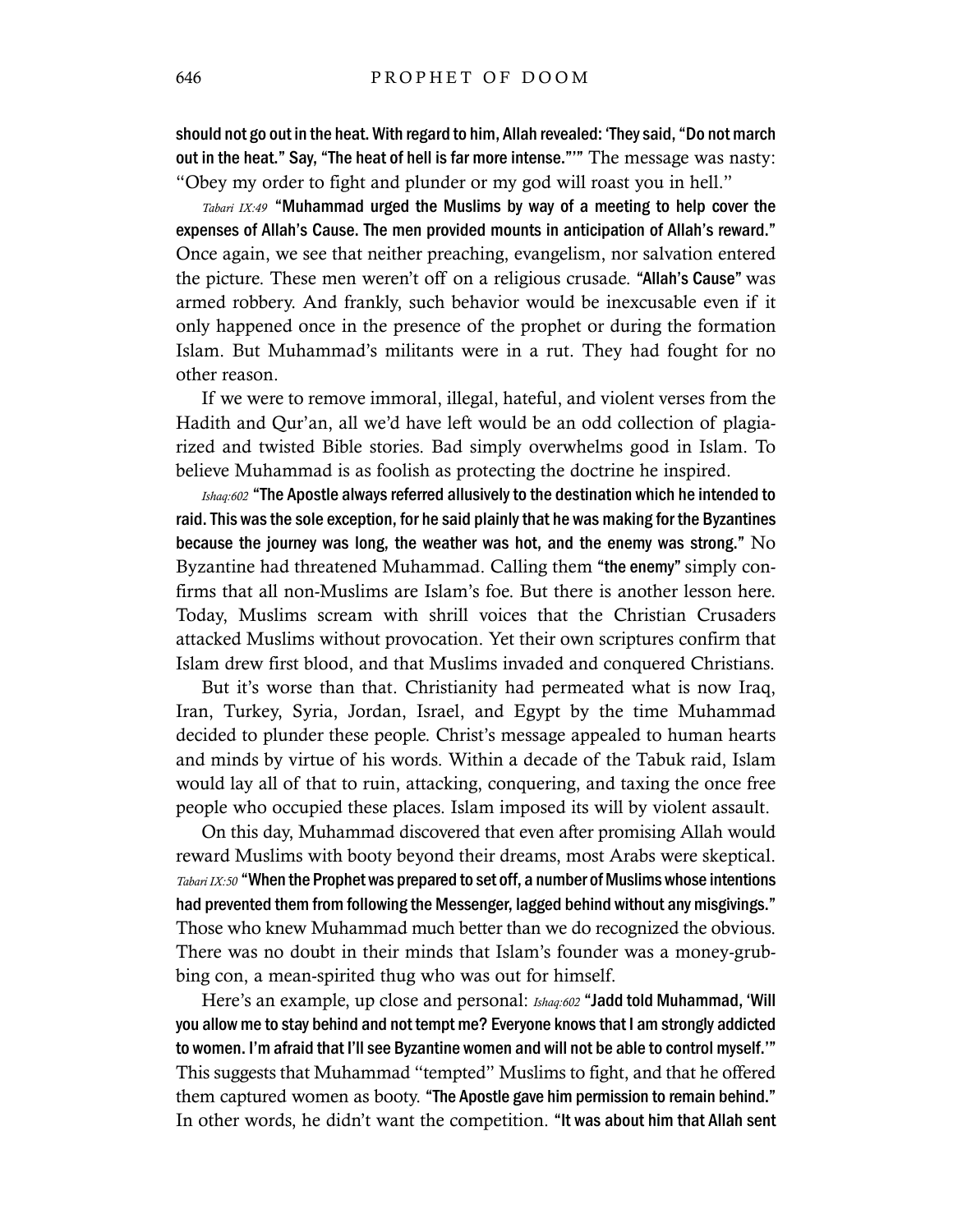down: 'There are some who say: "Give me leave to stay behind and do not tempt me." Surely they have fallen into temptation already and hell encompasses these unbelievers.' (9:49) It was not that he feared the temptation from the Byzantine women. The temptation he had fallen into was greater in that he had hung back from the Apostle and sought to please himself rather than Muhammad. Verily hell awaits him." There are three messages here and all are bad. Being "tempted" to rape is a lesser offense than being a pacifist. The highest calling in Islam is to "please Muhammad." And, if you don't fight, you go to hell.

If you are a peaceful Muslim your god hates you, and he wants to punish you. *Ishaq:603* "One of the estranged ones said to another, 'Don't go out to fight in this heat.' He disliked strenuous war, doubted the truth, and created misgivings about the Apostle. So Allah sent down regarding them, 'And they said, "Do not go out in this heat." Say, "The fires of hell are hotter. Let them laugh a little now for they will weep a great deal later as a reward for what they did." You will find this gem buried in the 82<sup>nd</sup> verse of "The Feast" surah. A related Hadith says: *Ishaq:603* "Some Bedouins came to apologize for not going into battle, but Allah would not accept their excuses."

*Ishaq:603* "The Apostle went forward energetically with his preparations and ordered the men to get ready with all speed. He urged Muslims to help provide the money, mounts, and means to do Allah's work. Those who contributed earned rewards with Allah." This is why Islamic despots like the Saudi warlords fund terrorism. But those who have tried to cash in their reward aren't happy with the deal they struck.

Like all pirates, Muhammad had to constantly watch his backside.*Tabari IX:51* "Ali seized his weapons and set off until he caught up with Muhammad. 'The hypocrites allege that you left me behind because you found me burdensome and wanted to get rid of me.' He replied, 'They lied. I left you behind because of what I have left behind. So go back and represent me in my family.'" The kind of men who were willing to rob were just as likely to pick his pockets. So the pirate king told his son and sonin-law, "Don't let them steal my booty or my babes."

The first Muslims didn't care much for the prophet's company. *Tabari IX:55* "The Messenger continued his march but his men began to fall behind. The Prophet said, 'Leave them, for if there is any good in them, Allah will unite them [with the rest of his pirates]; if not, Allah has relieved you of them." So the quasi-peaceful Muslims died of exposure, hunger, and thirst.

*Tabari IX:57* "A band of hypocrites…going along with the Prophet as he was marching toward Tabuk said, 'Do you think that fighting these people will be like the others we have fought? It looks to me as if we will be tied with ropes tomorrow.' They said this in order to intimidate and frighten the faithful. But then they said, 'Every one of us would rather be flogged a hundred lashes to escape Allah revealing a verse about us and what we have said.'" One of the Muslim snitches ratted out these men to his general. So the chief pirate turned in his saddle and confronted the bad Muslims. They protested, "'O Prophet, we were simply playing and speaking nonsense.' Then Allah sent down a Qur'an about them. 'And if you question them, then assuredly they will say, "We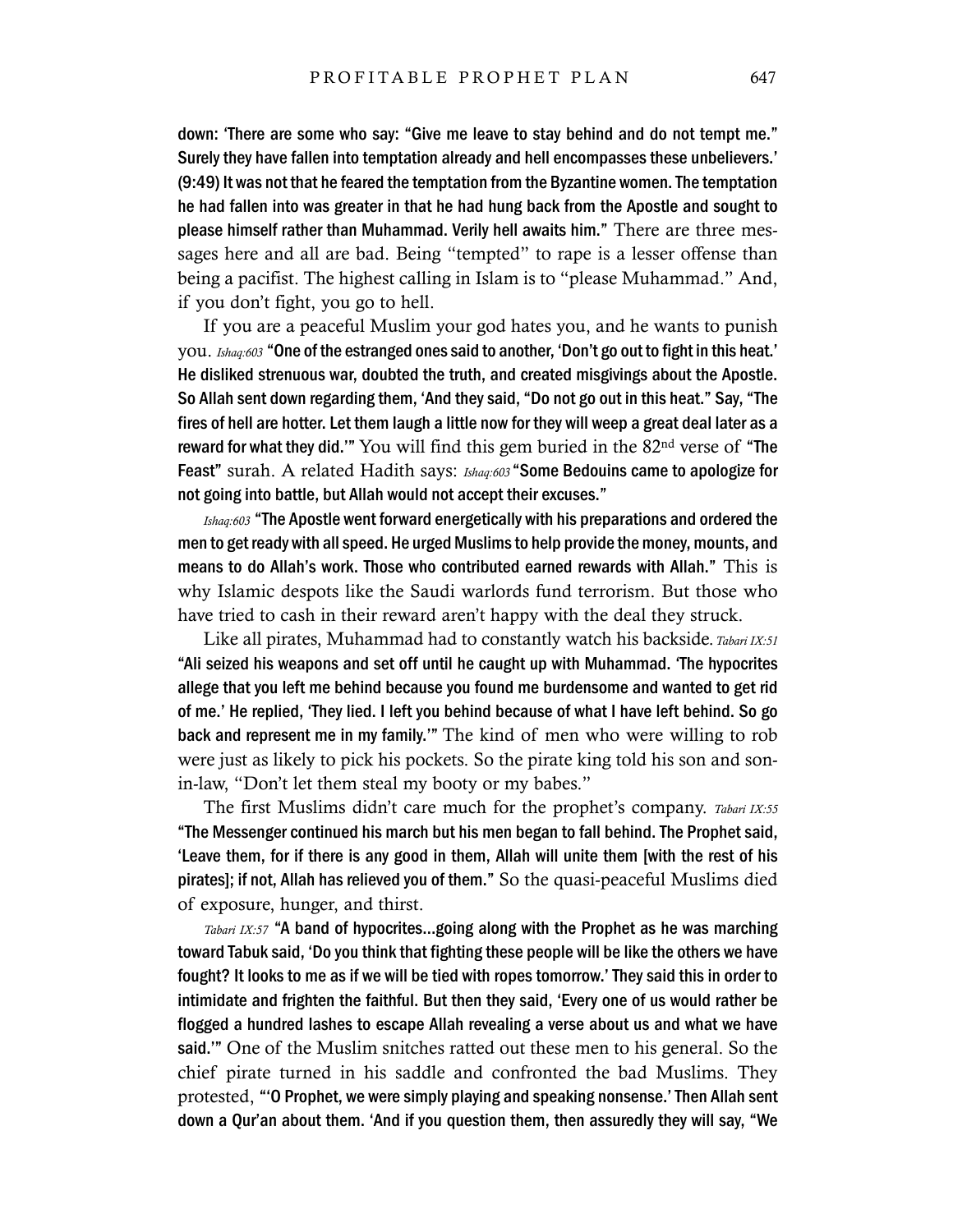were only speaking nonsense and playing."'" (Qur'an 9:65) *Ishaq:607* "Abd Ar-Rahman, the man for whom the Qur'an had been sent down, said, 'O Apostle, my name disgraces me.'" The rock idol Ar-Rahman was no longer vogue. And it's one more proof that Ar-Rahman was not merely a title, or attribute, for Allah.

But this wasn't a game to Muhammad; it was a scam. He had business to conduct. *Tabari IX:58* "When the Messenger reached Tabuk the governor of Aylah [a seaport at the north end of the Gulf of Aqabah] came to him, made a treaty, and agreed to pay the jizyah tax. The people of Jarba and Adhruh also offered to pay him the tax." It was Muhammad's favorite verse: "Gimme da money." Not a word was spoken about summoning them to Islam. Muhammad wasn't out with his troops being religious. He didn't bother calling the lost heathens to faith. No. He just wanted their money. This man wasn't a prophet. He was a pirate. His scam had become what Khadija envisioned: The Profitable Prophet Plan. The Ka'aba Inc. was now paying dividends.

Muhammad summoned additional village leaders to make their contributions. Some: *Tabari IX:59/Ishaq:607* "encountered the Messenger's cavalry which was led by Khalid. Ukaydir was seized and his brother Hassan was killed. Hassan was wearing a silk brocade gown woven with gold in the form of palm leaves. Khalid stripped him of it and sent it to Muhammad. When it arrived, the Muslims felt it with their hands, admiring it." They felt no remorse for the man whose blood they had spilled upon it. They were fundamentalist Muslims and Islam had corrupted them with words like these: "The Prophet said, 'Are you amazed at it? The kerchiefs in Paradise are better than this.'" He, like Hitler, was incapable of pity.

Later, "Khalid brought Ukaydir to Muhammad. He spared his life and made peace with him on the condition that he pay the zakat tax." Mission accomplished, "they left Tabuk and returned to Medina." *Tabari IX:60* "On the way, Muhammad ordered that whoever got to the first well before him should not drink until he arrived. Some of the hypocrites arrived and drew water. The Prophet cursed them and invoked Allah's curse on them." Nurturing the flock wasn't part of his job description.

The translator of Volume IX of The History of al-Tabari, *The Last Years of the Prophet*, inserted a footnote here to make certain that we understood the nature of these expeditions. "The term *sariyyah* is applied to an army sent by the Prophet in contradistinction to *ghazwah* or *maghazi*, meaning a raiding party wherein the Prophet himself participates." You've got to question a religion that has words for things like this.

*Bukhari:V5B59N702* "I heard Kab bin Malik narrating the story of the Ghazwah of Tabuk in which he failed to take part. Kab said, 'I did not abandon Allah's Apostle in any Ghazwa he fought except the Tabuk raid. I failed to take part in the Ghazwa of Badr, but Allah did not admonish anyone who had not participated in it, for in fact, Allah's Apostle had only gone out in search of the Quraysh caravan. I witnessed the night of al-Aqaba with Allah's Apostle when we pledged [to war against all mankind] for Islam, and I would not exchange it for the Badr battle although Badr is more popular among Muslims than the pledge. As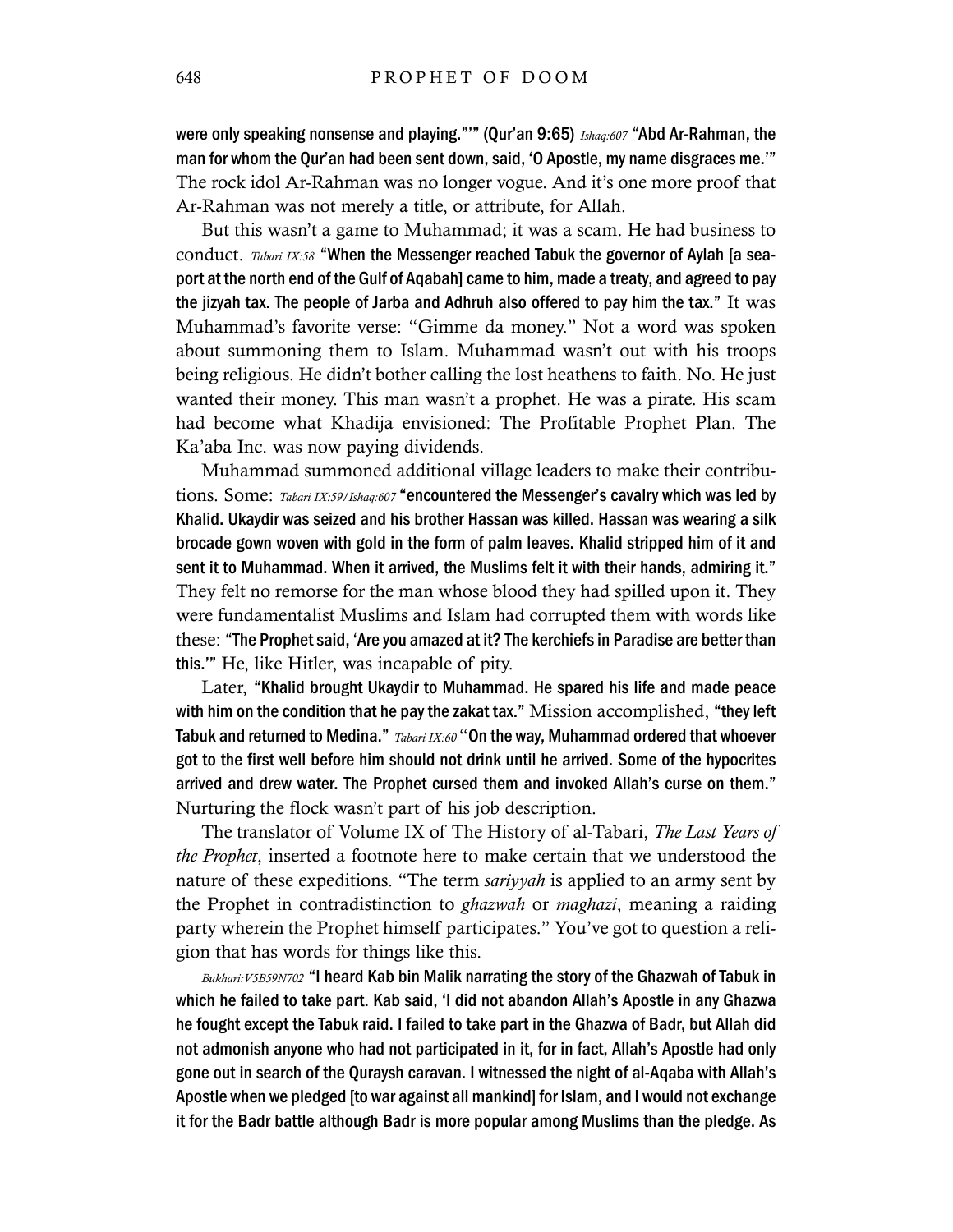for my news in this battle of Tabuk, I had never been stronger or wealthier than I was when I was with the Prophet in Ghazwas.'" This is a wonderful summation of Islam.

The Bukhari Tradition continues with: "'When I heard that the Prophet was on his way back to Medina. I got concerned, and began to think of false excuses, saying to myself, "How can I avoid his anger?" Those who had failed to join the battle of Tabuk came and started offering excuses. There were more than eighty men from whom Allah's Apostle accepted excuses. Then he took their pledge of allegiance. When I came he smiled a smile of an angry person and then said, "What stopped you from joining us. Had you not purchased an animal for carrying you?" I answered, "Yes. But…"'" The prophet and his militants treated Kab like a pariah, banishing him from the community. They said of the twice-peaceful Muslim, "We never witnessed you sinning like this before." Then "Allah's Apostle forbade all Muslims from talking to him. Kab said, 'I used to go out and pray with the Muslims and roam the markets, but no one would talk to me. This harsh attitude of the people lasted for a long time; even my cousin, who was the dearest person to me, did not return my greetings. Thereupon my eyes flowed with tears.'" It's no fun being a peaceful Muslim.

Muhammad and his militants make Osama bin Laden's al-Qaeda gang look like Boy Scouts. *Tabari IX:64* "Hatim said, 'Adi, whatever you were going to do before Muhammad's cavalry descended upon us, do it now, for I have seen the banners of his army.' When the Islamic cavalry left the settlement they took Hatim's daughter along with other captives. She was brought to the Messenger with slaves from Tayyi. He put her in an enclosure by the door of his mosque where the captives were detained." The mosque was now a prison, a symbol of Muhammad's power and control, not of his religion or faith. This woman was a rape victim in waiting.

Sounding a lot like a Nazi propagandist, Hitler's Goebbels perhaps, a fundamentalist Muslim laid out Islam's agenda: *Tabari IX:69* "Arabs are the most noble people in lineage, the most prominent, and the best in deeds. We were the first to respond to the Prophet's call. We are Allah's helpers and the viziers of His Messenger. We fight people until they believe in Allah. He who believes in Allah and His Messenger has protected his life and possessions from us. As for those who disbelieve, we will fight them forever in the Cause of Allah and killing them is a small matter to us. Peace be onto you." These are terrifying words—words that should be shouted from every political rostrum, from every pulpit, and into every microphone. This man had not corrupted Islam; Islam had corrupted him. Any doctrine that, when properly implemented, inspires such loathing, looting, and lunacy cannot be tolerated. Until Islam is held responsible for the carnage it inspires, terror will continue. "Killing is a small matter" to them.

Tabari dedicates another nine pages to the ninth year of the Islamic Era. They focus on a single theme, money. *Tabari IX:74* "Indeed, Allah has guided you with His guidance. If you wish to do well [capture booty], obey Allah and His Messenger. You must perform the prayers, pay the zakat tax, and give a fifth share of Allah's booty to His Messenger. The required zakat is: from the land one tenth of that watered by springs and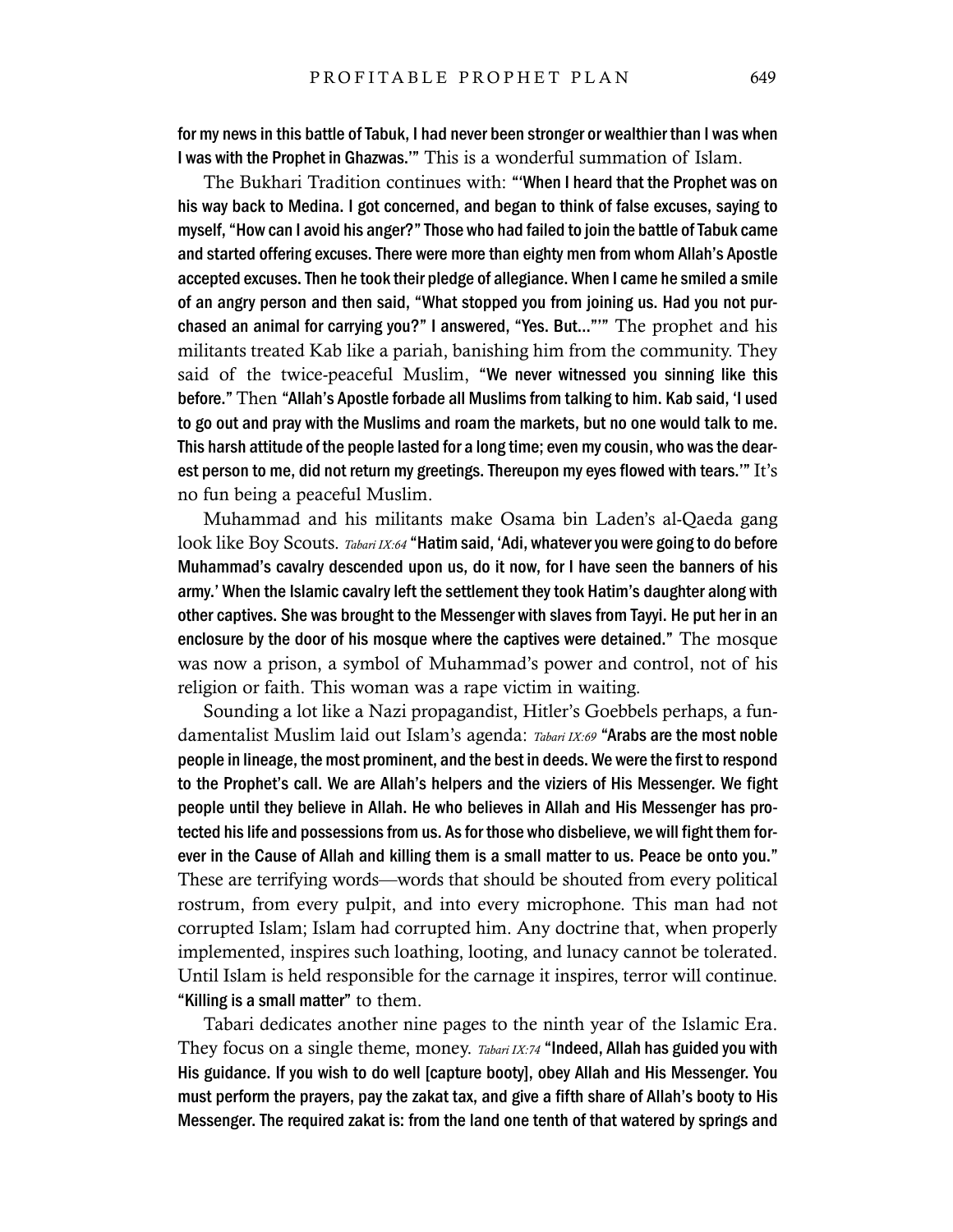rain, and one twentieth of that watered by the leathern bucket. From camels, a milch camel for every forty camels, and a young male camel for every thirty camels. From sheep, one for every five camels; and from cows, one from every fourth… If anyone pays more, it is to his credit. He who professes this, bears witness to his Islam and helps the faithful [fight] against the polytheists, he has the protection of Allah and His Messenger." It was the Profit's pay-me-now and pay-me-later plan. Muhammad used terrorism to confiscate property; then he used Islam to force his victims into submission so that he could tax them.

The zakat continues to be an asset-based tax of five to ten percent imposed annually on Muslims. In addition, they are required to give up one fifth of any booty they steal in the name of Islam. Bonus points are awarded for additional contributions to the ongoing war effort—Islamic Imperialism. So long as Muslims pay, they have nothing to fear. If they don't, everything is confiscated and the niggardly Muslim is exterminated. Lenin, Mao, and Hitler imposed a similar regimen.

Now that Muhammad had fleeced his flock, it was time to plunder the infidels. *Tabari IX:75* "He who holds fast to his religion, Judaism or Christianity, is not to be tempted from it." Now why do you think that might be? Since Muhammad and his god have said that Christian and Jewish unbelievers are the faggot's of Allah's Hell Fire, why not "tempt" them from their torturous fate? What could be more important to a pirate, I mean profiteer, excuse me, prophet, than souls? "It is incumbent on them to pay the jizyah protection tax. For every adult, male or female, free or slave, one full denarius [over four grams of gold], or its value in alma'afir [fine cloth]. He who pays that to the Messenger has the protection of Allah and His Messenger, and he who holds back from it is the enemy of Allah and His Messenger." Sheep were good, camels were better, but when it came to becoming Muhammad's pal, nothing beat the glitter of gold. Al Capone, like the Prophet Muhammad said, "Pay me and I'll protect you from me." As with the Mafia, it was all about armed robbery. The infidel jizyah tax was imposed at a much higher rate than the Muslim zakat. Muhammad didn't want non-Muslims tempted because it would lower his income. In the choice between religion and revenue, Muhammad had chosen money.

During debates with Islamic clerics I often point out that Muslims were only tolerant because the jizyah was more lucrative than the zakat. While they don't dispute that, as it would make their prophet and god liars as opposed to pirates, they protest that the infidel tax was for their protection. "Protection from whom," I ask without response. Yet they know that the protection was from the sword of Islam as the preceding Hadith confirms. The rules of the game were straightforward: "He who holds back from paying is the enemy of Allah and His Messenger." If Christians and Jews coughed up the jizyah, they got to keep their heads. It was tolerance, Islam style.

Before we press on, I'd like to highlight Muhammad's choice of words.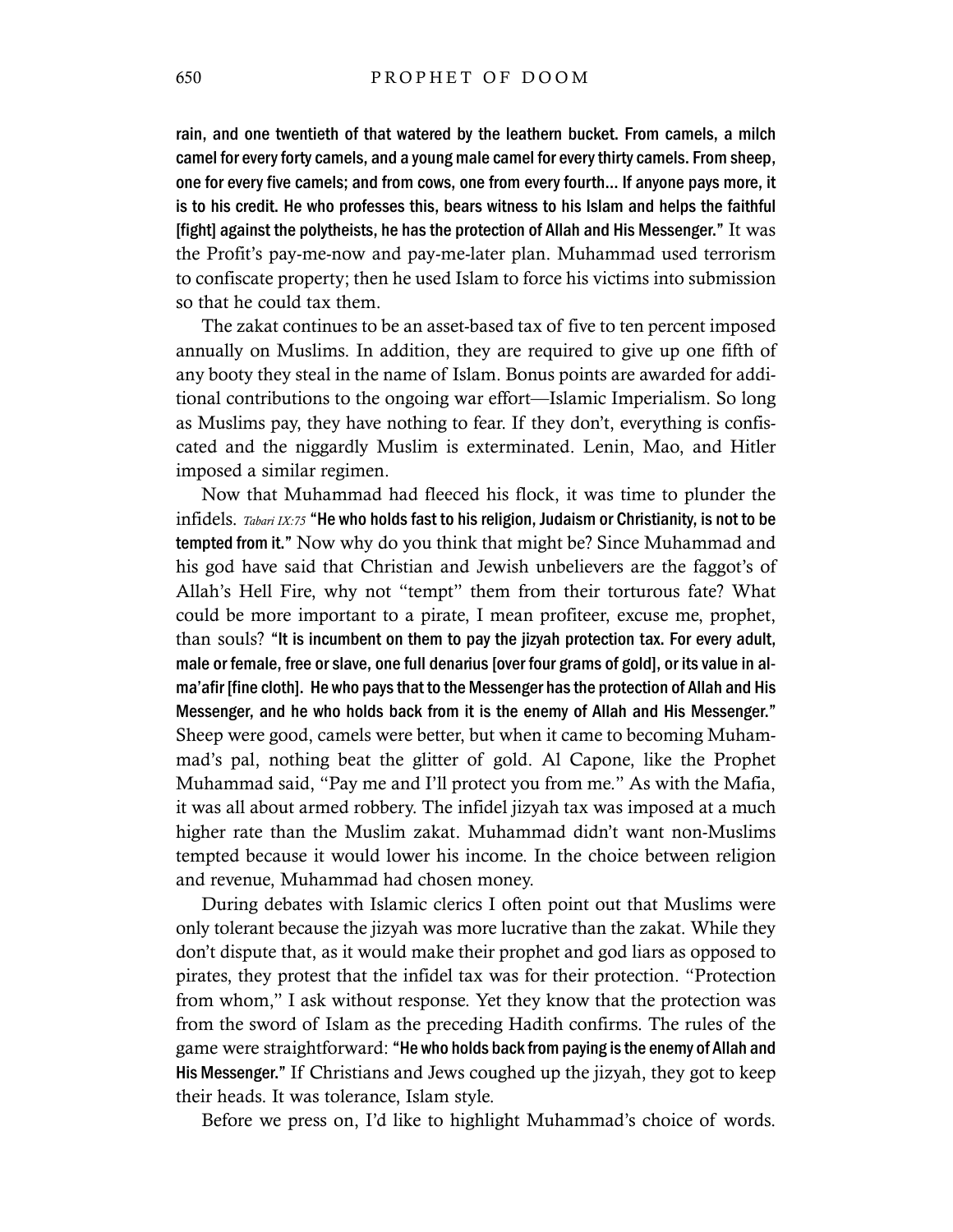Jews and Christians, unlike Muslims, weren't to be "tempted." By selecting this word, the prophet corroborated my theory. Muslims were seduced into Islam with the same temptations that ensnared Muhammad: sex, power, and money.

*Tabari IX:76* "The Messenger has sent Zur'ah and his Companions to you. 'I commend them to your care. Collect the zakat and jizyah from your districts and hand the money over to my messengers.' The Prophet is the master of your rich and your poor." Muhammad's use of "messengers" was in perfect harmony with the Profitable Prophet Plan. His view of himself as "master" is corroboration of his unquenchable lust for power. And this message repudiates his claim of being a Biblical prophet in the line of Moses. Real prophets were neither tax collectors nor masters.

Muhammad said: *Tabari IX:76* "Malik has reported to me that you were the first from Himyar to embrace Islam and that you have killed infidels, so rejoice at your good fortune." Embrace Islam, kill, then rejoice. It's the *quid pro quo* of Muslim militancy. It is the reason the Muslim world celebrates death and honors murderers.

But Islam wasn't all money grubbing, power coveting, murderous terror it was about discrimination, too. *Tabari IX:78* "No polytheist shall come near the Holy Mosque, and no one shall circumambulate Allah's House naked." Never mind that pagans built the Ka'aba, that it was a shrine for polytheists, or that each of the pagan rites and rituals they observed were incorporated into Islam; polytheists were no longer welcome under the big tent of the new and improved religion.

*Tabari IX:79* "In this year the zakat was made obligatory, and the Messenger dispatched his agents to collect it. The verse was revealed: 'Take the zakat from their wealth to purify them.'" Allah was always ready with the perfect scripture revelation for whatever his messenger craved. It's hard to find a god like that. It's also hard to imagine a dogma so transparent it calls stealing "purification."

The poligious doctrine of submission laid down the law. On April 8th 631 A.D., Diman, in the Prophet's presence, prioritized: *Tabari IX:80* "The obligatory acts of Islam one by one. 'The zakat tax, fasting, pilgrimage, and all the Sunnah or laws of the Prophet.'" Money was number one. And acknowledging Allah didn't even make the list.

**☆ 令 (\* 6<sup>\*</sup>** 

Muhammad wouldn't be the "peace-loving" founder of the "tolerant and inclusive" religotic of Islam if he didn't terrorize somebody at the beginning of his final year. *Tabari IX:82* "The Messenger sent [killer] Khalid with an army of 400 to Harith [a South Arabian tribe] and ordered him to invite them to Islam for three days before he fought them. If they were to respond and submit, he was to teach them the Book of Allah, the Sunnah of His Prophet, and the requirements of Islam [pay Muhammad the money]. If they should decline, then he was to fight them." Submit or die. Muhammad's Islam wasn't the least bit ambiguous. Nor was this messenger. Khalid was the Islamic militant who had bound and butchered an entire Arab village after promising peace. Muhammad pretended to separate himself from the senseless slaughter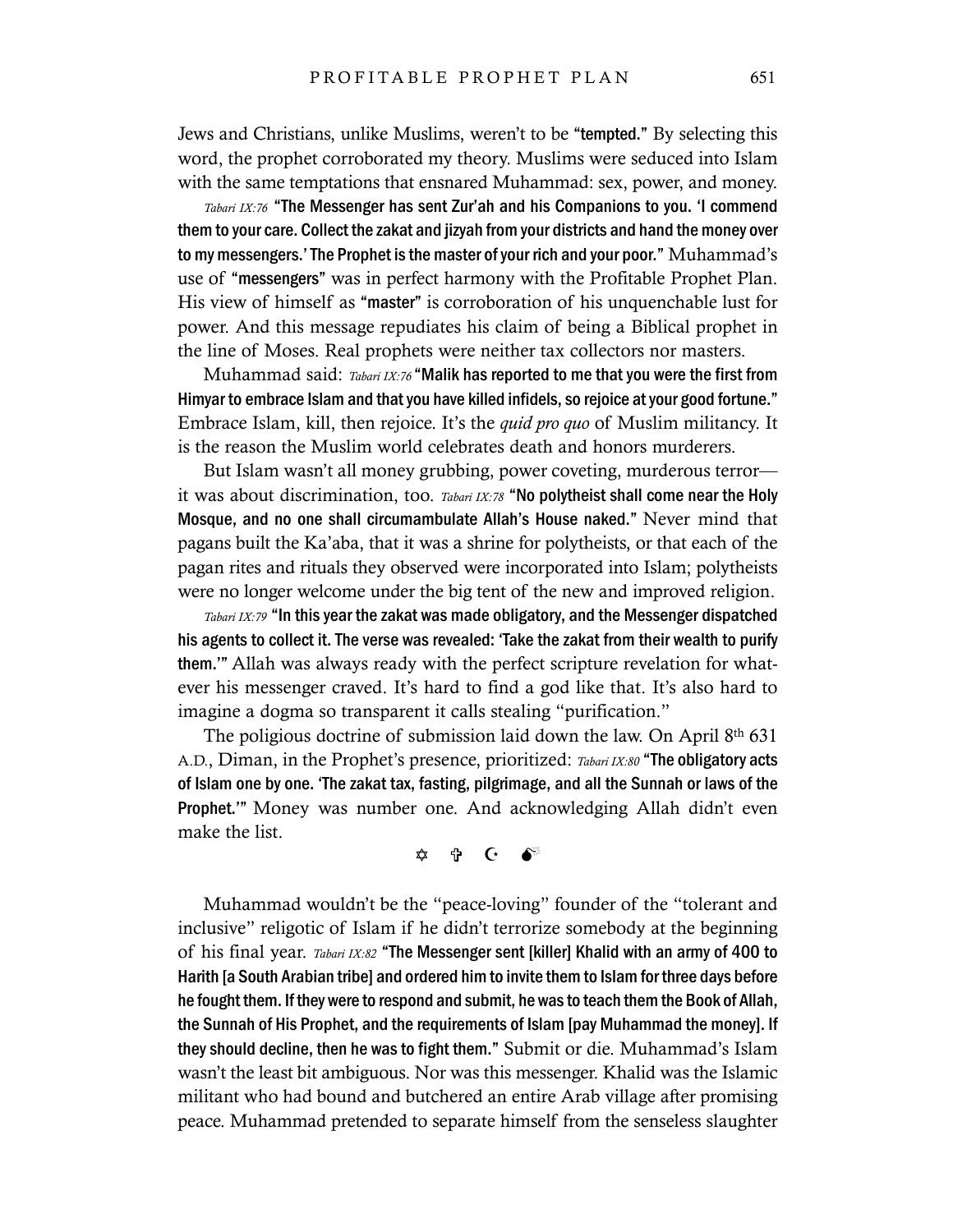of innocent families with an ostentatious public prayer. Yet the prophet never repudiated Khalid's behavior, never refused the booty, or refrained from sending the terrorist tax collector out on subsequent raids.

The "Sunnah of the Prophet" described in these last two Traditions is nothing more than the use of Muhammad's example—his words and deeds—to establish ideal Islamic behavior. The Sunnah codifies religious rituals, customs, taxation, and law. This is the Hadith's parallel of the 33rd surah, in which Allah commands Muslims to emulate Muhammad's example.

The sole repository of these "virtuous" Islamic behaviors and words is the Hadith. And only four collections are credible—Ishaq, Bukhari, Tabari, and Muslim—all tracing back to within 300 years of the prophet's death. By way of confirmation, the Islamic scholar who translated Muslim's Hadith wrote: "Sahih Muslim is a collection of the sayings and deeds of the Prophet Muhammad (pbuh). It is known as the Sunnah. These reports of the Prophet's sayings and deeds are called Hadith. Muslim lived a couple of centuries after the Prophet's death and worked hard to collect his Hadith. Each report in his collection was checked for compatibility with the Qur'an. The veracity of the chain of reporters, called an isnad, had to be painstakingly established. Muslim's collection is recognized by the overwhelming majority of the Muslim world to be one of the most authentic collections of the Sunnah of the Prophet Muhammad (pbuh)."

Muslim scholars and imams alike claim that the heinous deeds and immoral words which comprised the Sunnah were inspired by Allah. That makes the Hadith "scripture." That means that pedophilia, incest, polygamy, fornication, rape, deceit, seduction, indoctrination, thievery, the slave trade, racism, fighting, piracy, bribery, intolerance, political assassination, mass murder, and terrorism are authorized Sunnah—the only approved Islamic behaviors. As such, all good Muslims are bad people. To be a good person one has to be a bad Muslim or a non-Muslim. There are no exceptions.

If you believe the world needs more good Muslim rapists who conquer, plunder, terrorize, and murder while indoctrinating others to act in like fashion, continue to ignore the Third Commandment and tolerate Islam's existence. But if you believe these behaviors will lead to death and damnation, you may want to heed the words Yahweh etched in stone 3,200 years ago: "You shall not accept or tolerate in the name or character of Yahweh, your Deity, anything that is false, deceptive, or destructive." I suggest we follow his advice.

In the last year of Muhammad's life, the wannabe prophet turned parasitic tyrant began to sense his mortality. He had more sex, money, and power than he could handle. The only thing left was immortality. So the most vile man who ever lived commanded that his Sunnah, or example, be imposed upon the world by force of arms. The 1,400 year long river of blood that has flowed from Medina is the result.

*Tabari IX:83* "The Messenger commanded me, and I sent riders announcing, 'Arabs,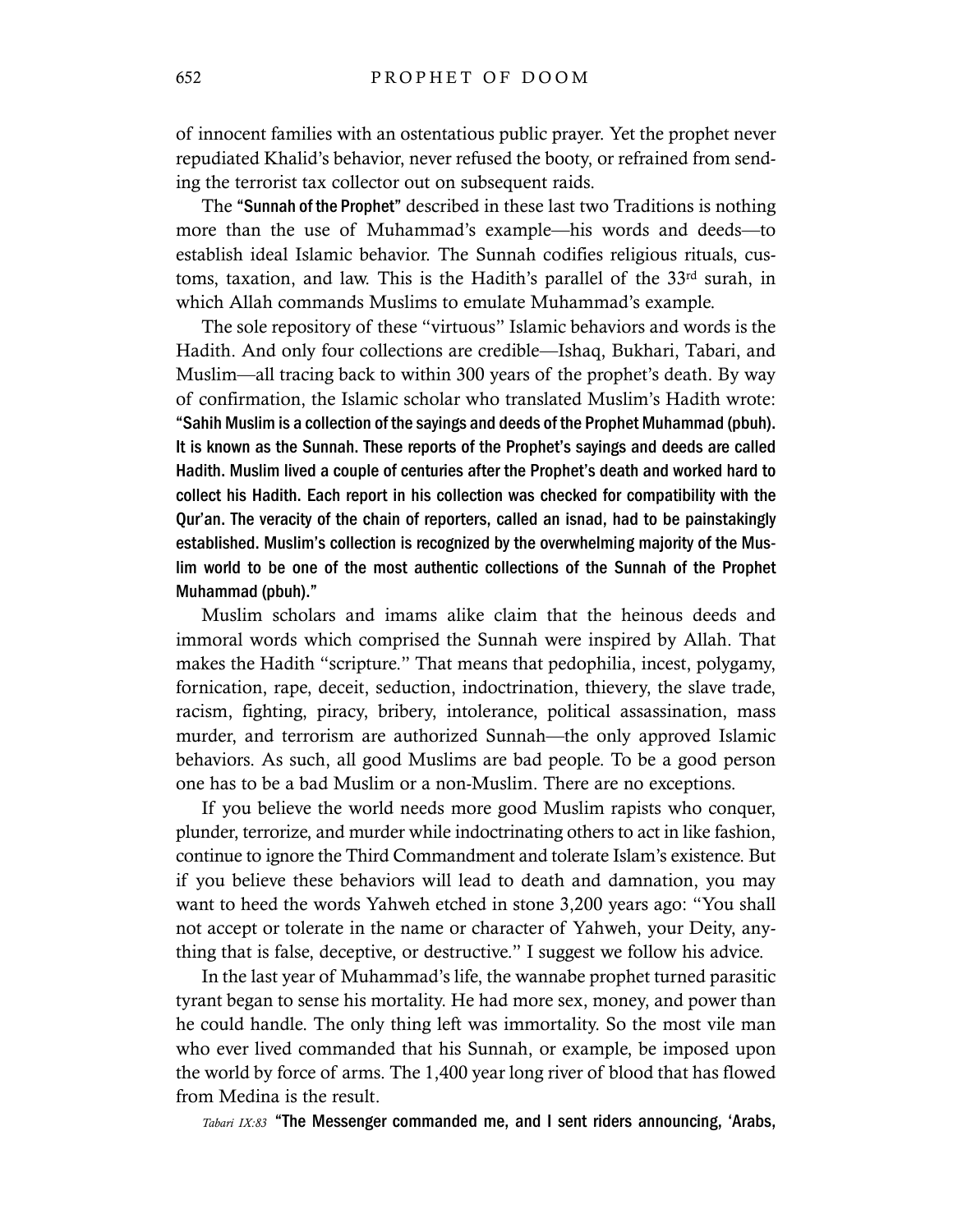embrace Islam and you will be safe.' They surrendered and did not fight. I stayed, ordering them to fulfill the requirements of Islam." Then to make certain no one would errantly accept Islam out of some misguided notion that it was a religion inspired by God rather than simply one man's quest for sex, power, and money, Muhammad proclaimed: *Tabari IX:85* "None but the purified shall touch the Qur'an." Therefore, one hundred percent of Muslims were compelled into Islam by the sword or seduced by some errant interpretation. Allah's "revelation" persuaded no one. And I believe that is true even today. Very few Muslims understand what the Qur'an actually says. Fewer still know the Sunnah as presented by the first Hadith collectors—Ishaq, Tabari, Bukhari, and Muslim. And that's both good and bad. Good people, exposed to the truth, will reject Muhammad and discard Islam. That's good. But bad people continue to use the poligious doctrine as it was conceived for their own gain.

*Tabari IX:86* "Give the people the good news of [virgins and gluttony in] Paradise and the way to attain it [by killing Christians and Jews]. Warn them of the Hell-Fire and the way to earn it [by being peaceful]. Teach them the rites of the [pagan] pilgrimage, its practices, its obligations [that I usurped from Qusayy] and what Allah has commanded about the hajj and umrah…. He orders you to offer prayer at the appropriate times with proper bowing and humility…. He orders you to give one fifth of Allah's booty and pay the zakat tax. It is enjoined on the faithful from their land and property…. And don't seduce the Jews or Christians for incumbent on them is to pay the jizyah protection tax." You just can't beat good old-fashioned religion for robbing and controlling folks. "Allah's Apostle dispersed his representatives to every land where Islam had entered to collect the zakat." Muhammad has done a fine job of proving that Islam created a license to steal. There is no reason to call the Profitable Profit Plan a theory anymore.

Religion is the damnation of mankind. Its rituals are an opiate, deadening the mind, but it's worse than that. Religion is the most powerful and seductive control mechanism ever conceived. From the first religion instituted in Nimrod's Babylon to that imposed by the Egyptians, Assyrians, Greeks, Romans, Catholics, Muslims, Nazis, and Communists, poligious doctrines have been the source of power, control, and wealth for cleric and king. Religions have been the impetus and excuse for thievery and war. While Islam is the worst of a bad lot, most are without merit. The religions of man have served to separate men and women from freedom, prosperity, and God.

For another lesson in fundamental Islam: *Tabari IX:88* "Abdallah Azdi came to the Messenger, embraced Islam, and became a good Muslim. Allah's Apostle invested Azdi with the authority over those who had surrendered and ordered him to fight the infidels from the tribes of Yemen. Azdi left with an army by the Messenger's command. The Muslims besieged them for a month. Then they withdrew, setting a trap. When the Yemenites went in pursuit, Azdi was able to inflict a heavy loss on them." Muhammad said a "good Muslim" is a jihad fighter. And Azdi showed that a little Islam goes a long way.

Skimming over the next twenty pages in al-Tabari we find Arabs poking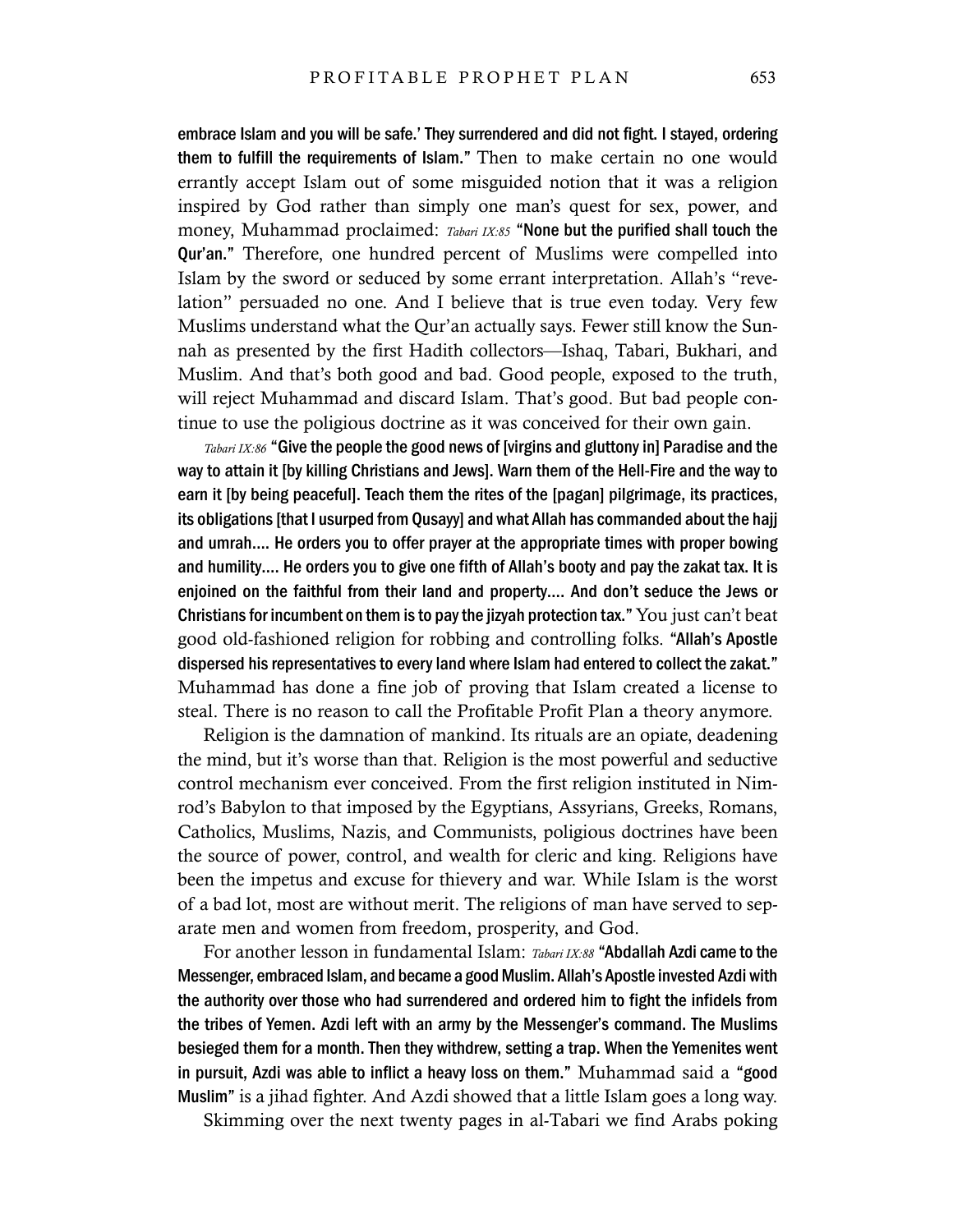fun and pretending to be Muhammad. In jest they "revealed surahs in rhyming speech, imitating the Qur'an." They even made paradise on earth "permitting fornication and the drinking of wine." Others were out playing Allah, "trashing" men with "prescribed punishments and lashings." Lots of folks were "deputized," became "good Muslims," and coerced others into "submission." Armies marched, skirmishes were fought, men were killed or banished, cattle were stolen, and young girls were captured and turned into slaves. There was even talk of sorcerers and casting evil spells. One must have worked, because: *Tabari IX:105* "Allah sent a thunderbolt which scorched a man and his camel."

*Tabari IX:108* "When Allah's Messenger returned to Medina after performing the hajj of Perfection in Religion, he began to have a complaint of illness." What do you suppose it was—gluttony, venereal disease, or a dead conscience? "News of the Prophet's illness spread, so Musaylimah [a Yemeni "messenger" virtually identical to Muhammad, religiously] leapt at the opportunity to claim the prophethood for himself." Abu Bakr would ultimately slaughter the Yemenites in the War of Compulsion but for now the Muslims were content to rob them. *Tabari IX:111* "Ali returned from Yemen with an army dressed in white linen to meet Muhammad." But the sexy uniforms were stolen; thus they were technically part of the Yemeni booty. So they were stripped off the soldiers who had stolen them and were thrown back in with the rest of the confiscated treasure.

That brings us to Muhammad's "Farewell Sermon." Like the rest of Islam, it was a far cry from Christ's Sermon on the Mount. In the opening stanza, the prophet tried to justify removing the intercalating month. Then, in the most important and revealing line Muhammad ever spoke, he said: *Tabari IX:112* "Beware of Satan in your religion."

Proving that Islam could be as brutal as any occult doctrine, the sexist proclaimed: *Tabari IX:113* "You have a right over your wives and they have a right over you. You have the right that they should not cause anyone of whom you dislike to tread your beds; and that they should not commit any open indecency. If they do, then Allah permits you to shut them in separate rooms and to beat them, but not severely. If they abstain from (evil), they have the right to food and clothing. Treat women well for they are like domestic animals with you and they do not possess anything themselves. Allah has made the enjoyment of their bodies lawful in his Qur'an."

As you might expect, whatever minimal rights women might have had in Islam didn't make the list. The abused boy had become an abuser. Women would pay for abandoning him as a child. With this speech, Muhammad condemned over a billion people. Husbands have been told that their wives are their possessions—worth no more than a domesticated animal. Men can beat women. They can strip them and lock them up in a closet. Husbands only have to feed their wives if they behave.

A Muslim Hadith confirms Muhammad's contempt. *Muslim:C35B1N142* "'O womenfolk, you should ask for forgiveness for I saw you in bulk amongst the dwellers of Hell.'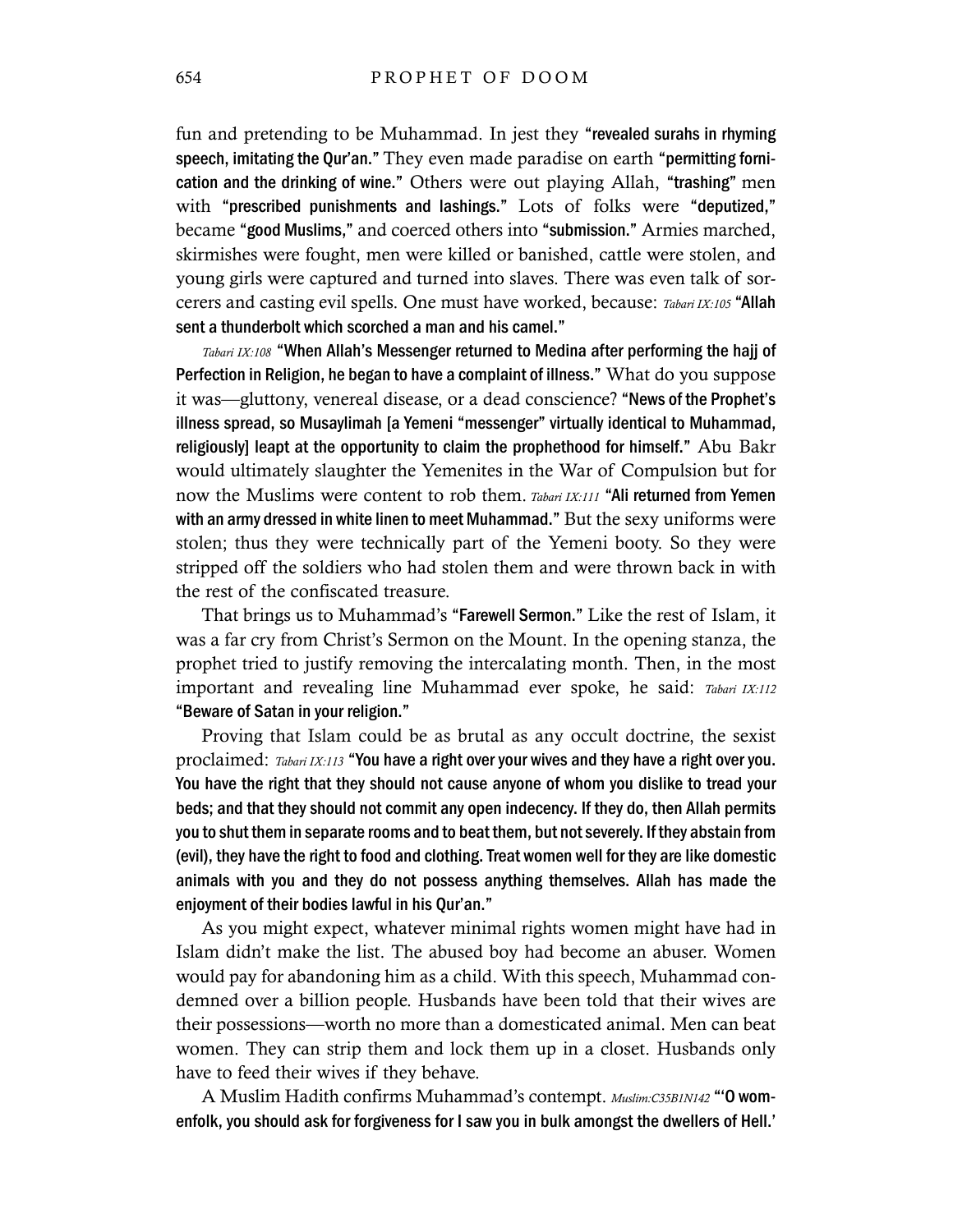A wise lady said: Why is it, Allah's Apostle, that women comprise the bulk of the inhabitants of Hell? The Prophet observed: 'You curse too much and are ungrateful to your spouses. You lack common sense, fail in religion and rob the wisdom of the wise.' Upon this the woman remarked: What is wrong with our common sense? The Prophet replied, 'Your lack of common sense can be determined from the fact that the evidence of two women is equal to one man. That is a proof.'" The Qur'an says that the testimony of women, as well as their value, is half that of men. And the Hadith claims that Allah made women stupid. Stupid, no; wrong, yes. Women endure hellish lives in Islam, yet most non-Muslim women simply ignore their plight.

Across America, hundreds of thousands of women have been seduced into Islam. It's presented as a way to rebel against Judeo-Christianity and the godless depravity of the media culture. Yet these women know nothing of Muhammad's life and are offended when I read from the Qur'an and Hadith. The fundamental precepts of the Sunnah are completely alien to them. The nature of Jihad and the prophet's life don't mesh with the politically correct veneer that is used to beguile the media and the masses. Where is the public outcry against this deception, bigotry, and abuse?

I find the following words outrageous. And I'm surprised that no one seems to care. *Bukhari:V3B48N826* "The Prophet said, 'Isn't the witness of a woman equal to half of that of a man?' The women said, 'Yes.' He said, 'This is because of the deficiency of a woman's mind.'" *Ishaq:584* "Tell the men with you who have wives: never trust a woman." Every aspect of Islam is rotten. It's repressive, racist, sexist, and unforgivably violent. Islam is the most lethal form of religious poison ever concocted.

Yet it's simplistic. It's amazing that something this infantile could wreak such havoc. *Tabari IX:115* "The Messenger completed the pilgrimage, showed the people its rites, and taught them what was required of them including the stations, the throwing of pebbles, the running around the Ka'aba, and what Allah had permitted them to do [like beating their wives, killing infidels, and stealing booty], and what He had forbidden [like being tolerant, not sharing the booty, and withholding the tax]." The pilgrimage, the rites, the stations, the throwing of pebbles, and the circumambulation were all part of Qusayy's pagan scam. And the other requirements—fighting and sharing booty—were brutal and immoral.

As the aged prophet was petering out, his companions wanted an accurate accounting of the things that mattered most to Muhammad. The next twentyseven pages of *al-Tabari's History* are dedicated to counting the number of terrorist raids the prophet personally led, those he simply commissioned, the people he had assassinated, the times he had humbled the Meccans with his presence, and the number of wives, concubines and sex slaves in his harem. Tabari, Ishaq, Bukhari, and Muslim all cover this same material. But so as to provide a sense of proportion, I am going to stick with one account. And I am going to cover this summation in the order in which it was reported.

*Tabari IX:115* "The military expeditions (Ghazawat) in which the Messenger personally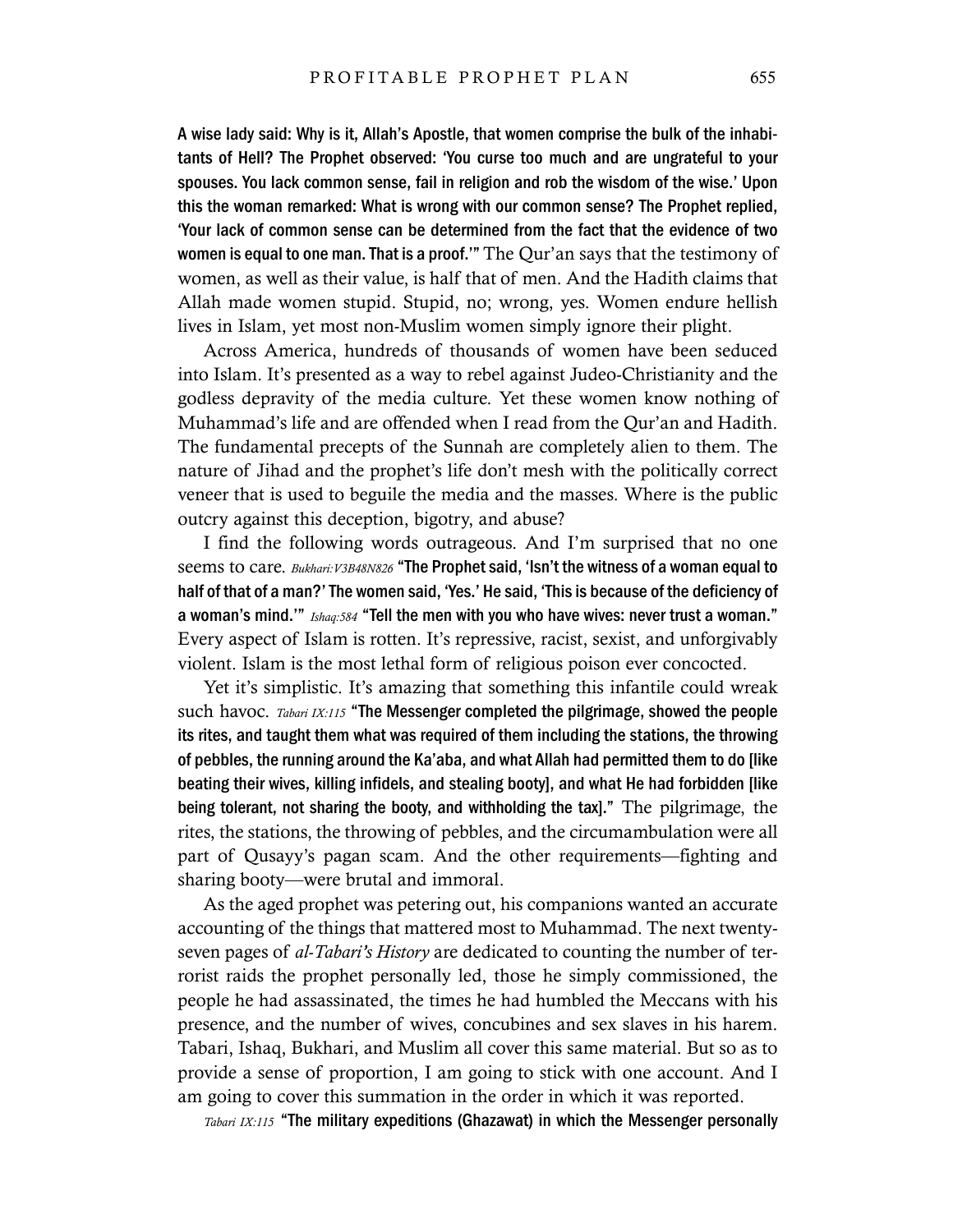participated were twenty-six. Some say there were twenty-seven." The victims are listed in the order they were abused, which is puzzling. If Muslims can remember exactly who they robbed and when, but can't remember what comprised a surah or when it was revealed, what does it say about their priorities?

*Tabari IX:118* "The armies and raiding parties sent by the Messenger of Allah between the time he came to Medina and his death (ten years) was thirty-five." This rather chilling admission is followed by another detailed and chronological listing of tribes. But there was no unanimity of opinion. A subsequent Hadith claims: "The armies and raiding parties sent by the Messenger were forty-eight." When you add the number of raids the prophet led to the number he sent, the total becomes alarming. In just over one hundred months he instigated seventy-five assaults. Combined with the three-dozen men and women, he specifically ordered his militants to assassinate, it adds up to at least one slaying or mass murder for each month Muhammad ruled during the Islamic Era. That makes the prophet the most successful Muslim terrorist of all time. "Peace be unto him."

And he wasn't through. After assassinating Yusayr, a Jew from Khaybar, by severing his leg and letting him bleed to death, the prophet sent his Islamic commandoes out to slay another. *Tabari IX:121* "The Messenger called me and said, 'I suspect that Khalid Sufyan is going to attack me. So go to him and kill him.' 'O Prophet, describe him to me so that I might know him.' He said, 'When you see him he will remind you of Satan.'" Which is to say, "He will look, act, and talk like Muhammad.

Demonstrating the traits of a good Muslim, the assassin managed to track his victim down, pray, and then murder him in front of his wife and daughters. *Tabari IX:121* "When it was feasible for me, I struck him with my sword and killed him. Then I departed, leaving his women to throw themselves at him. When I returned to the Prophet, he asked, 'Is your mission accomplished?' 'Yes. I have killed him.'" Islam might be a religion after all: Muhammad's henchman was on a "mission."

Following more assassinations, there were additional raids. *Tabari IX:122* "Muhammad sent Uyaynah to raid The Banu Anbar. They killed some people and took others captive. Asma was one of the women taken prisoner." It was all in a day's work part of the rites and rituals of Islam. *Tabari IX:123* "Muhammad sent an expedition to Ghalib and to the land of the Banu Murrah. The expedition of Amr and Abi was sent to the valley of Idam. Another by Aslami was sent to Ghabah. And Abd al-Rahman was ordered by the Messenger to lead an army to the seashore." Let's just assume that these terrorist attacks were included in the original seventy-five. Enough already.

*Tabari IX:126* "The Messenger of Allah married fifteen women. He combined eleven at a time and left behind nine." This, of course, does not include rape victims, concubines, and sex slaves but does include pedophilia and incest.

Speaking of pedophilia: *Ishaq:311* "The Apostle saw Ummu'l when she was a baby crawling before his feet and said, 'If she grows up, I will marry her.' But he died before he was able to do so." *Tabari IX:128* "Aisha, when he married her was very young and not yet ready for consummation."*Tabari IX:130* "Bakr married Aisha to Muhammad when she was only six years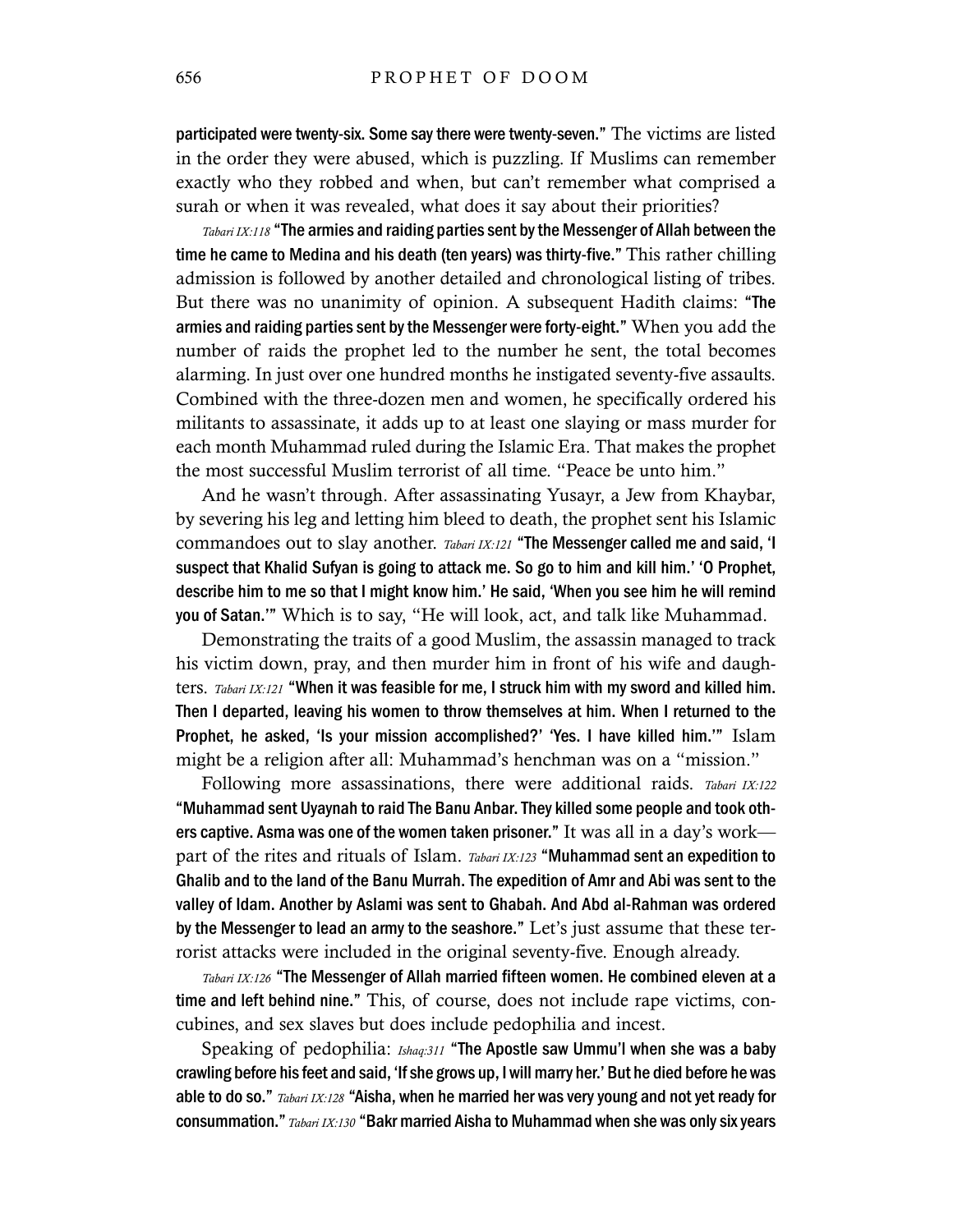old." *Tabari IX:131* "My mother came to me while I was being swung on a swing between two branches and got me down. My nurse wiped my face with some water and started leading me. When I was at the door she stopped so I could catch my breath. I was then brought in while the Messenger was sitting on a bed in our house. My mother made me sit on his lap. Then the men and women got up and left. The Prophet consummated his marriage with me in my house when I was nine years old." Most rational people prefer to get their spiritual inspiration from someone who isn't a sexual predator and pervert.

Some of the low lights of the stallion's conquests include: *Tabari IX:133* "Juwayriyyah was chosen by the Messenger for himself on the day of the Muraysi raid from the captives." "Muhammad married Umm, who had embraced Christianity." *Tabari IX:134* "Muhammad took Zaynab [his daughter-in-law] but Allah did not find any fault in the [incestuous] relationship and ordered the marriage." *Tabari IX:135* "When the Prophet scrutinized the captives on the day of Khaybar, he threw his cloak over Safayah. Thus she was his chosen one." *Tabari IX:139* "The Messenger married Ghaziyyah after the news of her beauty and skill had reached him." *Tabari IX:137* "Allah granted Rayhanah of the [Jewish] Qurayza to His Messenger as booty [but only after she had been forced to watch him decapitate her father and brother, seen her mother hauled off to be raped, and her sisters sold into slavery]." *Tabari IX:137* "Mariyah, a Copt slave, was presented to the Prophet. She was given to him by Muqawqis, the ruler of Alexandria." Muhammad was despicable.

*Tabari IX:138* "The Prophet married Aliyyah, a Bakr woman. He gave her gifts for divorce and left her. He also married Qutaylah, but he died before he could consummate the marriage." *Tabari IX:139* "Layla approached the Prophet while his back was to the sun and clapped him on his shoulder. He asked her who it was and she replied, 'I am the daughter of one who competes with the wind. I am Layla. I have come to offer myself to you.' He replied, 'I accept.'" Layla scampered back home and shared her story with mommy and daddy. "They said, 'What a bad thing you have done! You are a selfrespecting girl, but the Prophet is a womanizer.'" Now *there* is an understatement.

The next half-dozen pages provide an accounting of Muhammad's slaves. For example: *Tabari IX:147* "A eunuch named Mubur was presented to Muhammad along with two slave girls. One he took as a concubine, the other he gave to Haasn."

There are twenty-two pages devoted to the collection of the zakat and jizyah taxes in this summation of Islam's formation, twenty-seven pages of accounting notes dedicated to terrorist raids, and sixteen chronicling the prophet's sexual perversity, yet there is only one paragraph devoted to scribes. Since Muhammad was illiterate, and since the Qur'an was supposed to be his miraculous gift from Allah to mankind, how is it that writing scripture received eighty-eight times less attention than money, one hundred and eight times less than terrorist raids or sixty-four times less attention than sex? Islam wasn't about saving souls. It was about power, sex, and money. Collectively, these things were 260 times more important than scripture. Something to think about if you are a Muslim.

As an interesting aside to Muhammad's scribes, we discovered earlier that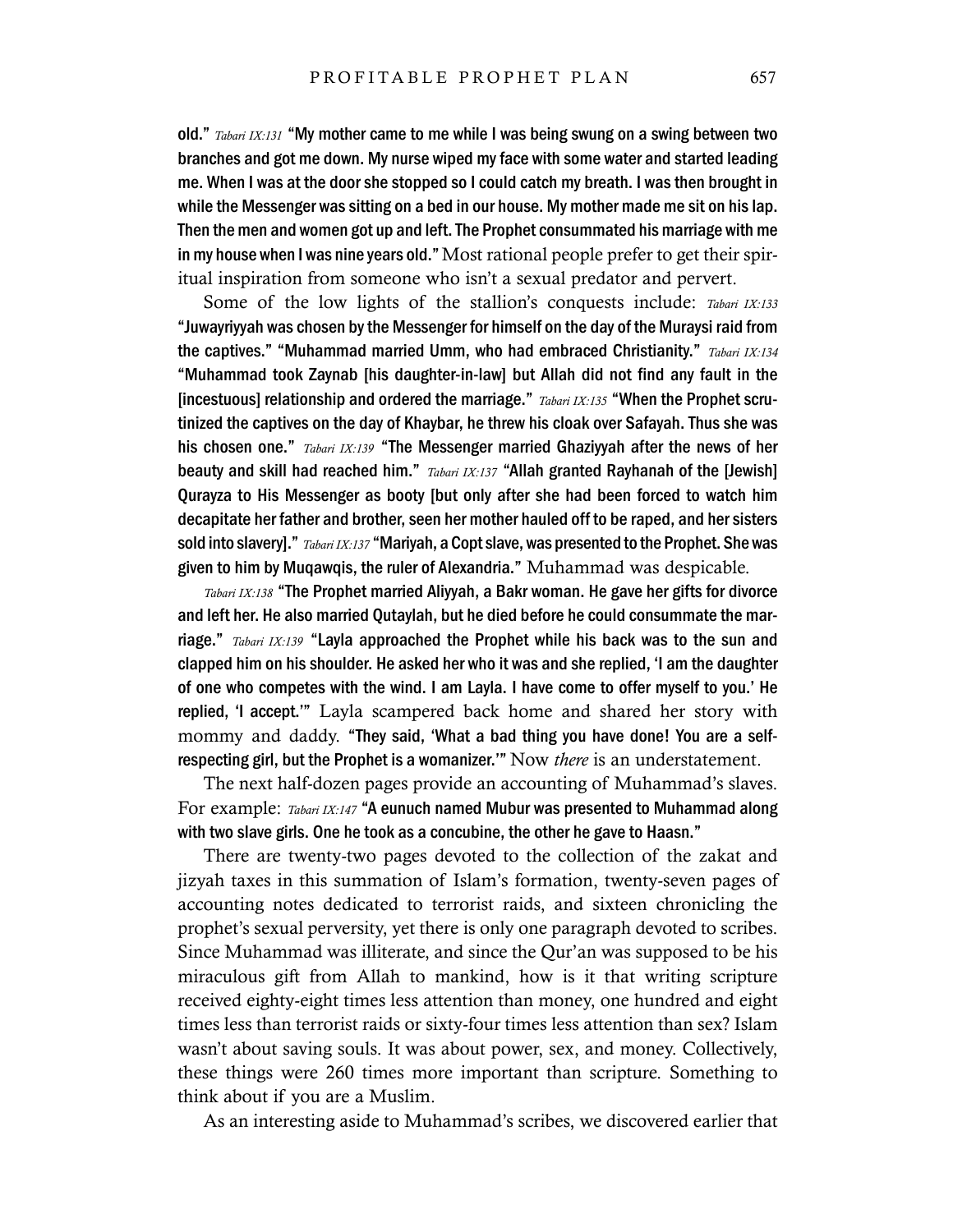one of them, Abdallah bin Sa'd, had quite a story. He was the first person who attempted to commit Qur'anic revelations to parchment while they were still fresh in Muhammad's mind. According to the Hadith, he became concerned that some of the phraseology didn't sound godly, so he suggested enhancements. When Muhammad accepted his edits, Abdallah rejected Islam. He recognized that the Qur'an couldn't be from "God" if he, a lowly scribe, could copyedit it. But the story didn't end there. Abdallah had a secret that Muhammad had to conceal. If word got out that he was just making this stuff up as he went along, he would lose everything he had struggled to gain. So… *Tabari VIII:178* "When the Messenger entered Mecca he ordered that the following men should be killed even if they were under the Ka'aba. First among them was Abdallah bin Sa'd."

Al-Tabari's Hadiths go on to invest twenty-five times more ink to the pet names Muhammad ascribed to his possessions than to memorializing the Qur'an. We are regaled with the monikers of his horses, mules, camels, sheep, swords, bows, lances, coats of mail, and shields. This list climaxes with the prophet's names for himself. With his insecurities showing, he said: *Tabari IX:156* "The Messenger of Allah named himself to us in various ways. He said, 'I am Muhammad the one who is praised, Ahmad, the most praiseworthy, al-Aqib, the last in succession, and al-Mahi, the obliterator.'" They go from bad to worse.

The following physical description sounds more like an ape than a man: *Tabari IX:157* "The Messenger was neither tall nor short. He had a large head and beard, with big black eyes. His palms and feet were calloused; he had large joints, his face was white with a reddish tinge, his chest hair was long, and when he walked he bent forward as if he were descending a slope." Maybe Muhammad misspoke when he said that Allah transformed *Jews* into monkeys.

For those in the Nation of Islam trying to seduce disgruntled young black men by claiming that Muhammad was a man of color, the next Hadith is devastating. *Tabari IX:158* "He was a white man."

Muhammad's "Seal of Prophethood" was as ugly as his scripture. We have this from a pair of Abu's: *Tabari IX:159* "The Messenger said, 'O Abu Zayd, come close to me and wipe my back.' I put my finger on the Seal and touched it. The Seal was a collection of hairs on his shoulders." "I asked Abu Said about the Seal which the Prophet had, and he said that it was like a protruding lump of flesh."

@ = A 0

With the prophet's career summarized and his attributes documented, it's time we take a final look at the man who mirrored his character and mission. Only miles and years distinguished Hitler from his mentor.

Der fuhrer's methods for accomplishing his madness were identical to der prophet's: *Mein Kampf:676 "Spiritual terror…men must threaten and dominate men by compulsion. Compulsion is only broken by compulsion and terror by terror."* On the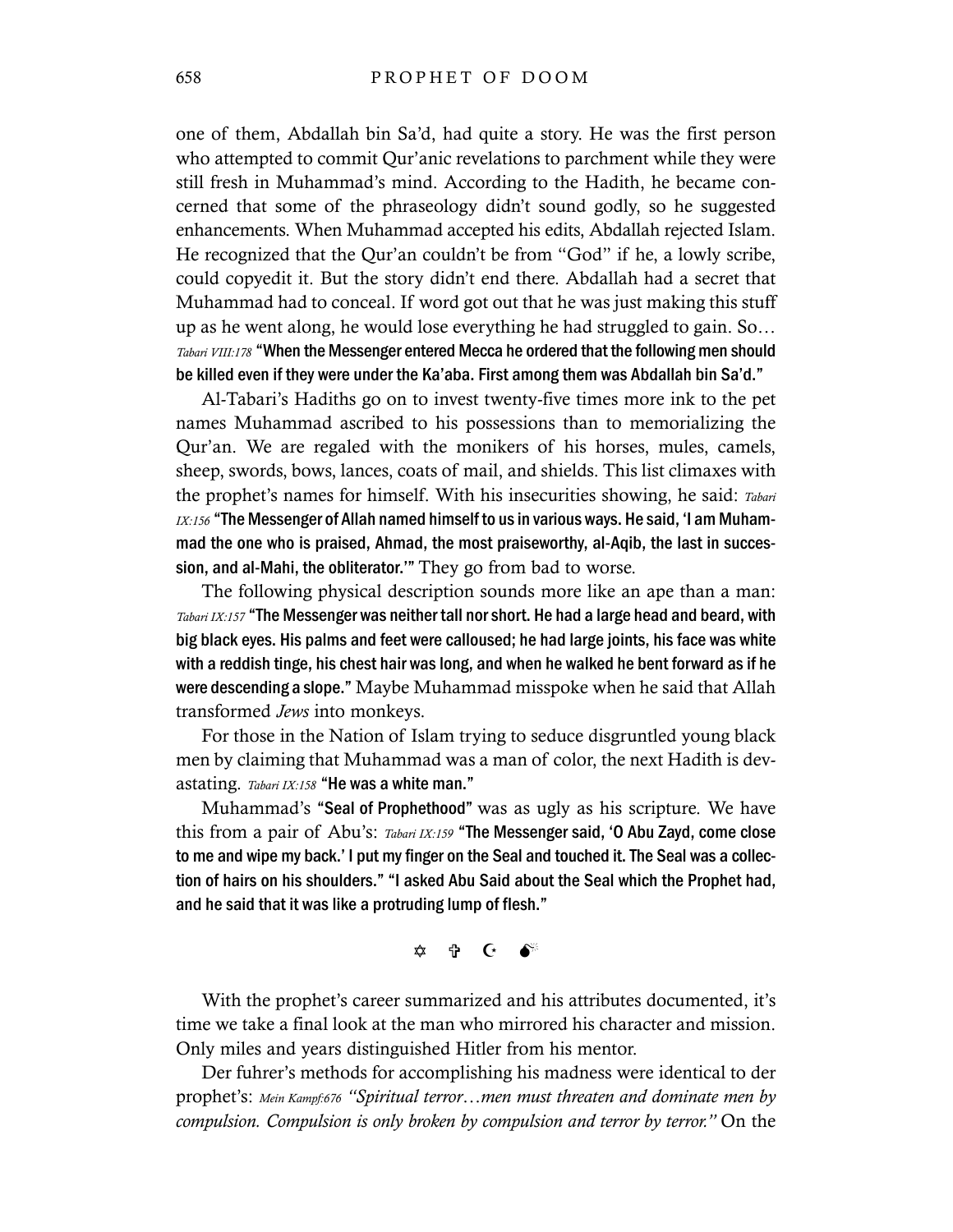road to power, compulsion follows seduction. And the lever that coerces compulsion is terror. Hitler simply followed Muhammad's path. *Bukhari:V4B52N220* "Allah's Apostle said, 'I have been made victorious with terror.'"

*Mein Kampf:677 "Since our view of life will never share power with another, it cannot co-operate with the existing doctrines it condemns. It is obliged to fight by all available means until the entire world of hostile ideas collapses."* Throughout the entirety of the Islamic era we have heard a singular battle cry: *Bukhari:V4B53N386* "Our Prophet, the Messenger of our Lord, ordered us to fight you till you worship Allah Alone." Both men envisioned an eternal battle and total submission.

*Mein Kampf:677 "This corrosive fight…for the new program and new view of life [religion] demands determined fighters…and a forceful fighting organization. The recipe for a favorable result requires the formulation of a declaration of war against all existing orders [religions and doctrines], and against all existing conceptions of life in general."* Just like Islam, it was the Nazis against the world. The "House of Islam" forever battles the "House of War." *Tabari IX:69* "He who believes in Allah and His Messenger has protected his life and possessions from us. As for those who disbelieve, we will fight them forever in the Cause of Allah. Killing them is a small matter to us."

The Nazis usurped Muhammad's dogma. The recipe of "submit and obey" was perfect for empowering its tyrant. *Mein Kampf:679 "The strength of a party lies in the disciplined obedience of the members to follow their leadership. The decisive factors are leadership and discipline. When troops battle one another, the victorious one will be that which is blindly obedient to the Superior Leader."* Islam says: *Ishaq:601* "The best men launch spears as if they were swords. They peer forward unweariedly. They devote their lives to their Prophet. In hand-to-hand fighting and cavalry attacks they purify themselves with the blood of the infidels. They consider that an act of piety."

It is hard to distinguish which poligious doctrine was more fixated on violence. *Mein Kampf:680 "In order to lead a view of life to victory, we have to transform it into a fighting movement." Ishaq:587* "Our onslaught will not be a weak faltering affair. We shall fight as long as we live. We will fight until you turn to Islam, humbly seeking refuge. We will fight not caring whom we meet. We will fight whether we destroy ancient holdings or newly gotten gains. We have cut off every opponent's nose and ears with our swords. We have driven them violently before us at the command of Allah and Islam. We will fight until our religion is established. And we will plunder them for they must suffer disgrace."

Like Muhammad, Hitler seduced men before he coerced them. He made promises but never delivered. *Mein Kampf:683 "The Party with its program of twentyfive points is unshakable."* Ten of the twenty-five Nazi pillars were financial inducements, bribes if you will. Twelve were control mechanisms. Three were focused on fighting. The following Islamic concepts made Hitler's list in *Mein Kampf: "abrogation," "duty," "annulment of treaties,"* the *"confiscation of war booty,"* profit sharing or *"distribution of spoils,"* the party's cut or *"fifth," "conquest," "expulsion of nonbelievers," "alms"* or pensions for believers, *"Jewish businesses to be looted and divided," "Jewish land to become communal,"* a *"ban on*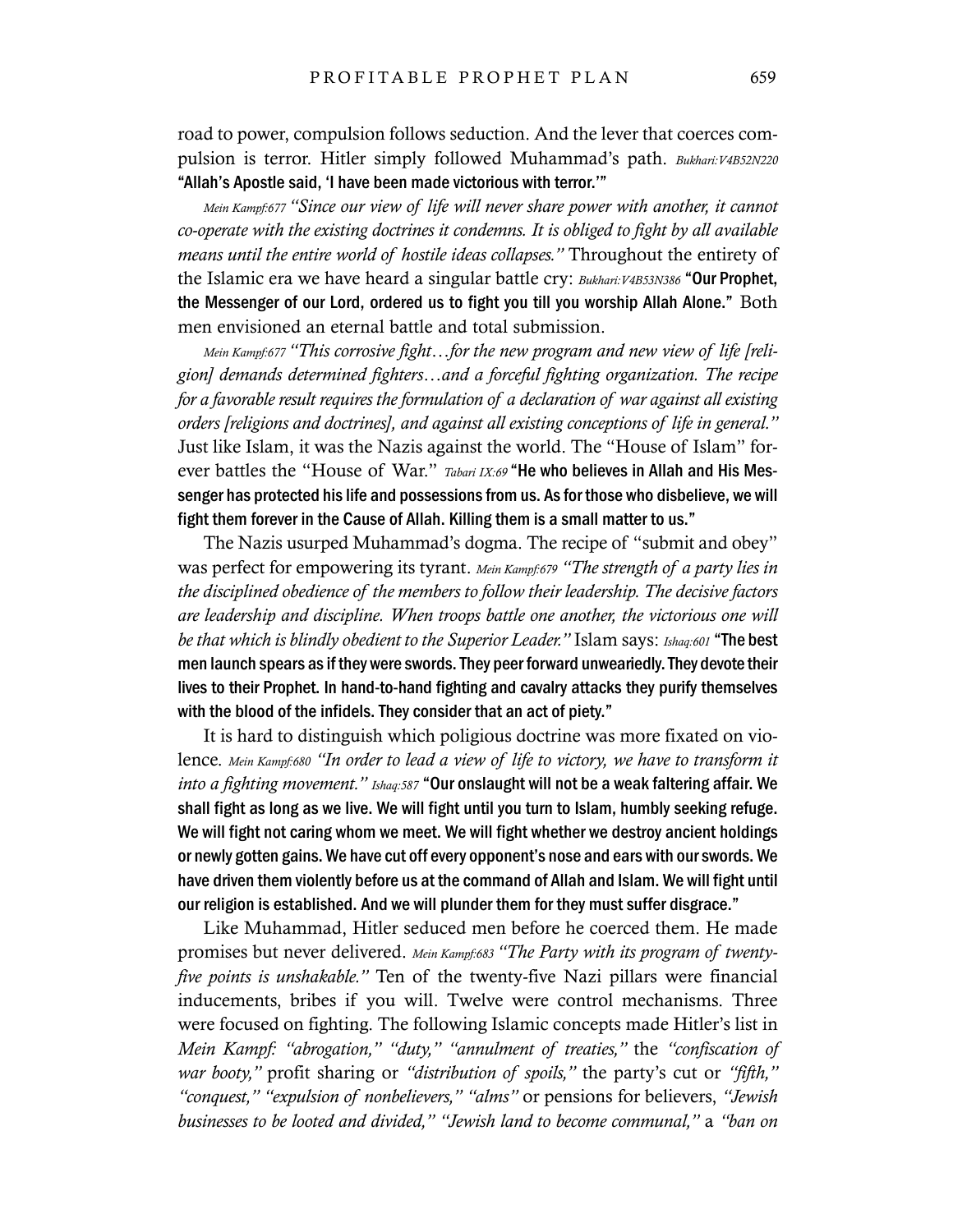*Jewish usury," "Jews to be punished by death," "the establishment of the laws"* of der Fuhrer, the formation of *"an army," "restrictions on journalists,"* and a *"recasting of Christianity."* Apart from time and place, der fuhrer's list was an awful lot like der prophet's.

Both men were serious about their personal views. It was their way or the highway. *Mein Kampf:698 "The N.S.G.W.P. must not become a bailiff of public opinion, but its ruler. It must not be the masses' slave, but their master!"* Muhammad wasn't much of a listener either. *047.021* "Were they to obey, showing their obedience in modest speech, after the matter of preparation for Jihad had been determined for them, it would have been better."

If the definition of propaganda is artful deceit, Hitler and Muhammad were grand masters. *Mein Kampf:701 "On behalf of our view of life I will strike the weapon of reply from the enemy's hand personally."* And how might der fuhrer accomplish this? *Mein Kampf:702 "Skillful propaganda…. The best proof of this was furnished by the success of the propaganda, introduced by me, against the peace treaty of Versailles. I had before me a surging crowd filled with most sacred indignation and utter wrath. A great lie had been torn out of the brains and hearts of a multitude, and in its stead, a truth had been implanted…. In this meeting I became familiar with the pathos and the gestures which mesmerizing a thousand people demands."* Islam and Nazism share an unhealthy trait, the willingness to link "sacred" to "wrath." And neither can be trusted as they are willing to abrogate treaties which they do not like. *Qur'an 009.003* "And a declaration from Allah and His Messenger to all mankind: 'Allah is free from all treaty obligations with non-Muslims and so is His Messenger."

Confirming the role of seductive verbal expression in achieving victory, der fuhrer shared: *Mein Kampf:704 "The emphasis was put on the spoken word because only it is in a position to bring about great changes for general psychological reasons. Enormous world revolutionary events have not been brought about by the written word, but by the spoken word." Mein Kampf:704 "The agitatory activity of speech is bound to have mass influence."* Hitler went on to say that spoken words were like pictures because they communicate more vividly and faster than text. His mentor never allowed his words to be written or read, only spoken. And that's because: *Bukhari:V6B60N662* "Allah's Apostle said, 'Some eloquent speech is as effective as magic.'" *Bukhari:V9B87N127* "The Prophet said, 'I have been given the keys of eloquent speech and given victory with terror so the treasures of the earth were given to me.'"

Expounding upon the merits of Muhammad's situational scriptures, der fuhrer said, *Mein Kampf:706 "The great speaker senses the words that he needs to use in order to impassion his audience. If he errs he has the opportunity for correction. He can read his listeners' expressions to see if they understand, and can repeat his message until he has convinced them of the correctness of what he has said."* This reminds me of the 8th surah in which Muhammad changed his presentation of the power of Islamic terror on the fly. When his militants appeared displeased with Allah's proclamation, Muhammad corrected the error and lessened the odds.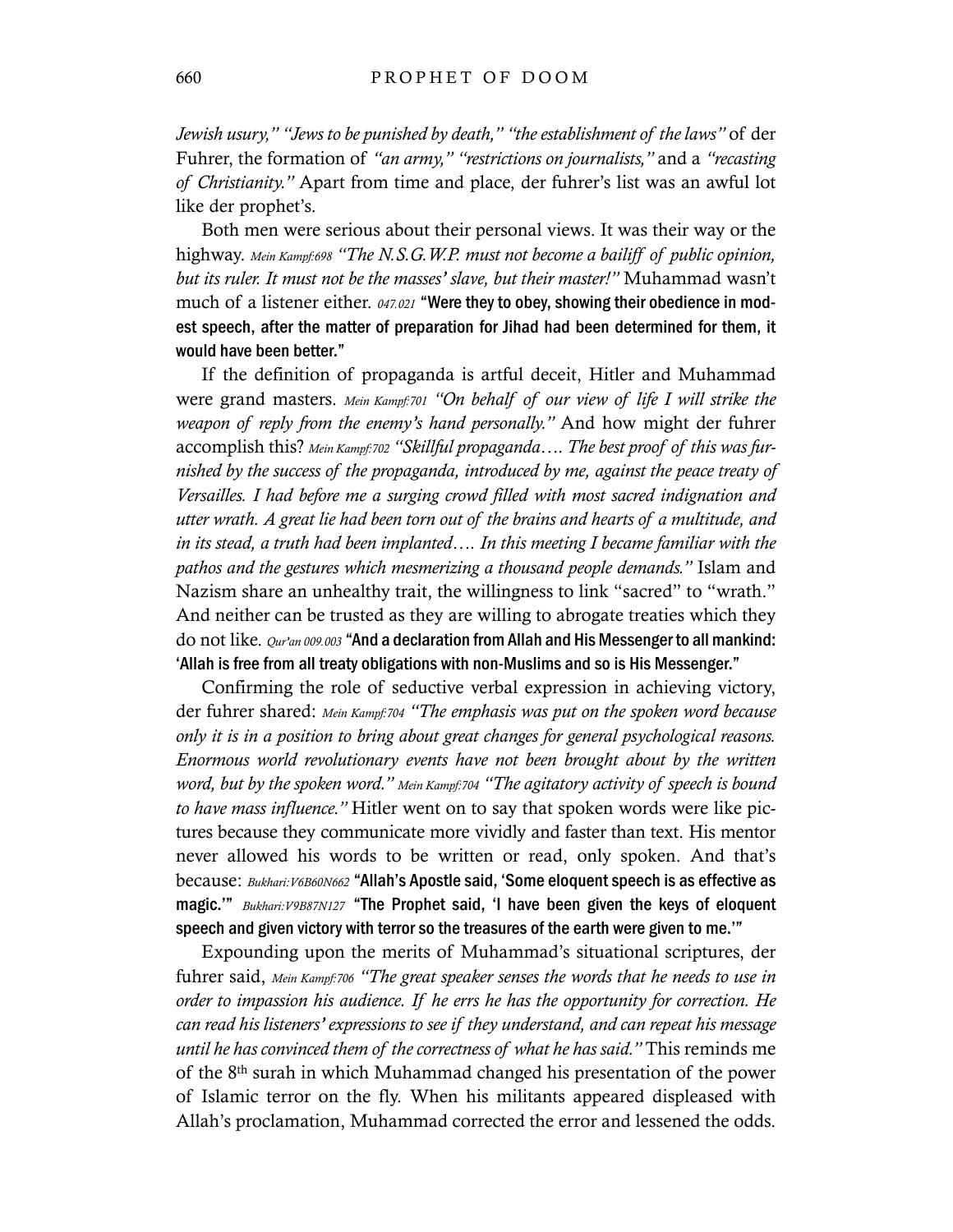*Ishaq:326* "Abdullah told me that when this verse came down it was a shock to the Muslims who took it hard. They were afraid, as the odds were too great. So Allah relieved them and cancelled the verse with another: 'Now has Allah relieved you and He knows that there is a weakness among you, so if there are 100 [rather than 20] they shall vanquish 200.'" The 66<sup>th</sup> verse corrected the 65<sup>th</sup>. Instant abrogation. Just add grumbling.

Der fuhrer also explained why an oral recital had to be as repetitive as the Qur'an—a word which means "to recite." *Mein Kampf:706 "The great speaker will repeat his message so often, with so many examples, he will overcome objections and refute them before they are even raised."* While the Mecca surahs were fixated on pain and punishment, with the vast majority of the 1,000 repetitions occurring therein, the Medina themes were no less repetitive. They bellowed: submit, obey, perform, pay, and fight.

Hitler and Muhammad learned that their demonic message was most effective when it was revealed in the darkness of night. *Mein Kampf:710 "I was astonished by how much better my message was received at night…. It's a mysterious magic that allows an encroachment upon man's free will. In the evening they succumb more easily to the dominating force of a stronger will. The domineering apostolic nature weakens their resistance."* Islam's apostle used the same psychologist to weaken men's resistance: *Qur'an 073.001* "Keep watch all the night except a little, reciting the Qur'an as it ought to be recited in slow, measured rhythmic tones. We will soon entrust you with Our weighty Word. Surely the night is the most devout way when the soul is most receptive and the words are the most telling." The most telling line, "*magic allows an encroachment upon man's free will,"* exposes the dark spirit's agenda. This is why Islam and Nazism are fatalistic and why they are devoted to submission and obedience. If deceit encroaches on man's free will, we lose our ability to choose Yahweh and to accept his gift of eternal life. When we lose our free will, we lose the ability to love and to know God. When we lose the ability to choose, we die. It isn't a coincidence that history's least-free poligious communities have succumbed to doctrines of submission. Death and destruction was not only predictable, it was a predetermined consequence.

Hitler, like his mentor, despised scribes. *Mein Kampf:712 "The average sparrow brain of the scribbler produces intellectual babble."* Muhammad dispensed with the verbal assault. He simply killed them.

*Mein Kampf:715 "The [mosque] meeting is necessary if only because new adherents of a new movement feel lonely and are easily seized with the fear of being alone. Brought together they sense a greater community…. They are carried away by the powerful effect of the suggestive intoxication and enthusiasm of the others. The crowd confirms the correctness of the new doctrine in his mind and removes doubt. He then succumbs to the magic seductive influence of the [mosque] meeting." Mein Kampf:717 "God be praised and thanked that unspoilt people avoid bourgeois mass meetings as the Devil avoids holy water."* Togetherness can be as seductive as it is coercive. It is the essence of mob mentality. An evil person with a bad idea can be parlayed into an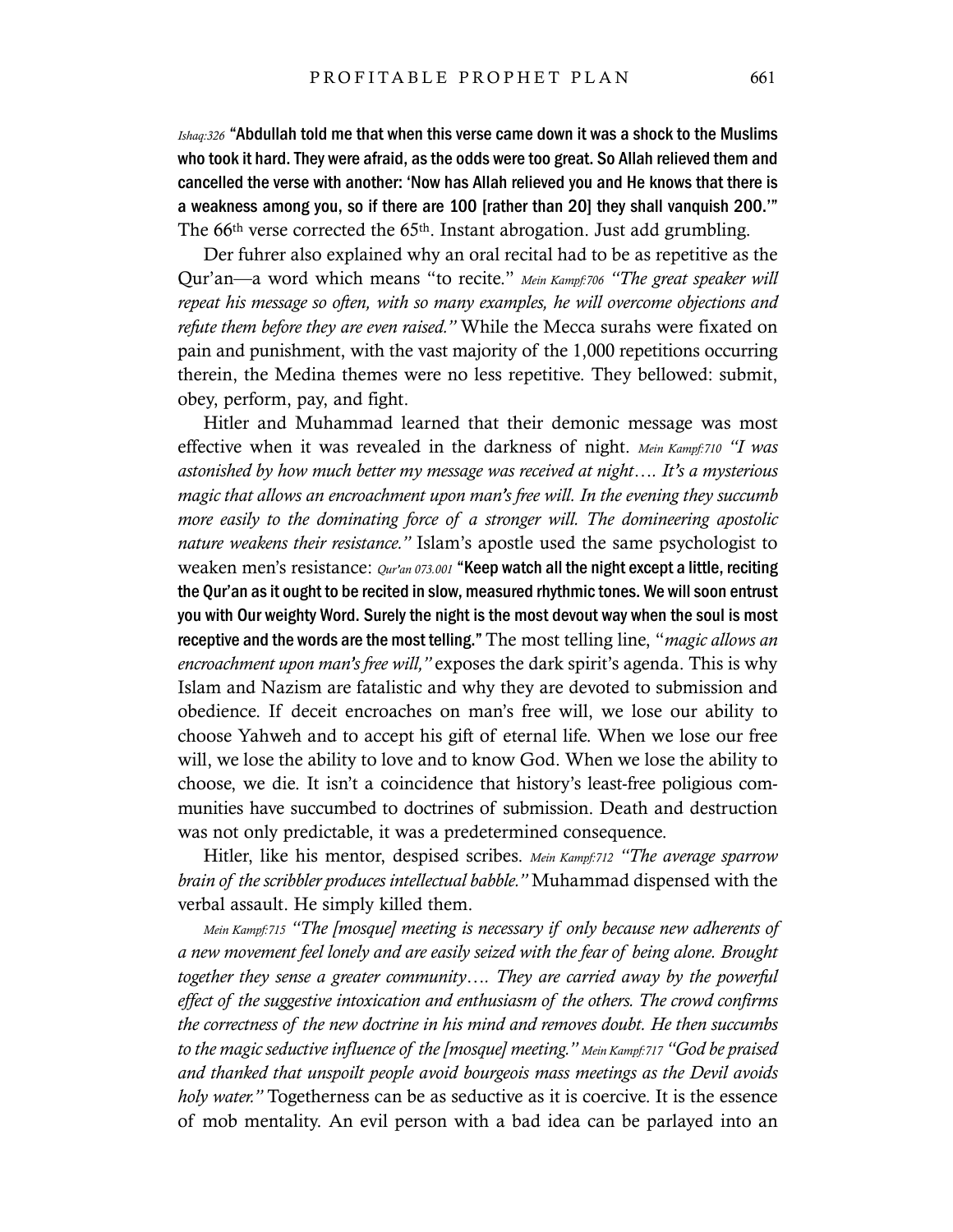eruption of uncontrollable rage. *Ishaq:580* "Our strong warriors obey his orders to the letter. By us Allah's religion is undeniably strong. You would think when our horses gallop with bits in their mouths that the sounds of demons are among them. The day we trod down the unbelievers, there was no deviation or turning from the Apostle's order. During the battle the people heard our exhortations to fight and the smashing of skulls by swords that sent heads flying. We severed necks with a warrior's blow. Often we have left the slain cut to pieces and a widow crying 'alas' over her mutilated husband." The study of Islam, like Nazism, is an exposé on gang mentality. Uncorrupted by Islam, or left free to choose, few if any Arabs would have been capable of perpetrating such horrific deeds. Yet as part of Muhammad's gang of ghouls, they fed off each other's rage. Terror and piracy became good because everyone they knew was a terrorizing pirate.

This is why Christianity is personal—not collective. The Greek word *ekklesia* that we errantly translate "Church" really means "a calling out."

Then sounding like Muhammad in Mecca, der fuhrer preached these words in Munich, *Mein Kampf:715 "The man who is the first representative of a new doctrine is exposed to serious oppression and urgently needs the strengthening that lies in the conviction of being a fighter in an embracing body."* Muhammad found soul mates in Medina. *Ishaq:596* "You came to us discredited, when your message was rejected and we believed you. You were forsaken and deserted and we assisted you. You were a fugitive and we took you in, sheltering you. You were poor and in need and we comforted you."

*Mein Kampf:720 "It was important to introduce blind discipline into our meetings and to safeguard the authority of the leader. The brutal recklessness of our guards were able to thwart the enemy's hecklers."* Speaking as if he were Muhammad, Hitler said, *Mein Kampf:726 "Anyone who provoked us was thrown out ruthlessly. We would not tolerate any provocation." Mein Kampf:728 "Before they could finish a sentence they would find themselves thrown outside the hall."* It was no different in Muhammad's day. *Ishaq:246* "Hypocrites used to assemble in the mosque and listen to the stories of the Muslims and laugh and scoff at their religion. So Muhammad ordered that they should be ejected. They were thrown out with great violence. Abu went to Amr, took his foot and dragged him out of the mosque. Another Muslim slapped a man's face while dragging him forcefully, knocking him down. One was pulled violently by his hair. 'Don't come near the Apostle's mosque again, for you are unclean.'" Even today, they fear truth.

Der fuhrer and der prophet had security detachments. Hitler called his first "Storm Troops." *Mein Kampf:729 "I had a protective detachment as a supervision service. They were all young Party comrades who were instructed and trained to the effect that terror can be broken only by terror. By fighting for our idea, they protected me with their last drop of blood. They were saturated with the doctrine. We found that the best weapon of defense was the attack. We became known not as a debating club but as a fighting community. My boys shined when I made clear to them the necessity of their mission, assuring them again and again that all the wisdom in the world will remain futile if force does not enter its service, defending and protecting it. The Goddess of*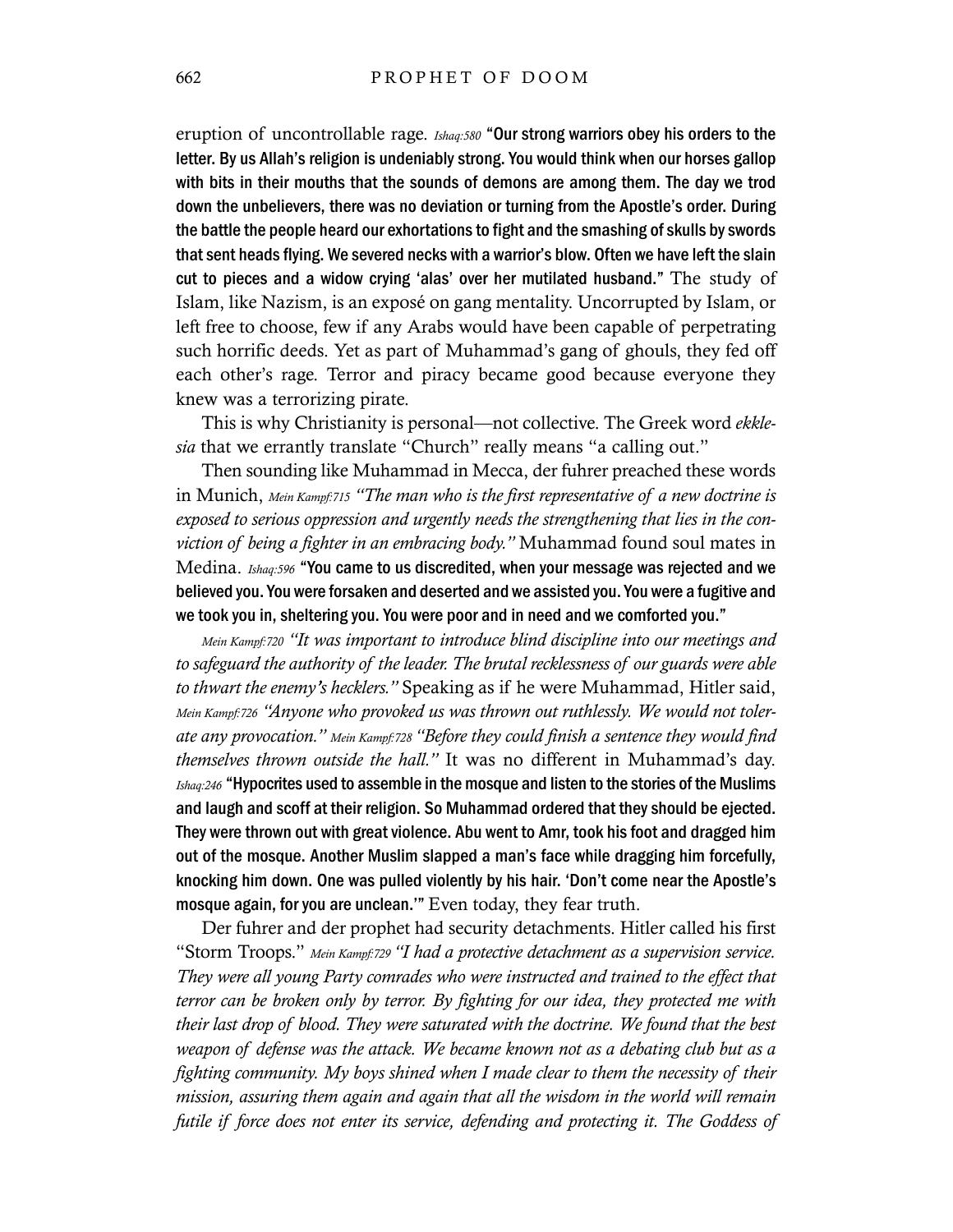## *Peace can only march side by side with the God of War."*

Muhammad's thugs weren't quite as articulate, but they were no less loyal. *Ishaq:580* "We helped Allah's Apostle, angry on his account, with a thousand warriors. We carried his flag on the end of our lances. We were his helpers, protecting his banner in deadly combat. We dyed it with blood, for that was its color. We were the Prophet's right arm in Islam. We were his bodyguards before other troops served him. We helped him against his opponents. Allah richly rewarded that fine Prophet Muhammad."

Like the good Muslims who left their homes to fight jihad for Muhammad, Hitler had helpers too: *Mein Kampf:730 "And how these boys stood up! Like a swarm of hornets they stormed upon the mockers at our meeting incurring wounds and making sacrifices so that they made a path for the holy mission of our movement." Mein Kampf:747 "The boys of the Storm Troop performed their duty. They attacked like wolves…. Our opponents learned a lesson they will never forget."* This is reminiscent of the 8th surah which says: "Inflict upon them such a defeat as will be a lesson for others, that they may be warned." And the Hadith which substituted one pest for another. *Ishaq:564* "The Muslims stole our goods and divided them. Their spears pierced us not once but twice. Their squadrons came at us like a swarm of locusts. Were it not for the religion of Muhammad's people, their cavalry would never have attacked us."

Hitler dedicates a number of pages to his personal involvement in choosing the Nazi colors (black and red, symbolizing deceit and blood) and his swastika. Der fuhrer's fixation with his flag was no different than the prophet's fixation on his war banners which we were told were white, black, and blood red. *Mein Kampf:733 "They became a symbol for the fight of the future…. It had the effect of a flaming torch."* Just as Muhammad had usurped the concept of war banners from his pagan ancestor Qusayy, Hitler recycled an old tradition. *Mein Kampf:736 "The swastika had been used as a symbol of the Germanic [pagan] religion by folkish groups in primitive cults."* Even in the details, they were indistinguishable.

This next passage encapsulates Muhammad's reason for founding Islam. *Mein Kampf:752 "Destiny [Fate, a.k.a. Satan] chooses the Man and Destiny gives him the final victory. Dissatisfied with the religious life of his people, he longs for a renovation. Based upon his inspiration he is called upon to present a solution for this religious distress, appearing like a prophet of a new doctrine and as a fighter against the existing ones."* There is no more effective means to rule people than to claim that you are called to be "god's" *prophet,* and then to mix your poison with the passion of a pugilist. *Ishaq:530* "Get out of his way, you infidel unbelievers. Every good thing goes with His Apostle. O Lord, I believe in his word. I know Allah's truth in accepting it. We will fight you about its interpretations as we have fought you about its revelation with strokes that will remove heads from shoulders and make enemies of friends."

This Hitlerism could be Qur'anic. *Mein Kampf:752 "The strongest man is chosen for fulfilling the great mission. One Man is the One who is exclusively called upon." Mein Kampf:753 "They have the purest faith in their own mission, they consider themselves obliged to go their own way without considering others. Nature Herself, in Her inexorable*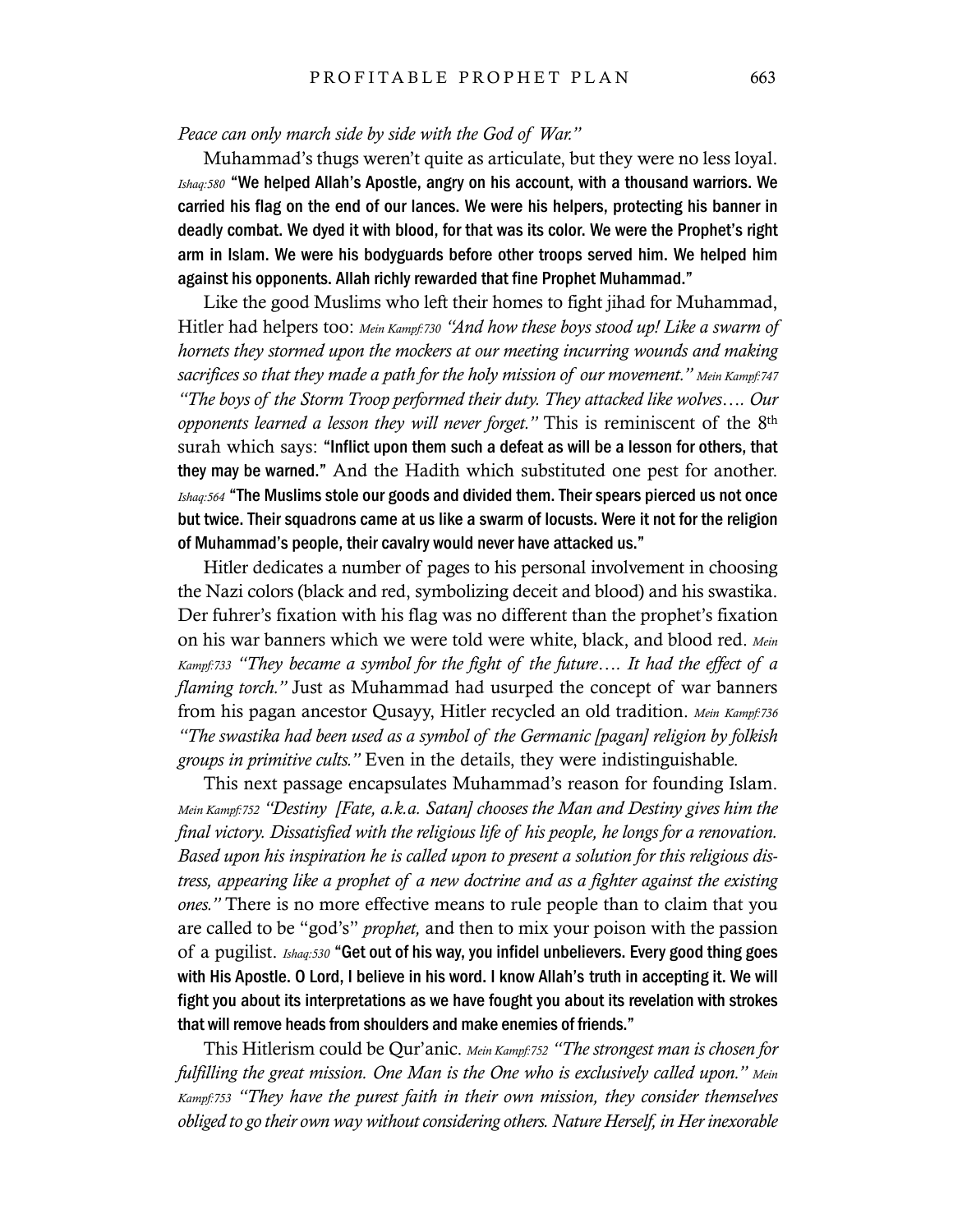*logic, makes the decision by prompting fights and by leading the movement to the goal that has been chosen by the shortest and surest way." Qur'an 059.006* "Allah gives his Messenger Lordship and Power over whomever He wills." *Qur'an 049.007* "And know that among you is Allah's Messenger: were he to follow your (wishes), you would fall into misfortune.""

By promising "Valhalla," a seductive, pagan, and hedonistic "paradise" to those who sacrificed their lives for the "cause," the second tyrant mirrored the first. *Mein Kampf:768 "It is certain that each hero who comes forward voluntarily, and dies the sacred death of martyrdom climbs the steps to Valhalla."* This is no different than: *Qur'an 004.074* "Let those who fight in the Cause of Allah sell the life of this world for the hereafter. To him who fights in the Cause of Allah, whether he is slain or gets victory soon shall We give him a great reward."

Speaking of the Germans who rejected him, Hitler's never-ending argument replicates Muhammad's. *Mein Kampf:768 "They are 'scum,' 'rabble, deserters, and pimps who shunned the light,' 'hyenas,' 'freeloaders,' 'thieves, and duty shirkers,' 'traitors,' and an 'undisciplined gang of looters, criminals, and evil rabble.'"*

But alas, even Hitler had to outmaneuver and threaten the peaceful hypocrites. *Mein Kampf:756 "Some people merely pretend that they are fighting for the same goal, but they do not honestly place themselves into the ranks of our movement." Qur'an 008.005* "Your Lord ordered you out of your homes to fight for the true cause even though some Muslims disliked it, and were averse to fighting. They argued with you concerning this matter even after it was made clear to them. It was as if they were being driven to their death."

Der fuhrer was as humble as der prophet. *Mein Kampf:763 "One must never forget that everything that is actually great in this world has not been fought for and won by coalitions, but always by the success of One Individual victor. The religious State will never be created by compromise but only by the steel-hard willpower of one sole movement which has struggled its way against all others." Qur'an 048.001* "Verily We have granted you (Muhammad) a splendid Victory." *Qur'an 048.008* "We have truly sent you (Muhammad) as a witness, and as a Warner: In order that you (men) may believe in Allah and His Messenger, that you may assist him and honor him, and celebrate His praise morning and evening."

Islam and Nazism seduced a sufficient number of men to become popular enough to build a coercive militant force. Both usurped pagan traditions to condition adherents and then established absolute authority over them. *Mein Kampf:765 "If popularity and force unite then authority can be established more solidly based upon tradition. When popularity, force, and tradition combine, authority becomes unshakable."* This is Islam in a nutshell.

Writing words that would come to haunt the world fifteen and then again seventy-seven years after they were scribed by Hitler's hand, we discover: *Mein Kampf:787 "Terror which is derived from a religion can never be broken by a formal State power. It will only succumb to a new view of life that proceeds with equal boldness and determination. The State may for centuries apply the strongest means of power against a terror by which it is threatened, but in the end it will be powerless and will succumb."*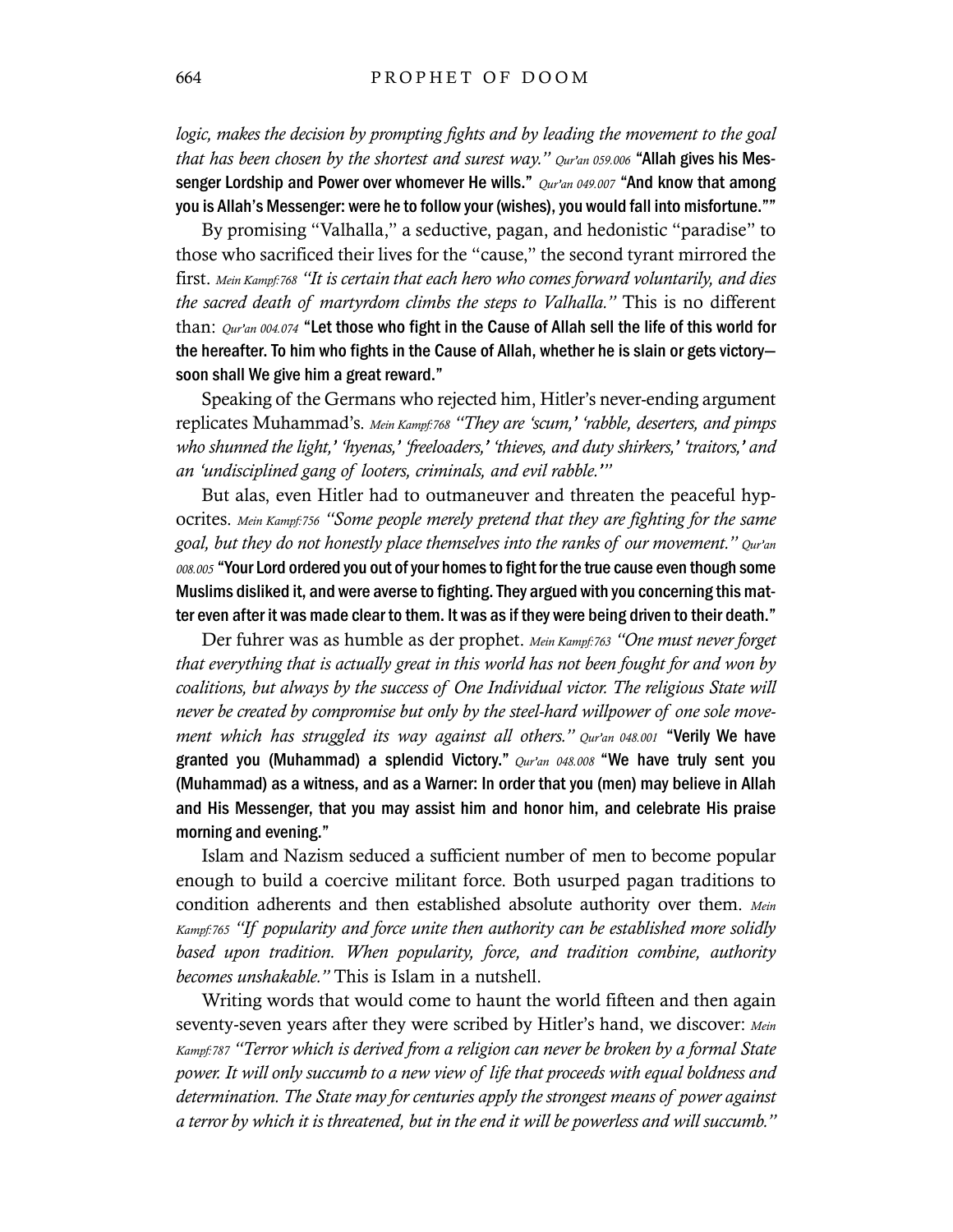Hitler and Muhammad were unaware of a power stronger than hate, and of a tool more effective than terror. That force is love and its implement is truth. And that is how we must fight *"terror which is derived from a religion."* We must love the victims of Islam enough to free them from deceit. By emancipating mankind from Muhammad's legacy we free ourselves from its scourge.

But Hitler was right in a way. Nations like America are unable to break the back of religious terror. We are unwilling to confront a religion. But by not understanding the source of the terrorists' rage, we eliminate them far more slowly than the religotic manufactures new ones. And even if we were to shed our ignorance, conventional defensive and offensive military tactics are counterproductive. Offensively, massive armaments and air superiority only prevail against conventional forces. Terrorists scatter, lying in wait to strike another day. And defensively, the freedoms we usurp from our citizens under the guise of "Homeland Security" only serve to create the totalitarian climate in which religious terrorists thrive.

While there is good news, I'm afraid it may be too late. To combat poligious terror we don't have to become like them, as Hitler attests. All we have to do is come to understand the deceit that drives men to such madness. Collectively, if we were to see Muhammad and his terrorist dogma Islam as we now see Hitler and Nazism, we would win the war on terror by freeing Muslims from Islam. Light extinguishes darkness, and courageous, sacrificial love overwhelms fear, hate, and terror.

While Hitler's argument was wrong, it remains seductive. A time will come, according to Bible prophets, in which America and Europe will tire of their governments' inability to thwart the continued onslaught of Islamic terror. They will be tempted, as were 1930s Germans, to employ the services of a similarly-minded tyrant to protect them. Like Hitler, this evil man will rise to prominence promising "peace." But once empowered, he'll unleash hell's fury—literally. The religotic he'll deploy will be as demonic as Nazism and Islam. *Mein Kampf:981 "To end this eternal shame, people will prefer to accept the terror of the moment rather than bear an endless terror any longer."*

Hitler went on to use two of Allah's favorite words. *Mein Kampf:798 "What we need is not one hundred daring plotters, but many hundreds of thousands of fanatical fighters for our view of life." Mein Kampf:801 "Give the German nation six million bodies, faultlessly trained, all of them glowing with passion for the highest spirit of attack, and we will have an army." Qur'an 047.004* "Therefore, when you clash with the unbelieving Infidels in battle, strike them and overpower them. At length, when you have thoroughly subdued them, make them prisoners in bondage until the war lays down its burdens. Thus are you commanded. He lets you fight in order to test you. But those who are slain in Allah's Cause will never have their deeds go to waste." *Qur'an 047.031* "We shall try you until We know those among you who are the fighters; and We shall try your reported mettle." *Qur'an 047.033* "Believers, obey Allah, and obey the Messenger! Those who disbelieve and hinder men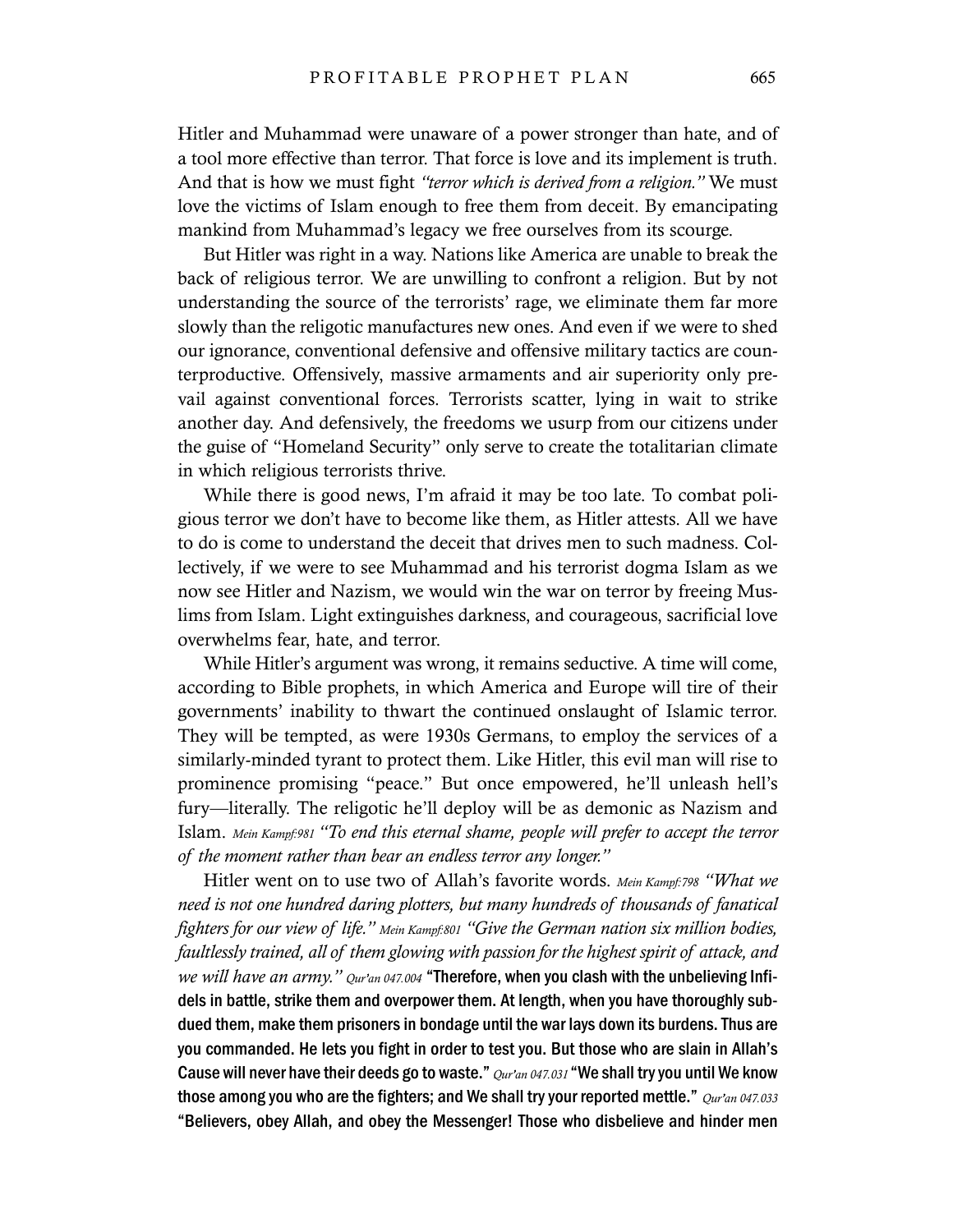from the Cause of Allah [Jihad], He will not pardon. Do not falter; become faint-hearted, or weak-kneed, crying for peace. You have the upper hand."

Muhammad's contemporaries saw him as a lying thief and a murdering bandit. We know this because their criticisms are chronicled in the Qur'an. Hitler was not immune. His contemporaries: *Mein Kampf:807 "Lovingly showered upon us the pet names: 'murderers, bandits, robbers, and criminals.' But the S.A. [Storm Troop] maintained perfect order…daring to smash the skulls in of those who resisted."* The translators of *Mein Kampf* provided the grim details. During the formation period of Nazism (1923-1931): "The Hitlerites killed 323 Marxists and seriously wounded 750. Other Nazi rivals lost 48 men. The perpetrators of Mein Kampf suffered 86 dead and 25 wounded." But as with the initial Islamic terrorist raids perpetrated by Muhammad, one murder quickly led to another. Death became an avalanche. Scores of rotting corpses became hundreds, then thousands, then millions.

Returning to one of der prophet's favorite themes, der fuhrer protests: *Mein Kampf:827 "Systematically, Jewish parasites ravish our innocent young blonde girls and thus destroy the Aryan race. Yet both Christian denominations disregard the desecration and annihilation of the noble and unique race God gave the earth. It is not important whether Protestants vanquish Catholics or Catholics vanquish Protestants, but whether Aryans survive. Any who reject his work thereby declares war on the Lord's creation and upon his divine will." Ishaq:262* "Some Muslims remained friends with the Jews, so Allah sent down a Qur'an forbidding them to take Jews as friends. From their mouths hatred has already shown itself and what they conceal is worse." *Qur'an 002.059* "We sent a plague upon the Jews from heaven, for their evil-doing." *Qur'an 005.082* "You will find the Jews and disbelievers the most vehement in hatred for the Muslims."

*Mein Kampf:845 "Nazism must claim the right to force its principles on the whole and educate everyone about its ideas and thoughts without regard to previous boundaries."* This is an order to impose Nazism on the world and then to indoctrinate the victims. *Bukhari:V4B52N196* "Allah's Apostle said, 'I have been ordered to fight the people till they say, "None has the right to be worshipped but Allah."'"

Speaking immodestly of how he created his religotic, Hitler shares some extremely relevant insights: *Mein Kampf:848 "Great theorists are only in the rarest cases great organizers. The Greatness of the program-maker [religious founder] lies in the recognition and in the establishment of abstractly correct rules, while the organizer has to be a psychologist. He has to take man as he is, and thus must know him. He must not over evaluate him. He must try to account for his weakness and bestial nature so that the program becomes a strong, constant force, suitable for carrying an idea and paving its way to success."* Hitler's words bind him to Muhammad and separate both men from Moses and Christ. Islam and Nazism see man as lowly and replaceable. They appeal to man's weakness, his "bestial" nature. They seduce men into becoming a militant force for the benefit of the programmaker. Hitler was even suggesting that Islam was made dimwitted and bestial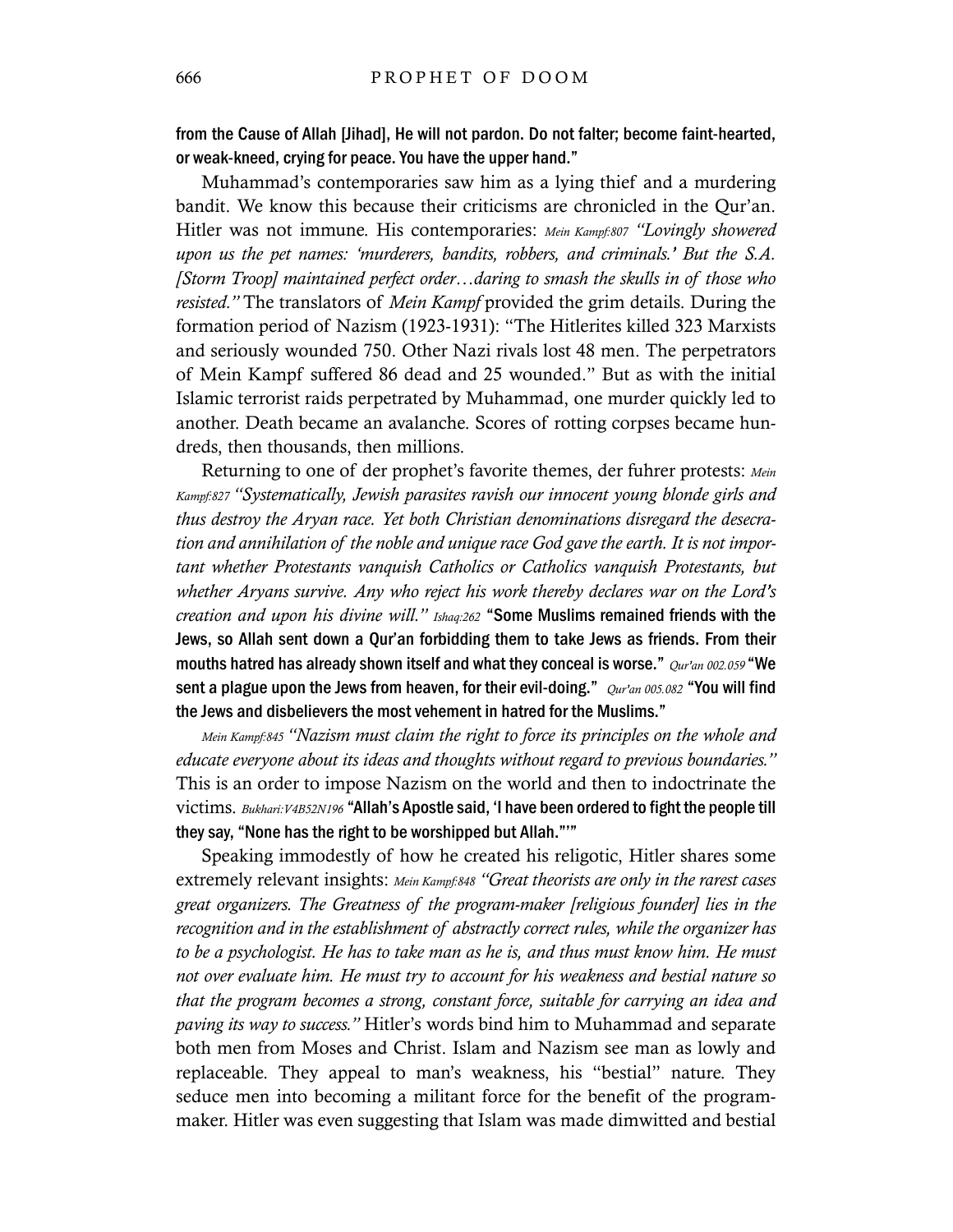on purpose. It was as dumb and visceral as the men it was perpetrated upon.

The reason the word "religion" can't be found in the Old Testament and is only used negatively in the New Testament is that Judeo-Christianity is not a religion, a movement, a cause, a mission, or a program. It's a relationship that focuses on the spirit, not the flesh.

*Mein Kampf:848 "Rarely is a great theorist a great leader. More usually he is an agitator who shows the ability of imparting an idea to the masses as a psychologist and demagogue. For to lead means to be able to move [seduce] the masses."* While I wouldn't go so far as to say that Muhammad was a great theorist, leader, or psychologist, he was certainly an agitator and demagogue. And two out of five was sufficient to "move the masses."

Hitler glorified himself using similar terms to those used by Islamic apologists to elevate Muhammad's status. *Mein Kampf:849 "The combination of the theorist [prophet], organizer [politician], and leader [general] in one person is the rarest thing to be found on this globe. This combination makes the Great Man."*

By calling his message "propaganda," Hitler was being more honest with his audience than was Muhammad. Both knew that they were lying; one had the courtesy to tell us. *Mein Kampf:851 "The first task of propaganda [Qur'an recitals] is the winning of people for the future organization [Islam]. The first task of the organization [Islam] is the winning of people for the continuation of propaganda. The second task of propaganda [the Qur'an] is the destruction of existing doctrines [Judeo-Christianity]. The second task of the organization must be the fight for power [Muslim militancy] so that by it will achieve the final success of the doctrine [world religious conquest—total submission]." Tabari IX:82* "The Messenger sent Khalid with an army of 400 and ordered him to invite people to Islam before he fought them. If they were to respond and submit, he was to teach them the Book of Allah, the Sunnah of His Prophet, and the requirements of Islam. If they should decline, then he was to fight them." *Ishaq:245* "The Apostle used to say, 'Their religion will never march with ours.'"

*Mein Kampf:851 "The most striking success of the revolution of a view of life will always be won whenever the new view of life [religotic] is taught [dictated] to all people, and if necessary, is forced upon them."* Neville Chamberlain gave this man the high ground of Czechoslovakia thinking that it would satiate his cravings. That proved as fatal as George Bush's "Road Map to Peace," in which he proposed to give the high ground of Israel to the Muslims. One doctrine has, and the other doctrine will, force its view of life on everyone within its reach. *Tabari IX:86* "Give the people the good news of Paradise and the way to attain it. Warn them of the Hell-Fire and the way to earn it. Teach them the rites of the hajj…. He orders you to offer prayer at the appropriate times with proper bowing and humility…. He orders you to give one fifth of Allah's booty and pay the zakat tax. It is enjoined on the faithful from their land and property." *Qur'an 008.039* "Fight them until the only religion is Islam." When will we learn to read the words on the page? When will we come to understand that tolerating evil leads to disaster?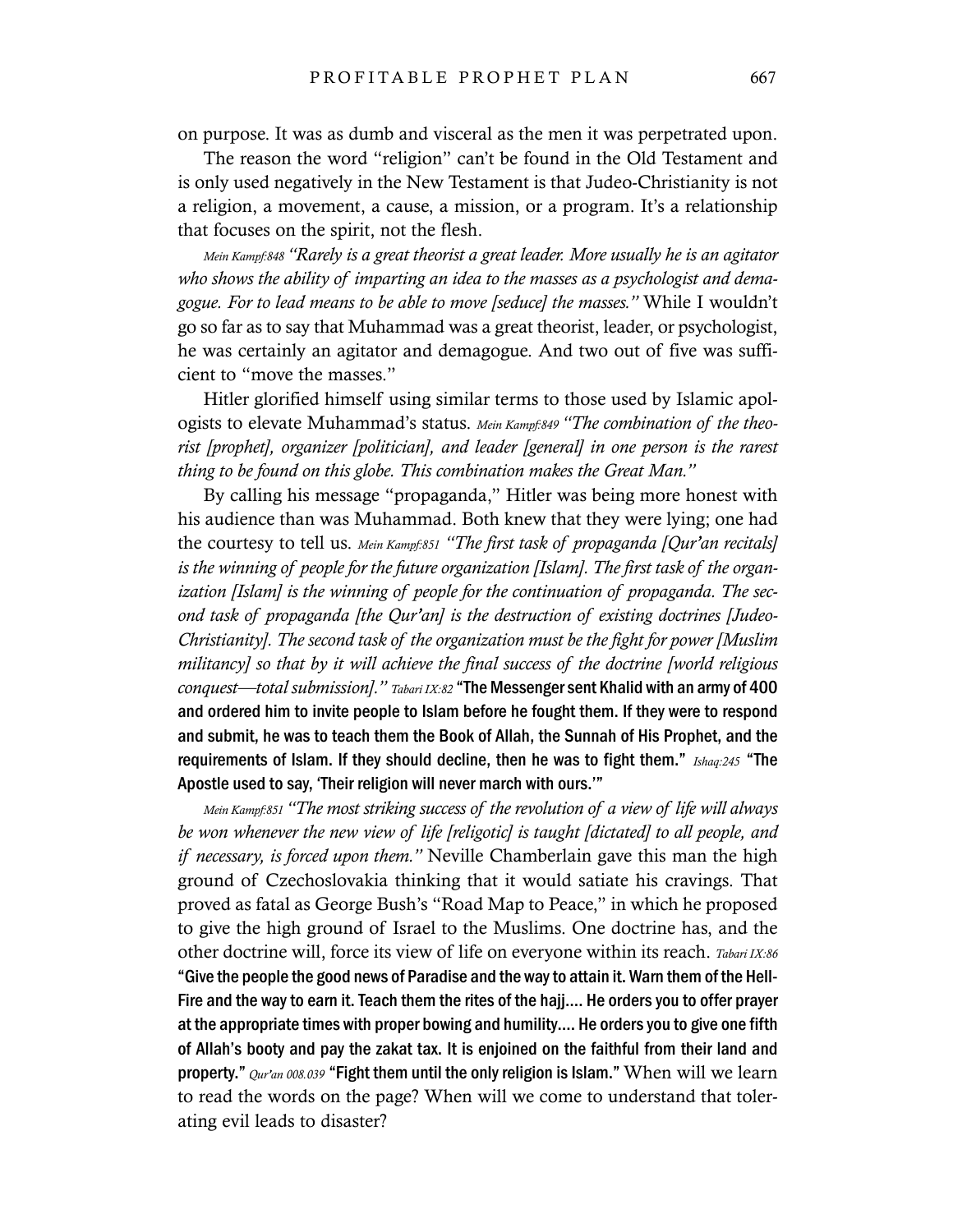Islam and Nazism are intolerant, dictatorial fighting machines. *Mein Kampf:852 "The highest task of the organization is to see to it that no kind of internal disagreements among the members of the movement weaken the work of the movement. The spirit of determined aggression must not die out. It must be constantly renewed and fortified. It must never lose its fighting force and must propagate the idea with determination and attack." Mein Kampf:855 "The more radical and inciting my propaganda was, the more it frightened off the weaklings [hypocrites] and prevented them from pushing into the nucleus of our organization."* Hitler would have loved this poem: *Ishaq:572* "Muhammad is the man, an Apostle of my Lord who errs not. Any who would rival him must fail. Evil was the state of our enemy so they lost the day. We came upon them like lions from the thickets. The armies of Allah came openly, flying at them in rage, so they could not get away. We destroyed them and forced them to surrender. In the former days there was no battle like this; their blood flowed freely. We slew them and left them in the dust. Those who escaped were choked with terror. A multitude of them were slain. This is Allah's war in which those who do not accept Islam will have no chance."

*Mein Kampf:856 "Folkish [religious] visionaries procure leadership for themselves and collapse the plots that swirl around them. I was unanimously given the entire leadership of the movement. New articles were accepted which entrusted me with full responsibility and this proved its value in the most blissful manner," Mein Kampf:858 "All collaborators were made subordinate to me." Muslim:C22B20N4604* "We used to take oath to the Messenger of Allah that we would listen to and obey his orders. He would tell us to say in the oath: As far as it lies in my power." *Qur'an 048.010* "Verily those who swear allegiance to you (Muhammad), indeed swear their allegiance to Allah."

Nazism was as peaceful as Islam. *Mein Kampf:891 "To forge the sword is the task of leadership. The mission is to seek comrades in arms." Mein Kampf:892"The correct road is to strengthen our power by winning new soil and territory." Mein Kampf:950 "We Nazis say: 'The right to soil and territory is a duty for a great nation must extend its boundaries."* The clues in *Mein Kampf* that the Nazis were intent on world conquest were no less vague than those found in the Qur'an. *Mein Kampf:953 "The German needs only to be given land by the sword." Bukhari:V4B52N288* "Expel disbelievers from the Arabian Peninsula.'" *Qur'an 002.191* "Slay them wherever you find and catch them, and drive them out from where they have turned you out; for persecution and oppression are worse than slaughter." *Qur'an 033.025* "Allah drove the disbelievers back...and helped the believers in battle.... He terrorized the People of the Book so that you killed some and made many captive. He made you inherit their lands, their homes, and their wealth. He gave you a country you had not traversed before."

Chamberlain wasn't the only fool. Stalin also signed a "peace treaty" with Hitler years after *Mein Kampf* was written. *Mein Kampf:959 "The conclusion of a treaty with Russia embodies the declaration of the next war."* Der fuhrer, like der prophet, enjoyed projecting his faults on his foes. *"We must never forget that the rulers of present-day Russia are common bloodstained criminals, the scum of humanity. They butchered and rooted out millions of leading intellectuals with savagery. They have*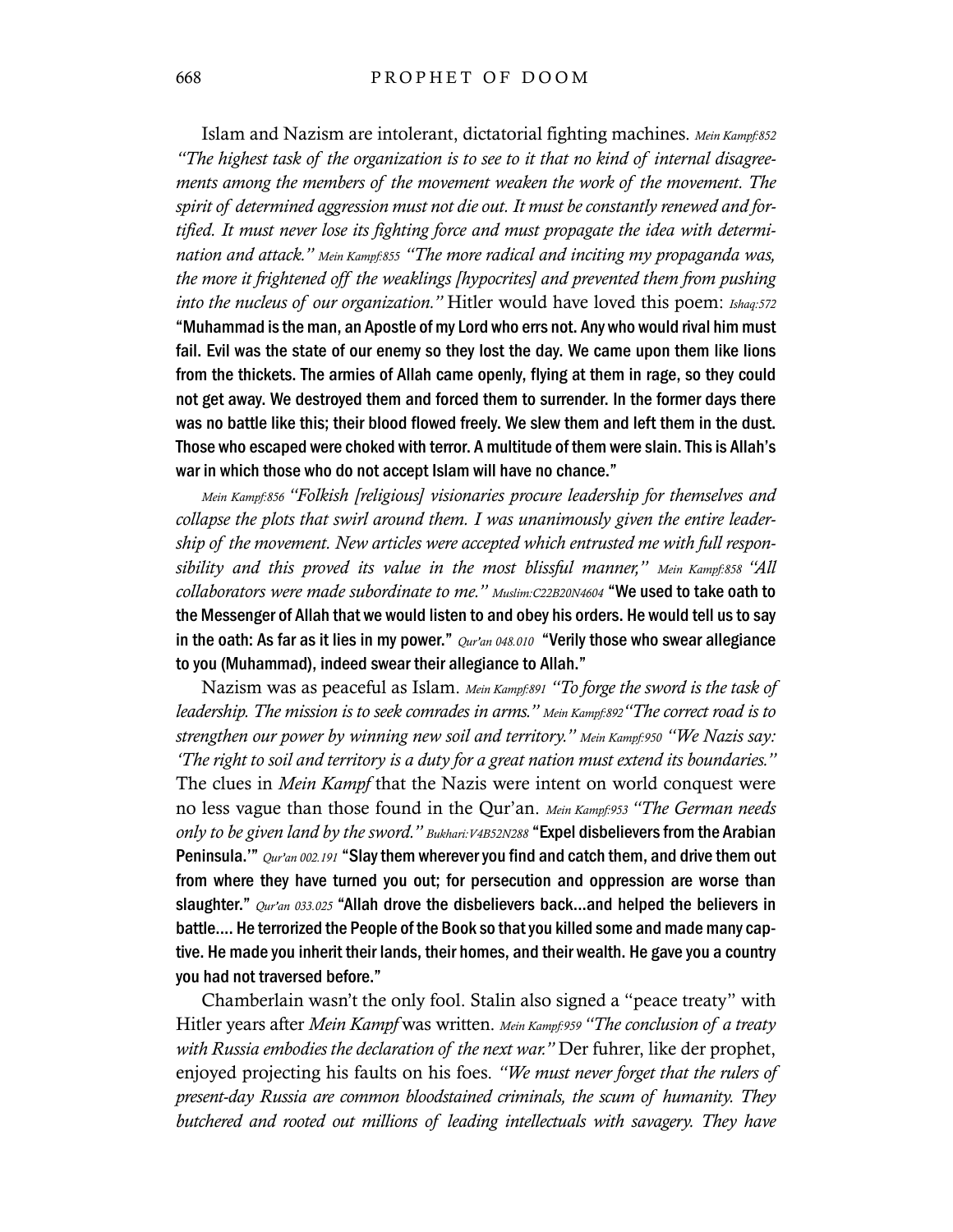*imposed the most frightful regime of tyranny of all time. The Marxist and their Jewish comrades combine bestial horror and an inconceivable gift for lying. They intend to impose bloody oppression on the whole world. One does not conclude a treaty with someone whose sole interest is destruction."* The only difference between Hitler and Muhammad in the application of this strategy was, Hitler was right.

Der Fuhrer went on to share: *"The struggle against the Jewish Marxist conquest of the world requires a clear attitude towards Soviet Russia. You cannot drive out the Devil with Beelzebub [another name for Satan]."* This is similar to Lucifer impersonating Gabriel while speaking for Allah and condemning Satan.

*Mein Kampf:920 "Peace treaties whose demands are a scourge to a people, frequently beat the first drum roll for a coming rebellion. The boundless extortion and shameful abasement are a means of whipping up national passions to the boiling point. The propagandistic utilization of these sadistic atrocities can remove indifference and raise indignation to the most blazing anger! Every point should be burned into the brain and heart of men until sixty million share the same hate, causing a sea of flames out of whose glow a steely will arises and the cry: 'We want more arms!' Yes, a peace treaty could do that. It becomes the greatest propaganda weapon for re-arousing the dormant spirits of a cause." Mein Kampf:920 "We must reimplant in the people the spirit of proud self-respect, manly defiance, and wrathful hate."* The first Muslims didn't take kindly to peace treaties either. *Tabari VIII:87/Ishaq:505* "The Companions of the Prophet had set out not doubting that they would conquer, because of a vision Muhammad had seen. Therefore, when they saw the negotiations for peace, the retreat, and the obligations the Messenger agreed to—the Muslims felt so grieved about it that they were close to despair. Some were depressed to the point of death." So...*Qur'an 009.003* "An announcement from Allah and His Messenger to the people assembled on the day of the Great Pilgrimage, that Allah and His Messenger dissolve treaty obligations with the Pagans." And then...*Qur'an 009.005* "Fight and kill the disbelievers wherever you find them, take them captive, torture them, lie in wait and ambush them using every stratagem of war."

Telling us how Nazi and Islamic tyrannies would use land-for-peace roadmaps to propagate their fury and lead the world to war, der fuhrer explained: *Mein Kampf:921 "Everything, beginning with the child's primer down to the last newspaper, every theater and every picture, every billboard and every wall, must be placed at the service of this single great mission, until the prayer of fear of our patriots cry, 'Lord deliver us!' The burning plea must come from even the smallest child: 'Almighty God, bless our arms! Lord, bless our battle!"* The Muslims also had such a "prayer." *Bukhari:V5B59N512* "The Prophet offered the Prayer of Fear when it was still dark and said, 'Allahu-Akbar! Khaybar is destroyed, for whenever we approach a hostile nation to fight, then evil will be the morning for those who have been warned.' The inhabitants came out running. The Prophet had their men killed, their children and women taken as captives." *Bukhari:V5B59N516* "When Allah's Apostle fought or raided people we raised ourvoices saying, 'Allahu-Akbar! Allahu-Akbar! None has the right to be worshipped but Allah.'"

And they went off to wage holy war: *Mein Kampf:932 "May Reason be our leader,*